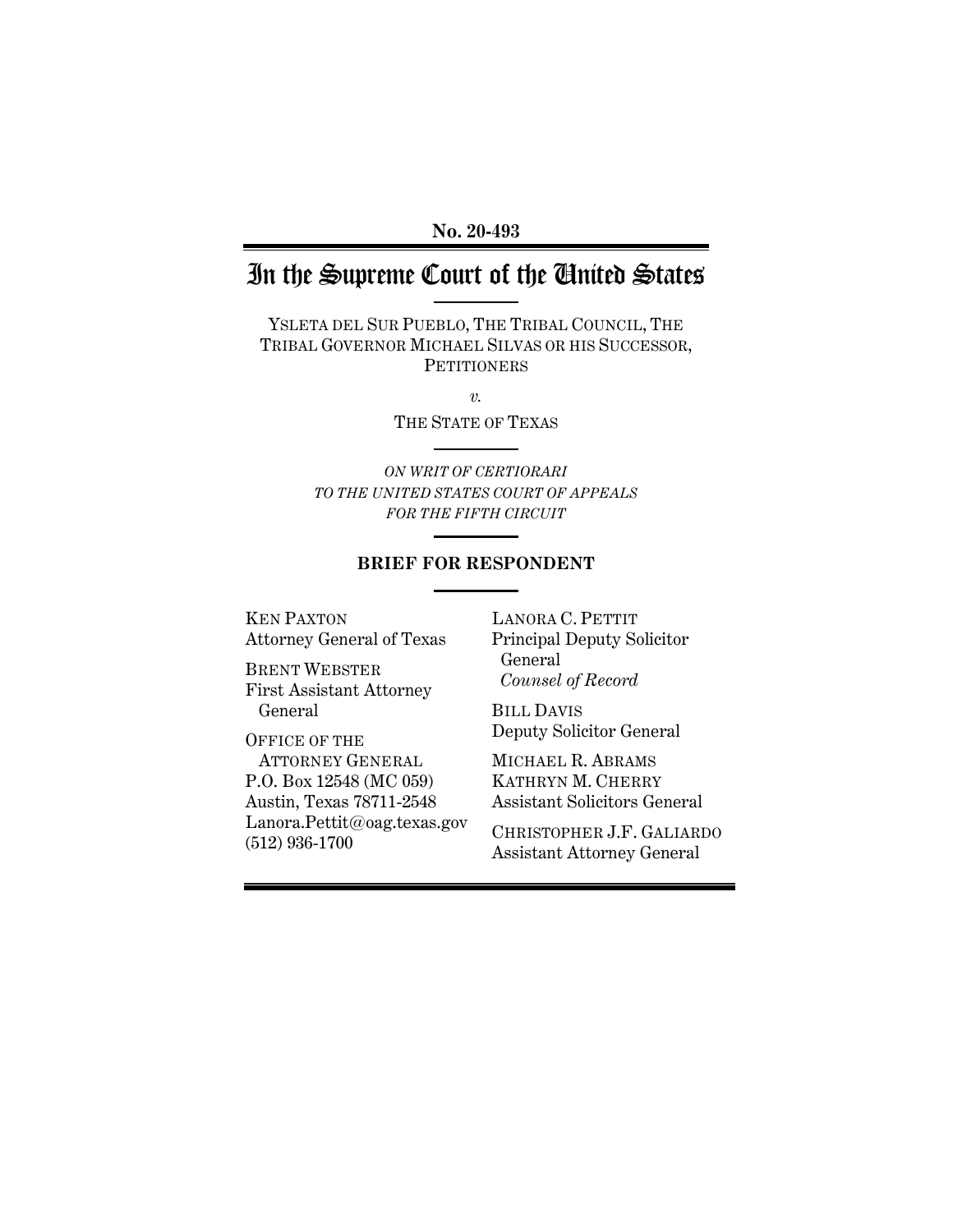#### **QUESTION PRESENTED**

<span id="page-1-0"></span>The Ysleta del Sur Pueblo and Alabama-Coushatta Indian Tribes of Texas Restoration Act, Pub. L. No. 100- 89, 101 Stat. 666 (1987) (the "Restoration Act"), precludes petitioners from engaging in any gaming activities that are "prohibited by the laws of the State of Texas." *Id.* § 107(a). In 1994, the Fifth Circuit concluded that this language unambiguously applies to *all* Texas laws, including those that curtail gaming activities as well as those that ban them in all circumstances. *Ysleta del Sur Pueblo v. Texas*, 36 F.3d 1325, 1334 (5th Cir. 1994). In the intervening 27 years, Congress has repeatedly declined to disturb that interpretation notwithstanding the repeated insistence of petitioners and their amici that the Fifth Circuit had misunderstood what the Restoration Act meant.

In 2019, after extensive litigation, undisputed evidence showed that operation of the putative bingo devices at the Ysleta del Sur Pueblo's ("Pueblo") Speaking Rock Entertainment Center violates the Texas Constitution's prohibition on lotteries, the Texas Penal Code's prohibitions on gambling, and the Texas Civil Practice and Remedies Code's prohibition on common nuisances. The district court's and Fifth Circuit's judgments are consistent with that evidence.

The question presented is whether the lower courts correctly found that operation of the Pueblo's putative bingo hall thus violates the Restoration Act.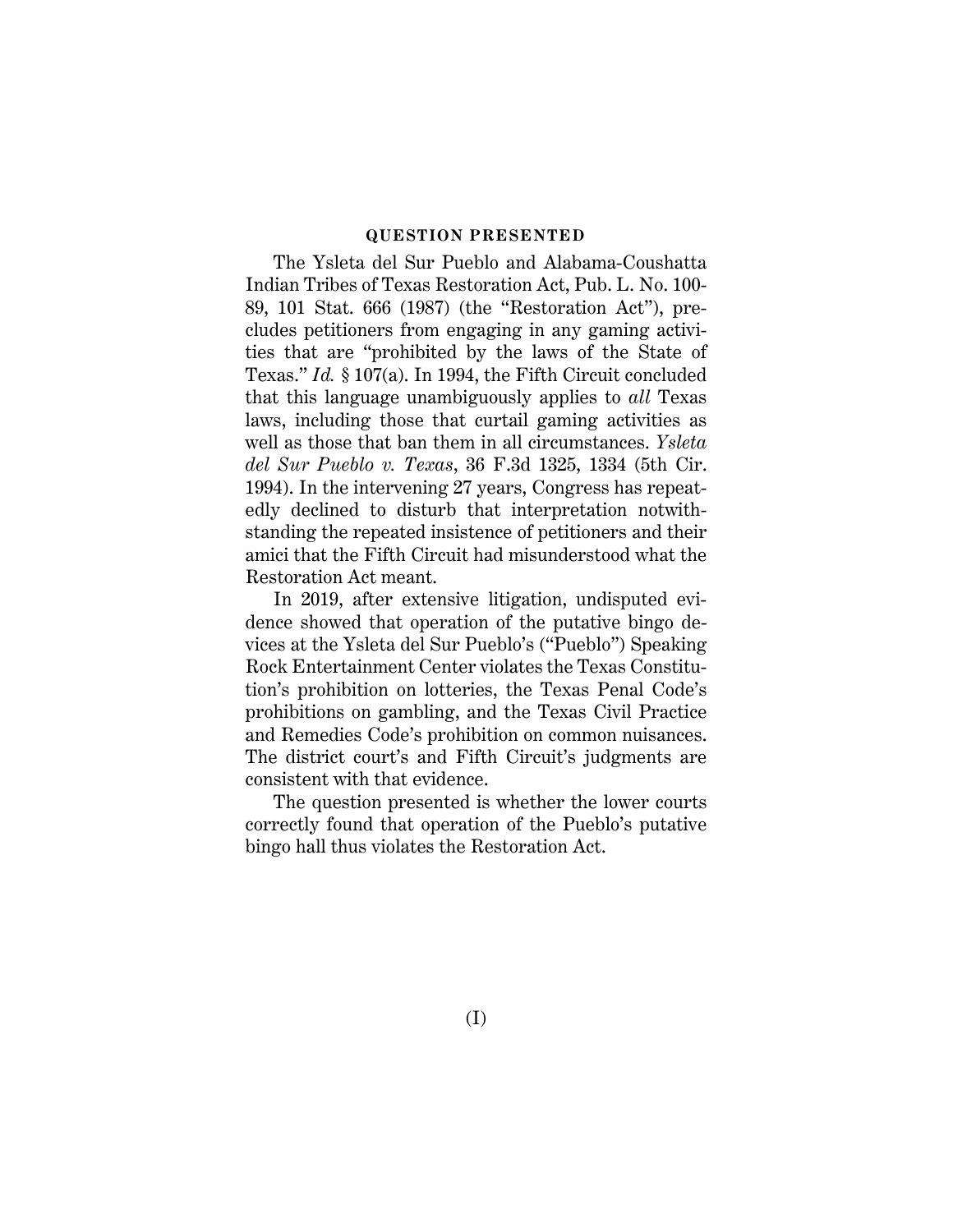## **TABLE OF CONTENTS**

| I. Texas's Longstanding Public Policy Against  |  |
|------------------------------------------------|--|
|                                                |  |
| II. The "Trust Relationship" Among the         |  |
| Restoration Act Tribes, Texas, and Congress 5  |  |
|                                                |  |
|                                                |  |
|                                                |  |
| C. The Indian Gaming Regulatory Act 13         |  |
| IV. Litigation over Gaming on Pueblo Lands  14 |  |
| A. The Pueblo's prior efforts to evade the     |  |
| limits of the Restoration Act 14               |  |
|                                                |  |
|                                                |  |
|                                                |  |
| I. The Fifth Circuit Correctly Interpreted the |  |
| Plain Language of the Restoration Act 19       |  |
| A. The plain language of section $107(a)$      |  |
| federalizes all of Texas's gaming laws  20     |  |
| B. Cabazon Band does not change this           |  |
|                                                |  |
| 1. Assuming <i>Cabazon Band</i> applies,       |  |
| its prohibitory/regulatory distinction         |  |
| does not when tribes are subject to            |  |
|                                                |  |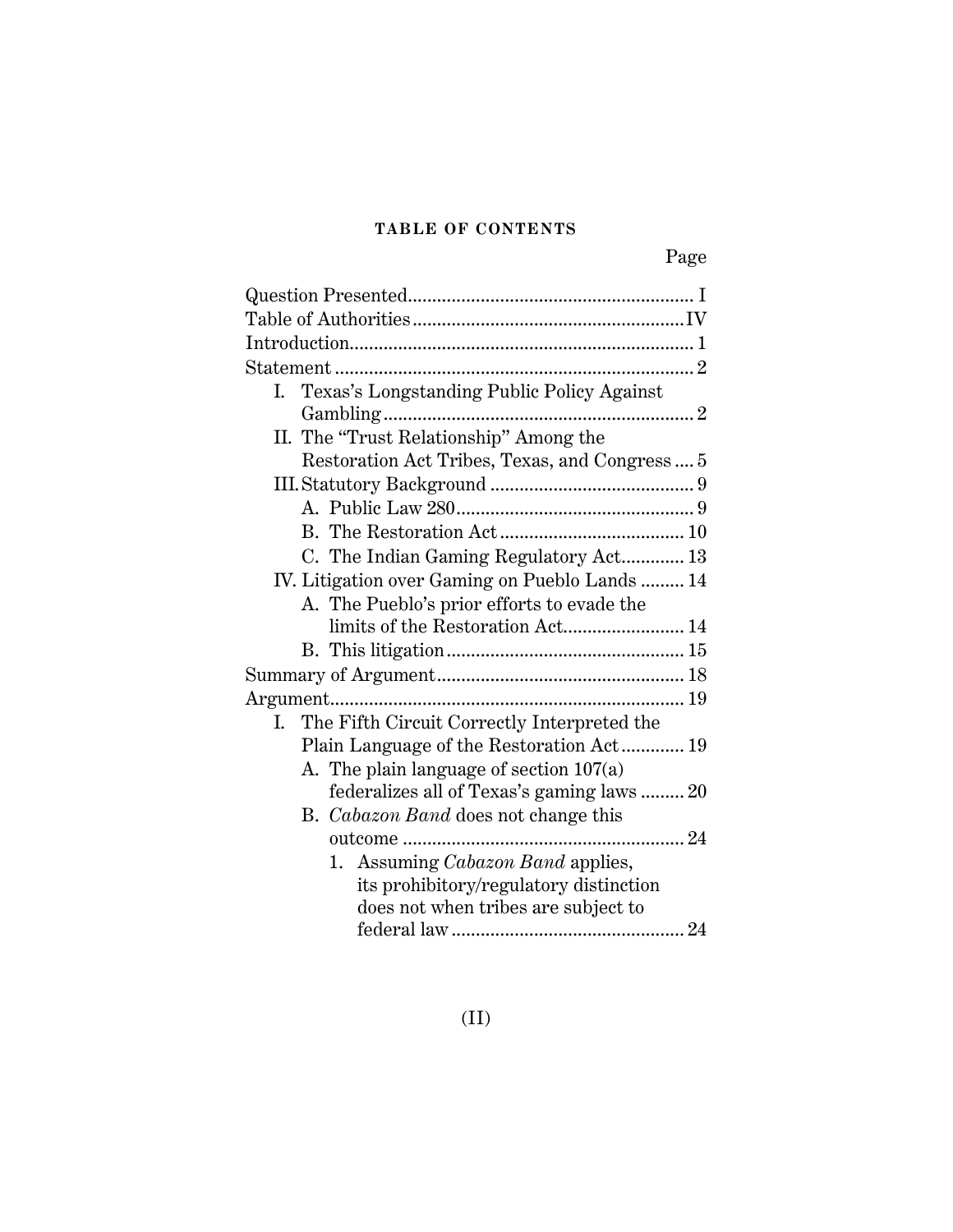# III

| 2. Congress did not incorporate Cabazon           |  |
|---------------------------------------------------|--|
| <i>Band</i> into the gaming provisions of         |  |
|                                                   |  |
| 3. The "public policy" test from Cabazon          |  |
| Band should not be expanded because               |  |
|                                                   |  |
| C. Because IGRA is inconsistent with the          |  |
| Restoration Act, the Restoration Act              |  |
|                                                   |  |
| II. The Restoration Act's Structure and History   |  |
|                                                   |  |
| A. The structure of the Restoration Act is        |  |
| consistent with <i>Ysleta I</i> 's interpretation |  |
|                                                   |  |
| B. The negotiating history of the Restoration     |  |
| Act demonstrates that Congress                    |  |
| federalized Texas gaming law  41                  |  |
| C. Congress has reconfirmed Ysleta I by           |  |
| acquiescing in its interpretation of the          |  |
|                                                   |  |
| III. The Lower Courts Correctly Concluded that    |  |
| the Pueblo's Activities Violate Texas Law  45     |  |
|                                                   |  |
|                                                   |  |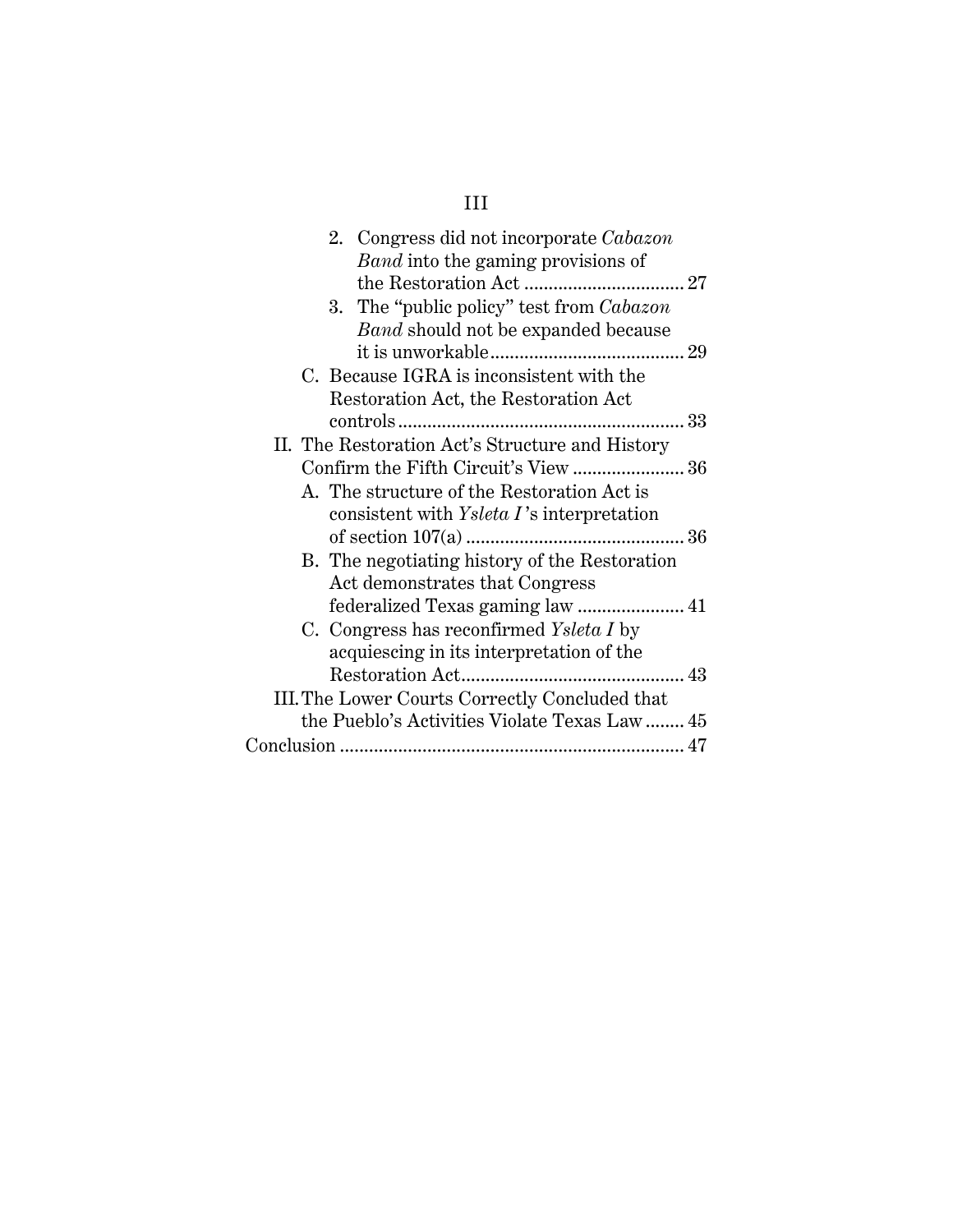# **TABLE OF AUTHORITIES**

Page(s)

## <span id="page-4-0"></span>**Cases:**

| Advoc. Health Care Network v. Stapleton,        |
|-------------------------------------------------|
|                                                 |
| Armstrong v. Exceptional Child Ctr., Inc.,      |
|                                                 |
| Barker v. Texas,                                |
|                                                 |
| <b>Bob Jones Univ. v. United States,</b>        |
|                                                 |
| Bostock v. Clayton County,                      |
|                                                 |
| BP P.L.C. v. Mayor & City Council of Baltimore, |
|                                                 |
| Brackeen v. Haaland,                            |
| 994 F.3d 249 (5th Cir. 2021) (en banc)  10      |
| Bryan v. Itasca County,                         |
|                                                 |
| Buckhannon Bd. & Care Home, Inc. v. W. Va.      |
| Dep't of Health & Human Res.,                   |
|                                                 |
| California v. Cabazon Band of Mission Indians,  |
|                                                 |
| Cent. Bank of Denver, N.A. v. First Interstate  |
| Bank of Denver, N.A.,                           |
|                                                 |
| Chickasaw Nation v. United States,              |
|                                                 |
| Chrysler Corp. v. Brown,                        |
|                                                 |

IV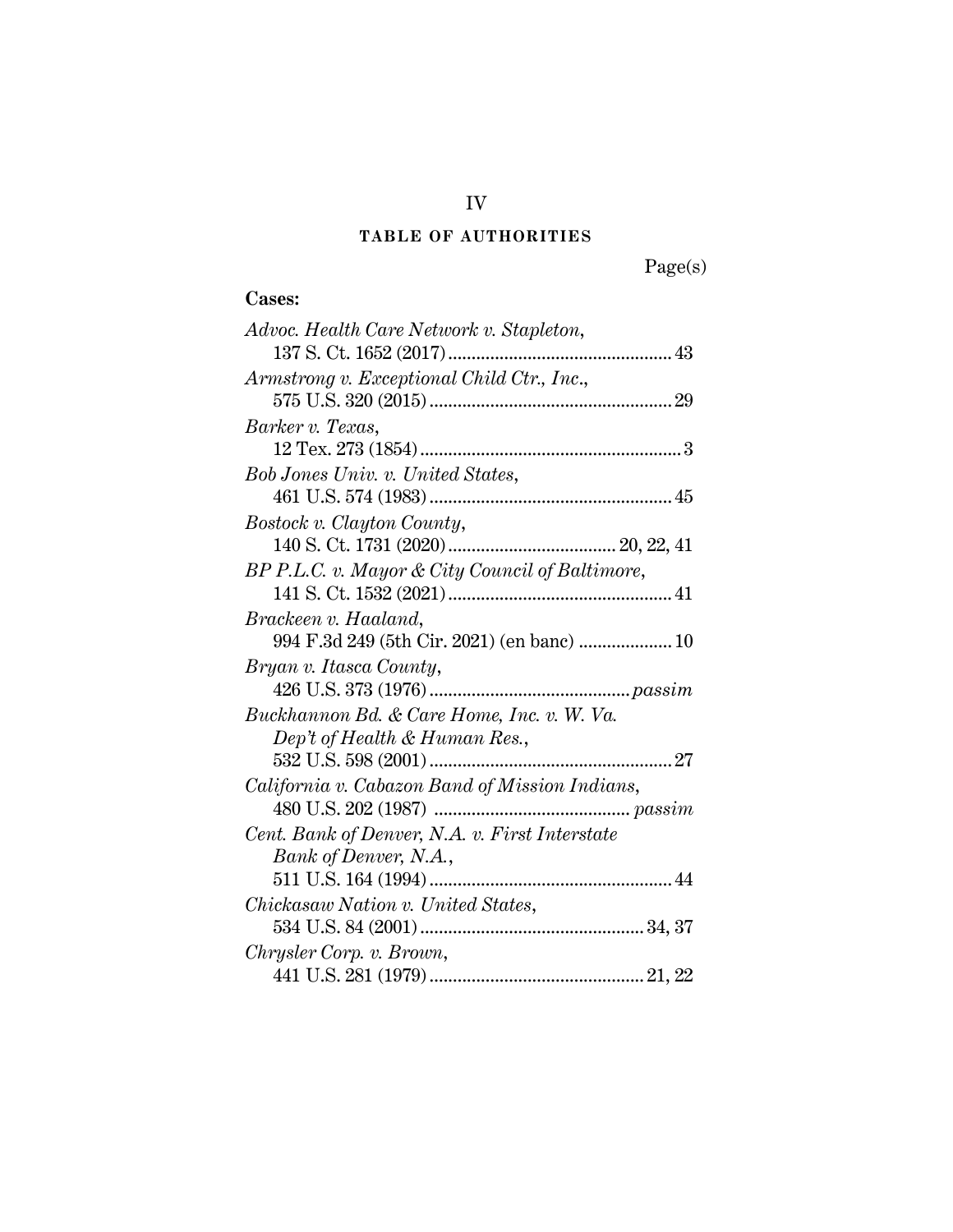| Cases (ctd.):                             |  |
|-------------------------------------------|--|
| City of Chicago v. Fulton,                |  |
|                                           |  |
| City of Fort Worth v. Rylie,              |  |
|                                           |  |
| City of Wink v. Griffith Amusement Co.,   |  |
|                                           |  |
| DeCoteau v. Dist. Cnty. Ct.,              |  |
|                                           |  |
| Dep't of Homeland Sec. v. MacLean,        |  |
|                                           |  |
| Doe v. Mann,                              |  |
|                                           |  |
| Env't Def. v. Duke Energy Corp.,          |  |
|                                           |  |
| FDA v. Brown & Williamson Tobacco Corp.,  |  |
|                                           |  |
| Fry v. Pliler,                            |  |
|                                           |  |
| Gaming Corp. of Am. v. Dorsey & Whitney,  |  |
|                                           |  |
| Greater New Orleans Broad. Ass'n, Inc. v. |  |
| United States,                            |  |
|                                           |  |
| Herrera v. Wyoming,                       |  |
|                                           |  |
| In re Indian Gaming Related Cases,        |  |
|                                           |  |
| In re Kansas Indians,                     |  |
|                                           |  |

V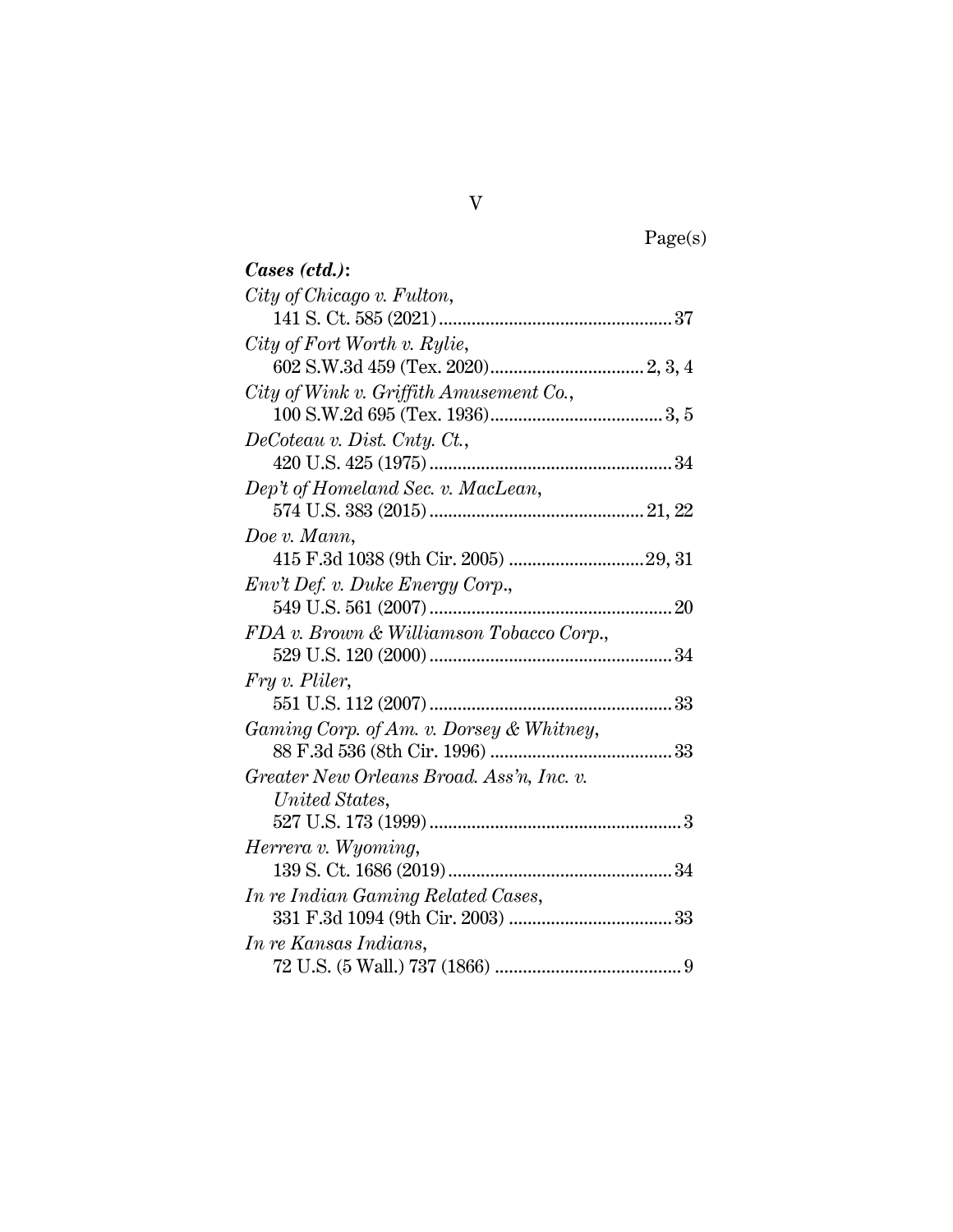| Cases (ctd.):                               |
|---------------------------------------------|
| King v. Burwell,                            |
|                                             |
| Kirtsaeng v. John Wiley & Sons, Inc.,       |
|                                             |
| Lightfoot v. Cendant Mortg. Corp.,          |
|                                             |
| Marx v. Gen. Revenue Corp.,                 |
|                                             |
| McGirt v. Oklahoma,                         |
|                                             |
| Michigan v. Bay Mills Indian Cmty.,         |
|                                             |
| Morton v. Mancari,                          |
|                                             |
| N.Y. State Dep't of Soc. Servs. v. Dublino, |
|                                             |
| Reiter v. Sonotone Corp.,                   |
|                                             |
| Rice v. Rehner,                             |
|                                             |
| Solem v. Bartlett,                          |
|                                             |
| State v. Amvets Post No. 80,                |
| 541 S.W.2d 481                              |
| (Tex. App.-Dallas 1976, no writ)  4         |
| Taniguchi v. Kan Pac. Saipan, Ltd.,         |
|                                             |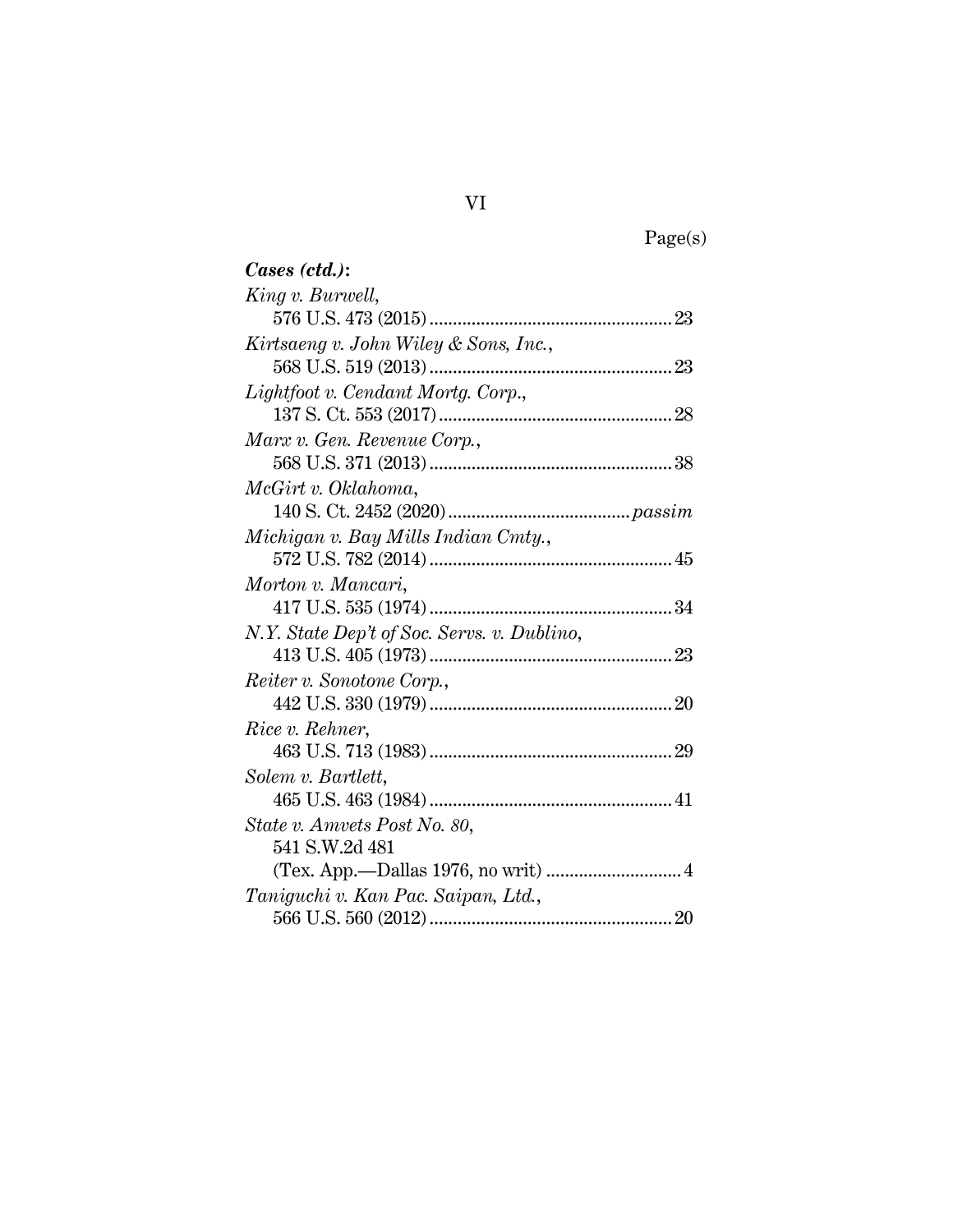| Cases (ctd.):                                      |
|----------------------------------------------------|
| Texas v. Alabama-Coushatta Tribe of Tex.,          |
| 918 F.3d 440 (5th Cir. 2019), cert. denied,        |
|                                                    |
| Texas v. del Sur Pueblo,                           |
| 31 F. App'x 835 (5th Cir. 2002), cert. denied,     |
|                                                    |
| Texas v. Ysleta del Sur Pueblo,                    |
| 220 F. Supp. 2d 668 (W.D. Tex. 2001)  8, 10, 15    |
| Texas v. Ysleta del Sur Pueblo,                    |
| 431 F. App'x 326 (5th Cir. 2011) (per              |
| curiam), cert. denied, 565 U.S. 1114 (2012) 14, 15 |
| Texas v. Ysleta del Sur Pueblo,                    |
| No. EP-99-cv-320-KC, 2015 WL 1003879               |
|                                                    |
| Texas v. Ysleta del Sur Pueblo,                    |
| No. EP-99-cv-320-KC, 2016 WL 3039991               |
| (W.D. Tex. May 27, 2016)  15, 31, 32               |
| Textron Lycoming Reciprocating Engine Div.,        |
| Avco Corp. v. United Auto., Aerospace, Agric.      |
| Implement Workers of Am., Int'l Union,             |
|                                                    |
| United States v. Candelaria,                       |
|                                                    |
| United States v. Dakota,                           |
| 796 F.2d 186 (6th Cir. 1986)  26, 27, 29           |
| United States v. Hagen,                            |
|                                                    |

# VII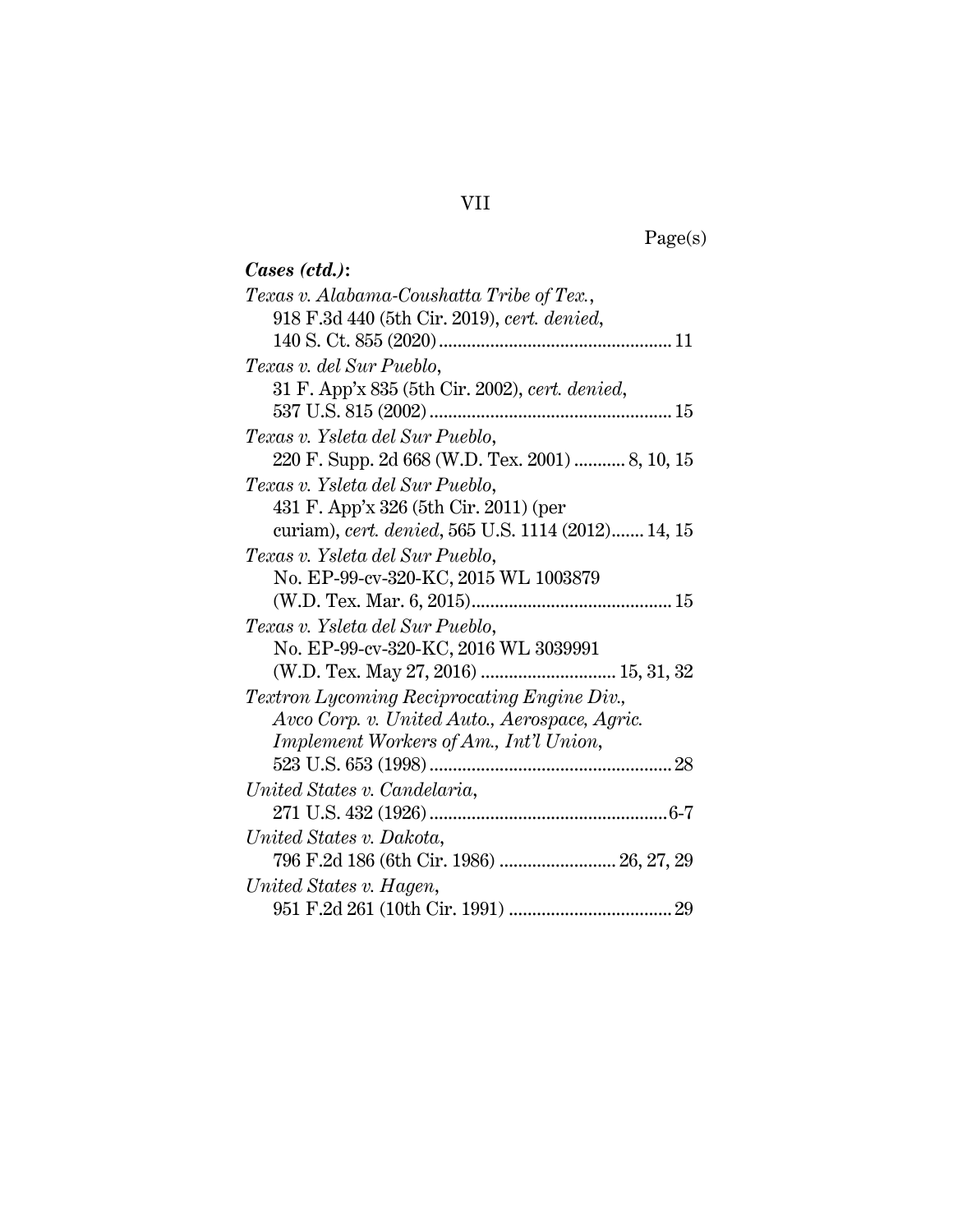# VIII

Page(s)

| Cases (ctd.):                                         |
|-------------------------------------------------------|
| United States v. Riverside Bayview Homes, Inc.,       |
|                                                       |
| United States v. Rutherford,                          |
|                                                       |
| United States v. Sandoval,                            |
|                                                       |
| United States v. Stewart,                             |
|                                                       |
| United States v. Ward,                                |
|                                                       |
| Visa Inc. v. Osborn,                                  |
|                                                       |
| Wisconsin v. Ho-Chunk Nation,                         |
|                                                       |
| Worcester v. Georgia,                                 |
|                                                       |
| Ysleta del Sur Pueblo v. Texas,                       |
|                                                       |
| Zipes v. Trans World Airlines, Inc.,                  |
|                                                       |
| <b>Constitutional Provisions, Statues, and Rules:</b> |
|                                                       |
| Tex. Const.:                                          |
|                                                       |
|                                                       |
|                                                       |
|                                                       |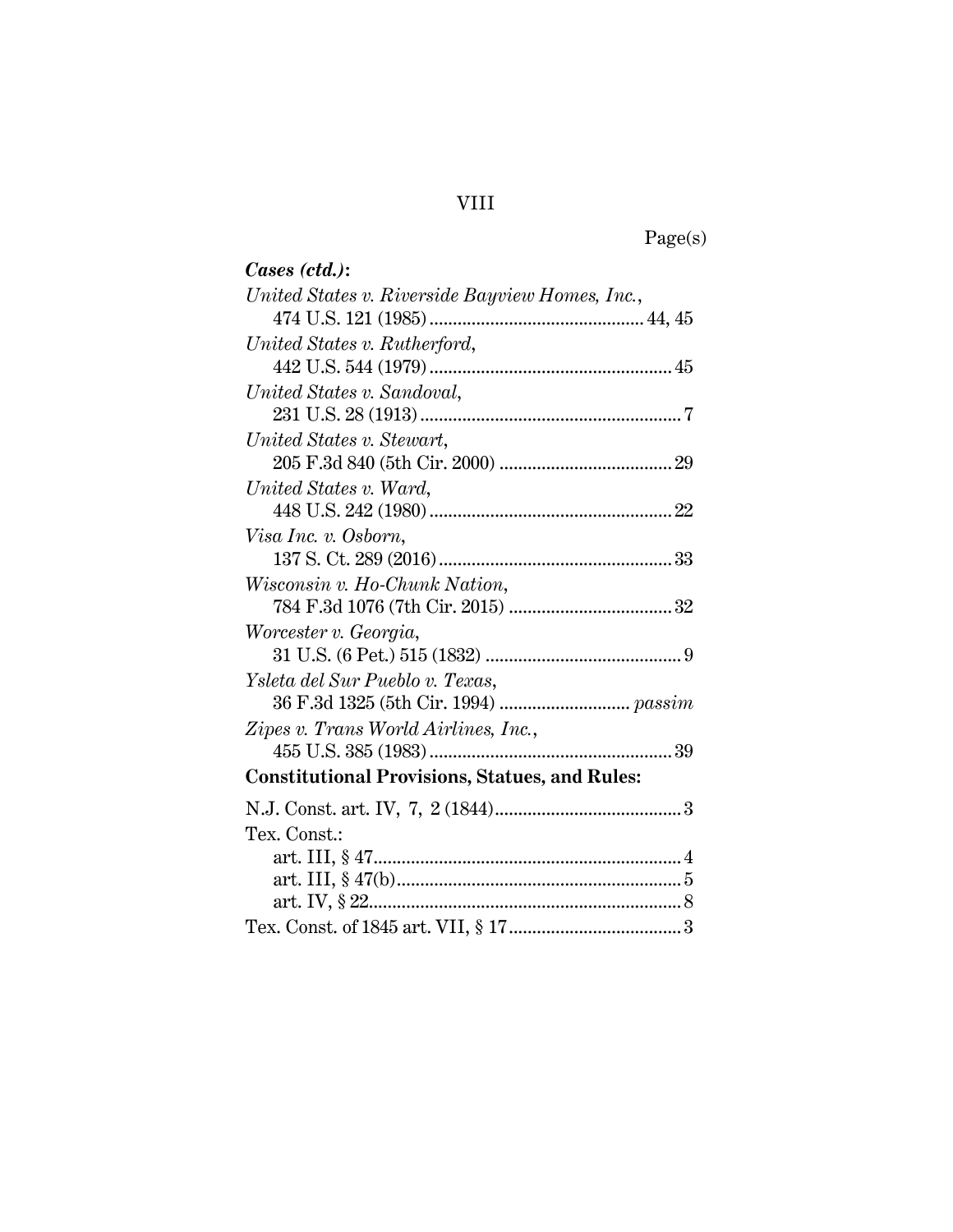| <b>Constitutional Provisions, Statues, and Rules (ctd.):</b> |  |
|--------------------------------------------------------------|--|
| 5 U.S.C.:                                                    |  |
|                                                              |  |
|                                                              |  |
| 10 U.S.C.:                                                   |  |
|                                                              |  |
|                                                              |  |
|                                                              |  |
|                                                              |  |
| 25 U.S.C.:                                                   |  |
|                                                              |  |
|                                                              |  |
|                                                              |  |
|                                                              |  |
|                                                              |  |
|                                                              |  |
|                                                              |  |
|                                                              |  |
|                                                              |  |
|                                                              |  |
|                                                              |  |
|                                                              |  |
|                                                              |  |
|                                                              |  |
|                                                              |  |
|                                                              |  |
|                                                              |  |
|                                                              |  |
| Tiwa Indians Act, Pub. L. No. 90-287,                        |  |
|                                                              |  |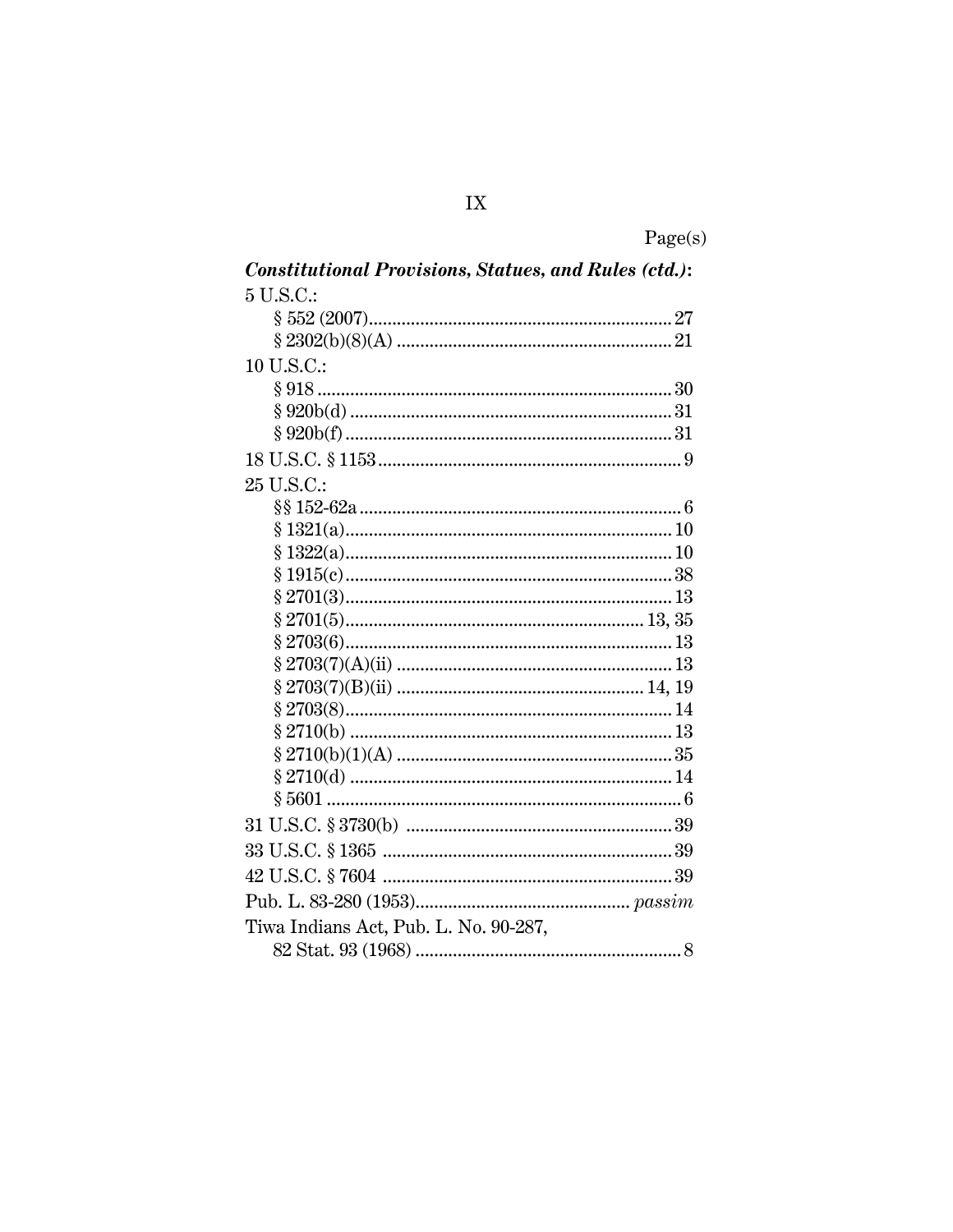| <b>Constitutional Provisions, Statues, and Rules (ctd.):</b> |
|--------------------------------------------------------------|
| Seminole Indian Land Claims Settlement Act of                |
| 1987, Pub. L. 100-228, 101 Stat. 1556 (1987) 40              |
| Wampanoag Tribal Council of Gay Head, Inc.,                  |
| Indian Claims Settlement Act of 1987, Pub.                   |
|                                                              |
| Ysleta del Sur Pueblo and Alabama-Coushatta                  |
| Indian Tribes of Texas Restoration Act,                      |
| Pub. L. No. 100-89, 101 Stat. 666 (1987):                    |
|                                                              |
|                                                              |
|                                                              |
|                                                              |
|                                                              |
|                                                              |
|                                                              |
|                                                              |
|                                                              |
| Tex. Civ. Prac. & Rem. Code:                                 |
|                                                              |
|                                                              |
|                                                              |
| Tex. Occ. Code:                                              |
|                                                              |
|                                                              |
|                                                              |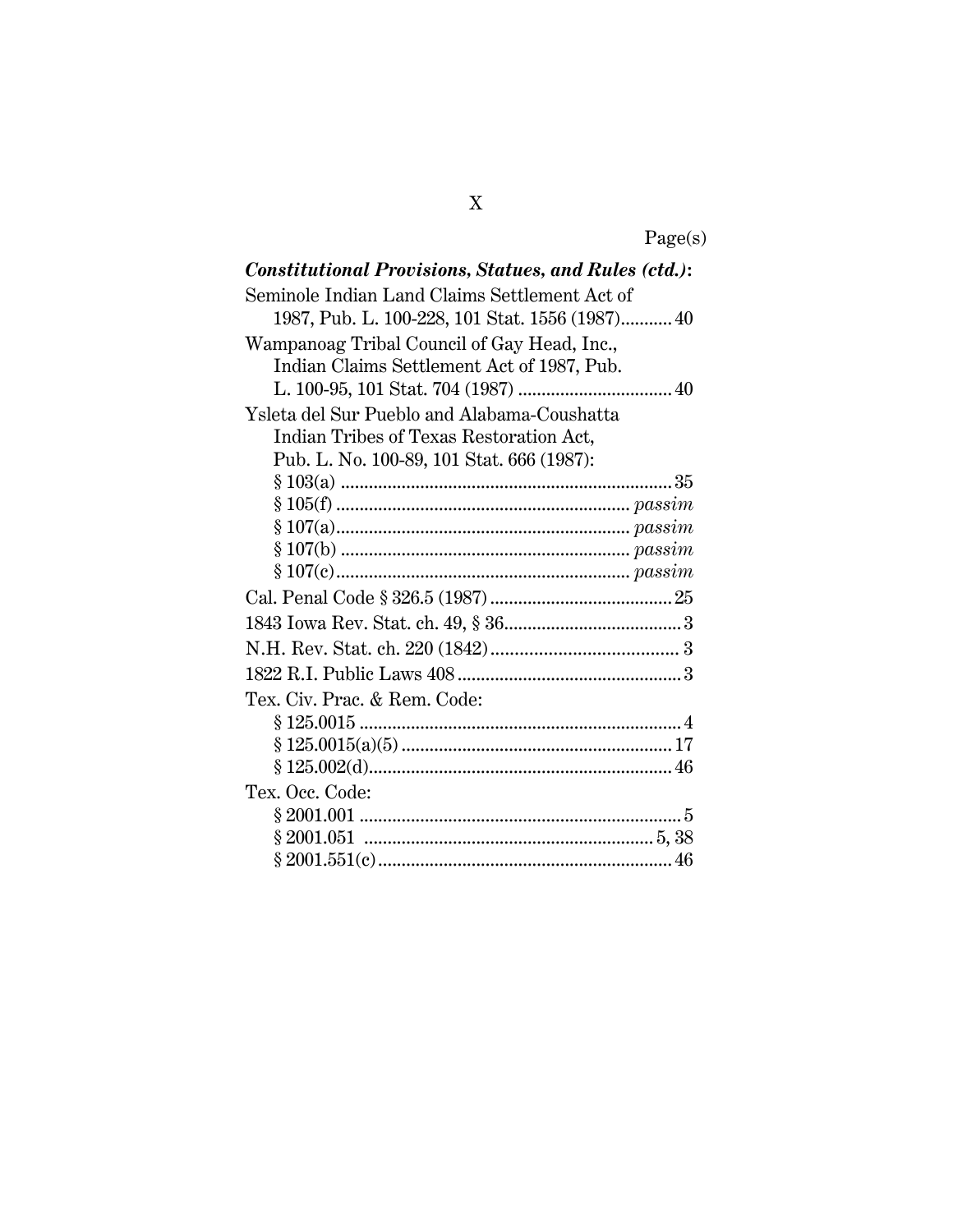XI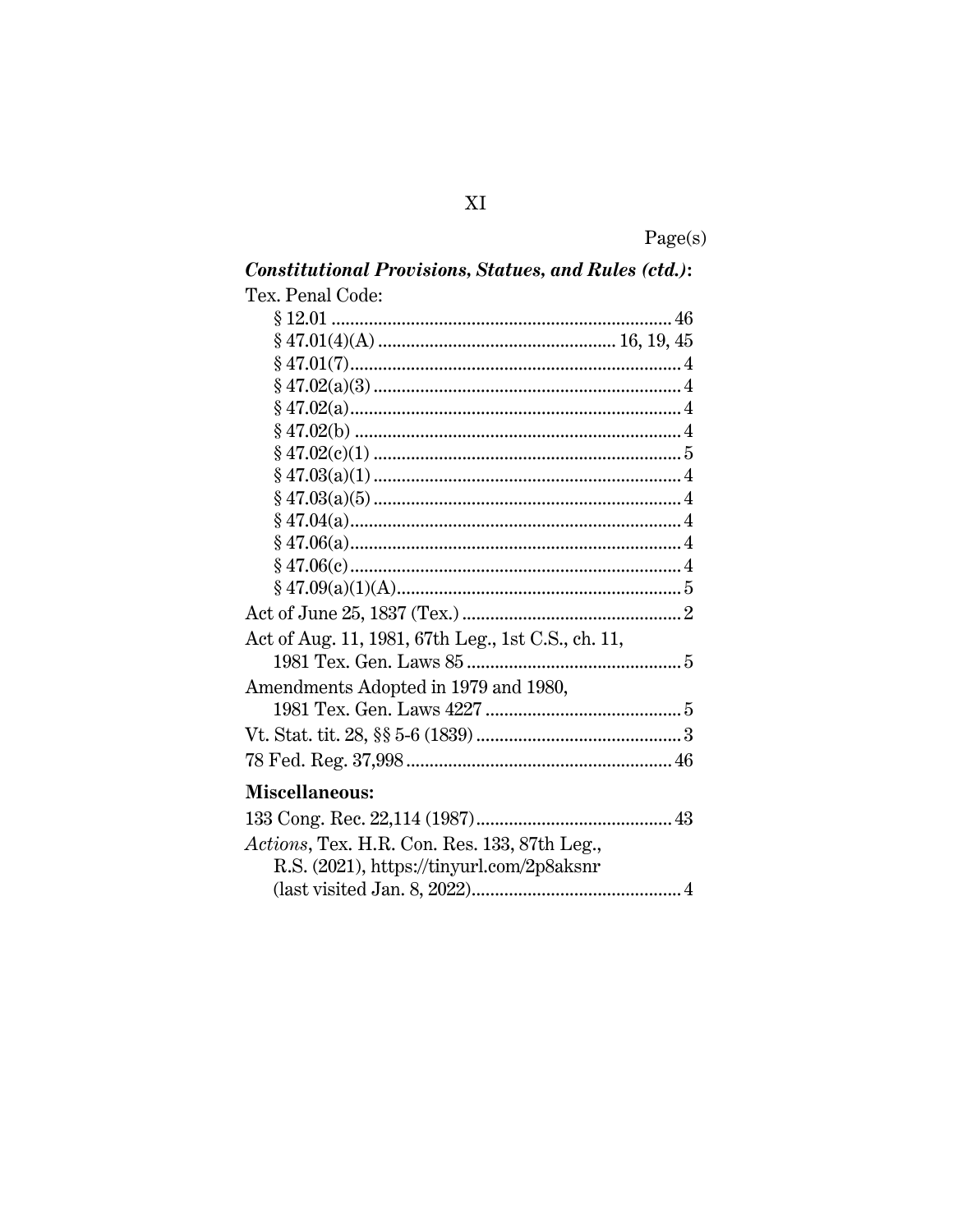# *Miscellaneous (ctd.)***:**

| ALFONSO ORTIZ, THE TEWA WORLD: SPACE,         |
|-----------------------------------------------|
| TIME, BEING, AND BECOMING IN A PUEBLO         |
|                                               |
| ANTHONY N. CABOT & KEITH C. MILLER, THE       |
| LAW OF GAMBLING AND REGULATED                 |
|                                               |
| ANTONIN SCALIA & BRYAN A. GARNER,             |
| READING LAW: THE INTERPRETATION OF            |
|                                               |
| Charles F. Wilkinson & Eric R. Biggs, The     |
| Evolution of the Termination Policy,          |
|                                               |
| Cross-Petition for Writ of Certiorari,        |
| Texas v. Ysleta del Sur Pueblo,               |
| No. 94-1310, 1995 WL 17048828 (U.S. 1995)  36 |
| CORNELL INSTITUTE ON ORGANIZED CRIME,         |
| THE DEVELOPMENT OF THE LAW OF                 |
|                                               |
| DONALD L. FIXICO, TERMINATION AND             |
| RELOCATION: FEDERAL INDIAN POLICY             |
|                                               |
| FELIX S. COHEN,                               |
| HANDBOOK OF INDIAN LAW (2019) 6, 9            |
|                                               |
|                                               |
|                                               |
|                                               |
|                                               |
|                                               |

XII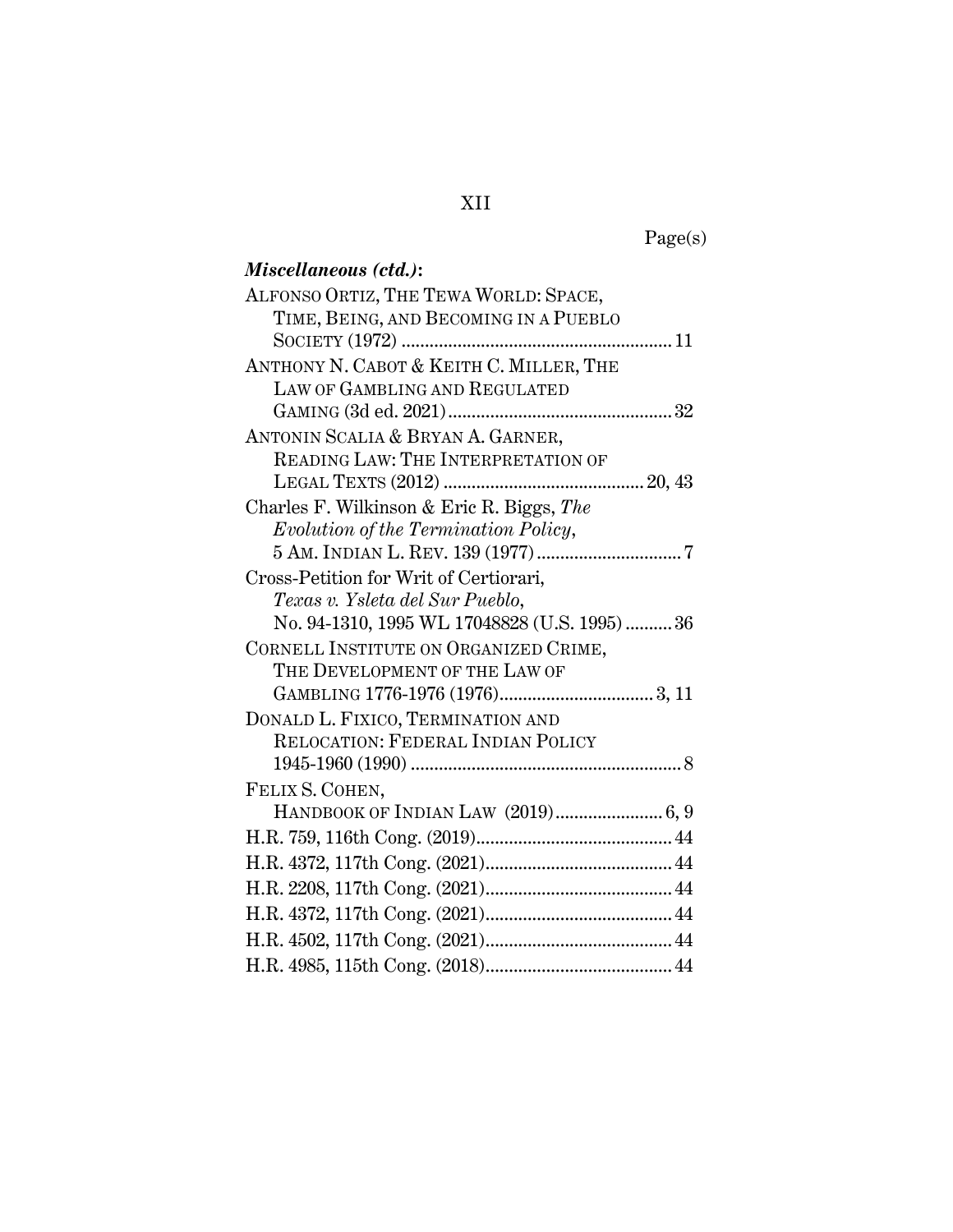# XIII

Page(s)

# *Miscellaneous (ctd.)***:**

| H.R. 4985, The "Ysleta del Sur Pueblo and          |  |  |  |
|----------------------------------------------------|--|--|--|
| Alabama-Coushatta Tribes of Texas Equal            |  |  |  |
| and Fair Opportunity Settlement Act" Before        |  |  |  |
| the H. Sub-Comm. on Indian, Insular, &             |  |  |  |
| Alaska Native Affairs, 115th Cong. (2018) 34       |  |  |  |
| H.R. Con. Res. 103, 83d Cong., 1st Sess. (1953),   |  |  |  |
| 67 Stat. B132                                      |  |  |  |
| Implementation of the Texas Restoration Act:       |  |  |  |
| Hearing Before the S. Comm. on Indian              |  |  |  |
|                                                    |  |  |  |
| Indian Gaming: Hearing Before the S. Comm.         |  |  |  |
| on Indian Affairs, 111th Cong. 40 (2010) 44        |  |  |  |
| Joshua C. Tate, <i>Gambling and the Law in the</i> |  |  |  |
| Nineteenth Century South: Evidence from            |  |  |  |
| Nacogdoches County, Texas, 1838-1839,              |  |  |  |
|                                                    |  |  |  |
| Kirsten Matoy Carlson, Congress, Tribal            |  |  |  |
| Recognition, and Legislative-Administrative        |  |  |  |
|                                                    |  |  |  |
| Paul H. Brietzke & Teresa L. Kline, The Law        |  |  |  |
| and Economics of Native American                   |  |  |  |
| Casinos, 78 NEB. L. REV. 2633 (1999)32-33          |  |  |  |
| Paul Langford, A Polite and Commercial             |  |  |  |
| People: England 1727-1783, 6 NEW OXFORD            |  |  |  |
| HIST. OF ENG. (J.M. Roberts ed., 1966)3            |  |  |  |
| Petition for Writ of Certiorari, Ashcroft v.       |  |  |  |
| Seneca-Cayuga Tribe of Ok.,                        |  |  |  |
| No. 03-740, 2003 WL 22873066 (U.S. 2004) 31        |  |  |  |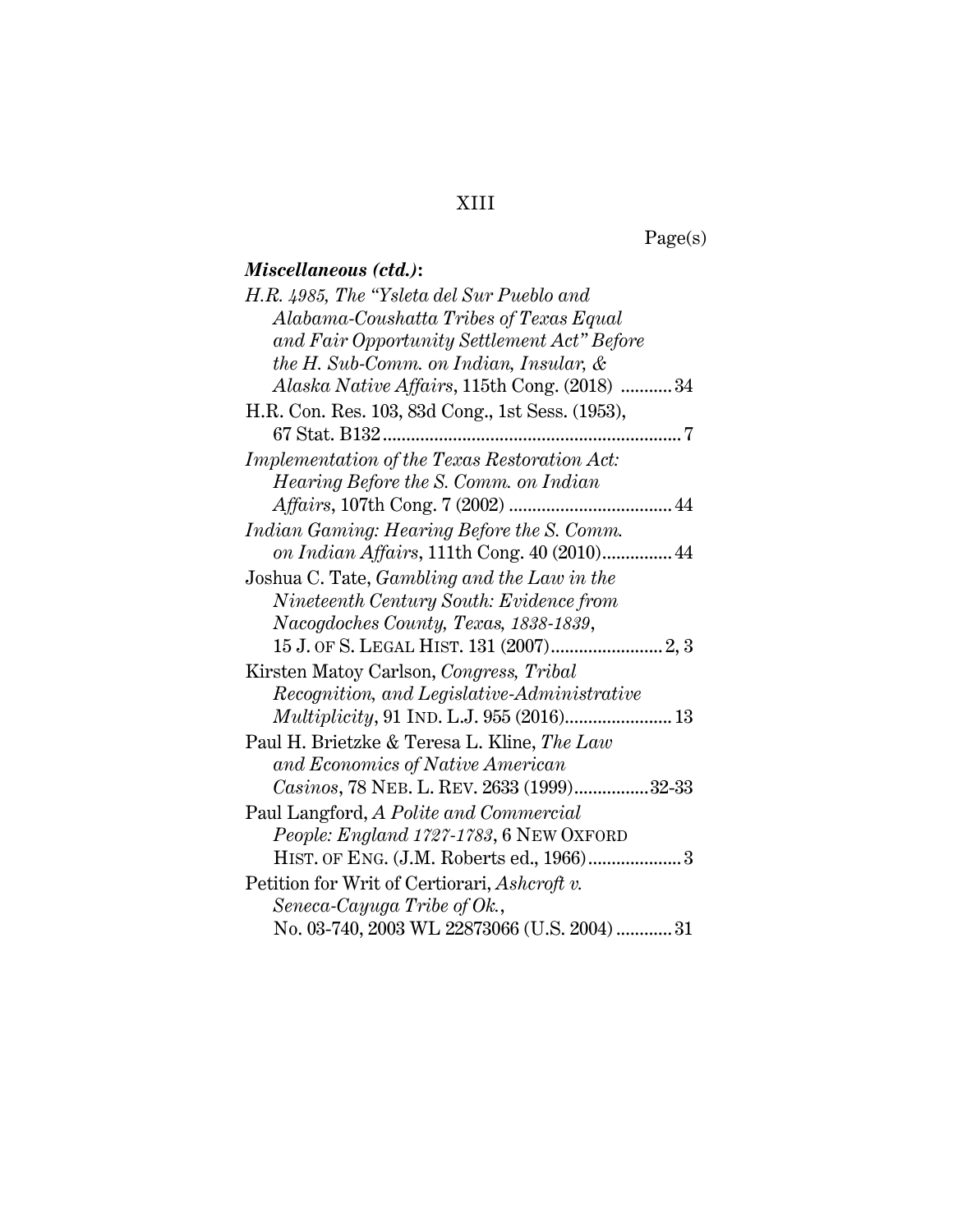# XIV

Page(s)

# *Miscellaneous (ctd.)***:**

| Philip N. Hogen, Letter to Mayor Karl S.        |
|-------------------------------------------------|
| Cook, Jr., Metlakatla Indian Community          |
|                                                 |
| ROBERT GOODMAN, LEGALIZED GAMBLING              |
| AS A STRATEGY FOR ECONOMIC                      |
|                                                 |
| Robert Middlekauff, The Glorious Cause: The     |
| American Revolution, 1763-1789, 3               |
| OXFORD HIST. OF THE UNITED STATES               |
|                                                 |
|                                                 |
| S. Comm. on the Interior & Insular Affairs,     |
| 94th Cong., Rep. on Public Law 280              |
|                                                 |
|                                                 |
| Sen. Cornyn sends letter opposing Alabama-      |
| Coushatta Tribe's gaming facility,              |
| KTRE (Oct. 16, 2019),                           |
|                                                 |
| Timothy J. Droske, The New Battleground for     |
|                                                 |
| Public Law 280 Jurisdiction: Sex Offender       |
| <i>Registration in Indian Country,</i>          |
|                                                 |
|                                                 |
| Tex. H.R. Con. Res. 133, 87th Leg., R.S. (2021) |
|                                                 |
| Tex. S.J. Res. 18, 66th Leg., R.S., 1979 Tex.   |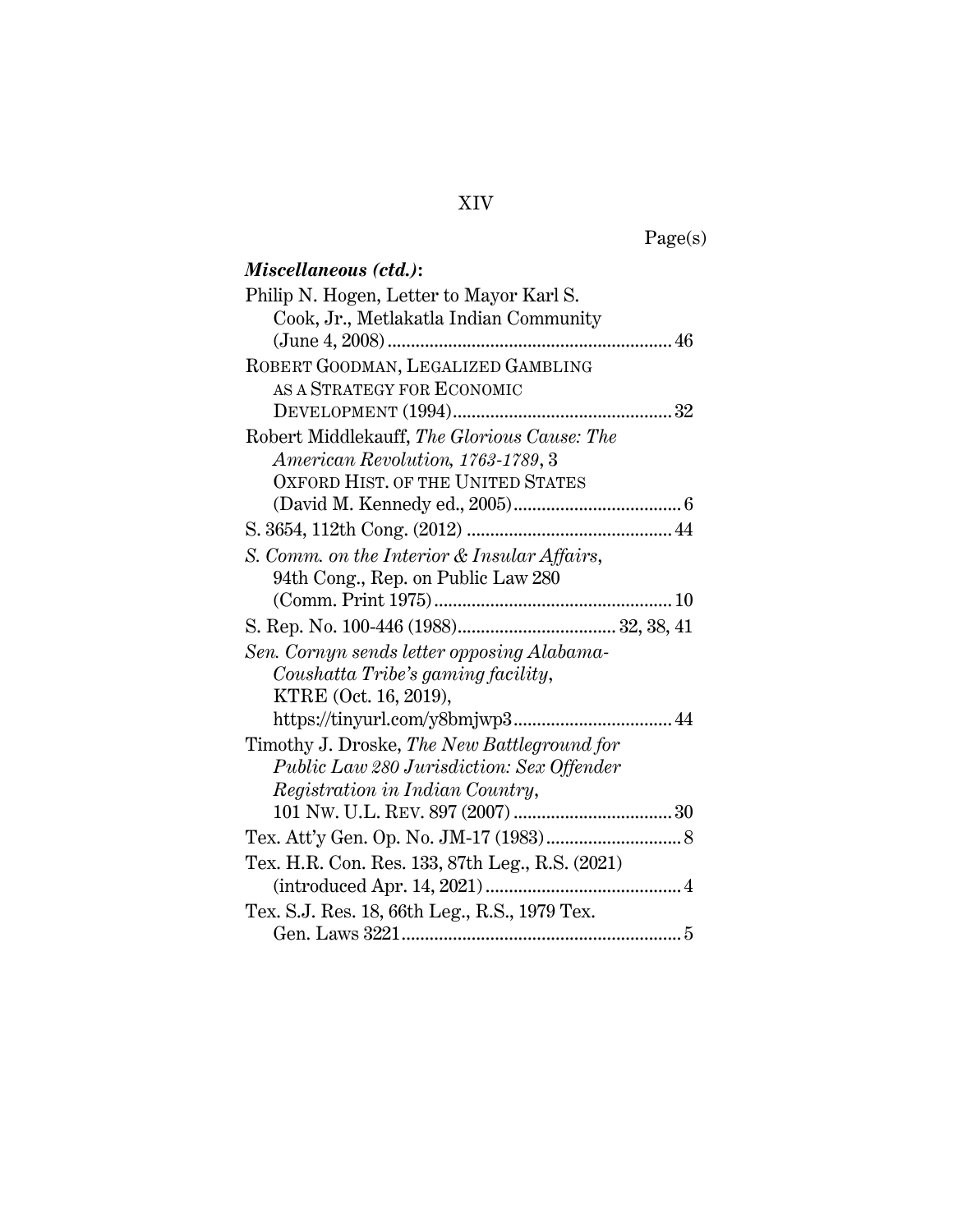# *Miscellaneous (ctd.)***:**

| Texas Lottery Comm'n Order No. 14-0056        |  |
|-----------------------------------------------|--|
|                                               |  |
| THE DECLARATION OF INDEPENDENCE (U.S. 1776) 6 |  |
| THE RANDOM HOUSE DICTIONARY OF THE            |  |
|                                               |  |
| U.S. Gen. Accounting Off. GAO-02-49, Indian   |  |
| <b>Issues:</b> Improvements Needed in Tribal  |  |
| <i>Recognition Process</i> 25-26 (Nov. 2001), |  |
|                                               |  |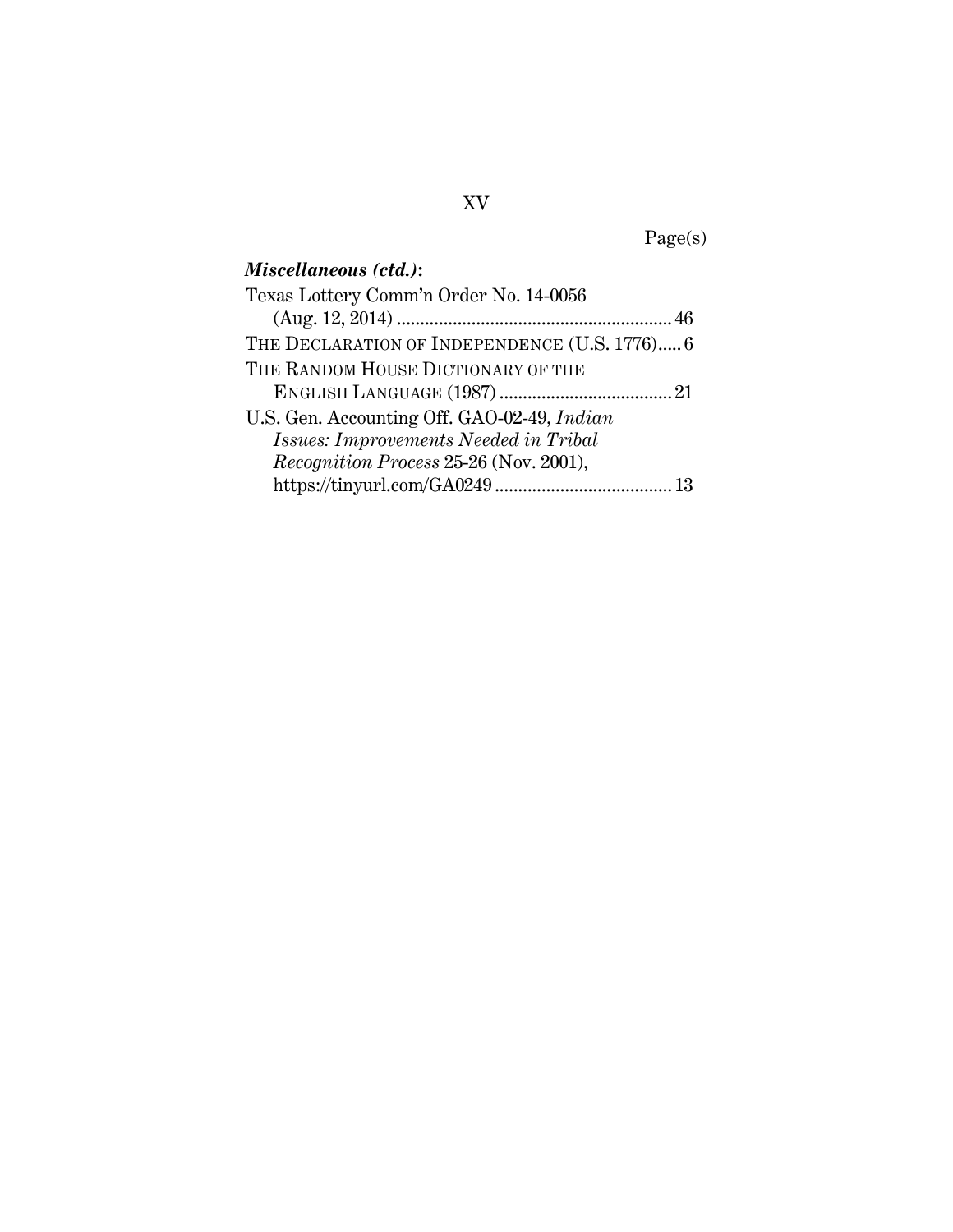#### **INTRODUCTION**

<span id="page-16-0"></span>In the 1980s, the Pueblo and the Alabama-Coushatta Tribe of Texas, which appears here as an amicus curiae, traded the sovereignty they now demand for federal funding. The Alabama-Coushatta had seen its federaltrust status stripped away in the 1950s as part of an aggressive congressional policy of assimilation; the Pueblo had never obtained such status. At Congress's direction, Texas had held a trust relationship with both tribes for decades until its then-Attorney General concluded that the status discriminated based on national origin in violation of the State's equal-protection guarantee. The Pueblo's subsequent efforts to obtain federal-trust status initially foundered because state officials saw it as the first step toward casino-style gambling. Such gambling, which in many localities had close ties to organized crime, violated longstanding Texas law.

Recognizing that federal funds would not otherwise be forthcoming, the Pueblo sought compromise: having no significant cultural associations with gaming, it "request[ed] its representatives in the United States" to "provide that all gaming, gambling, lottery, or bingo, as defined by the laws and administrative regulations of the State of Texas, shall be prohibited on the Tribe's reservation." Pet. App. 123. Congress—including the Texas delegation that had resisted earlier bills—accepted the offer, leading to the passage of the Restoration Act. The ink on the Restoration Act was barely dry when the Pueblo began to experience buyers' remorse and to look for ways to operate a casino under the more permissive regime subsequently erected in the Indian Gaming Regulatory Act of 1988, 25 U.S.C. §§ 2701, *et seq*. ("IGRA").

For nearly thirty years, however, the Fifth Circuit has consistently held that the Pueblo's gaming activities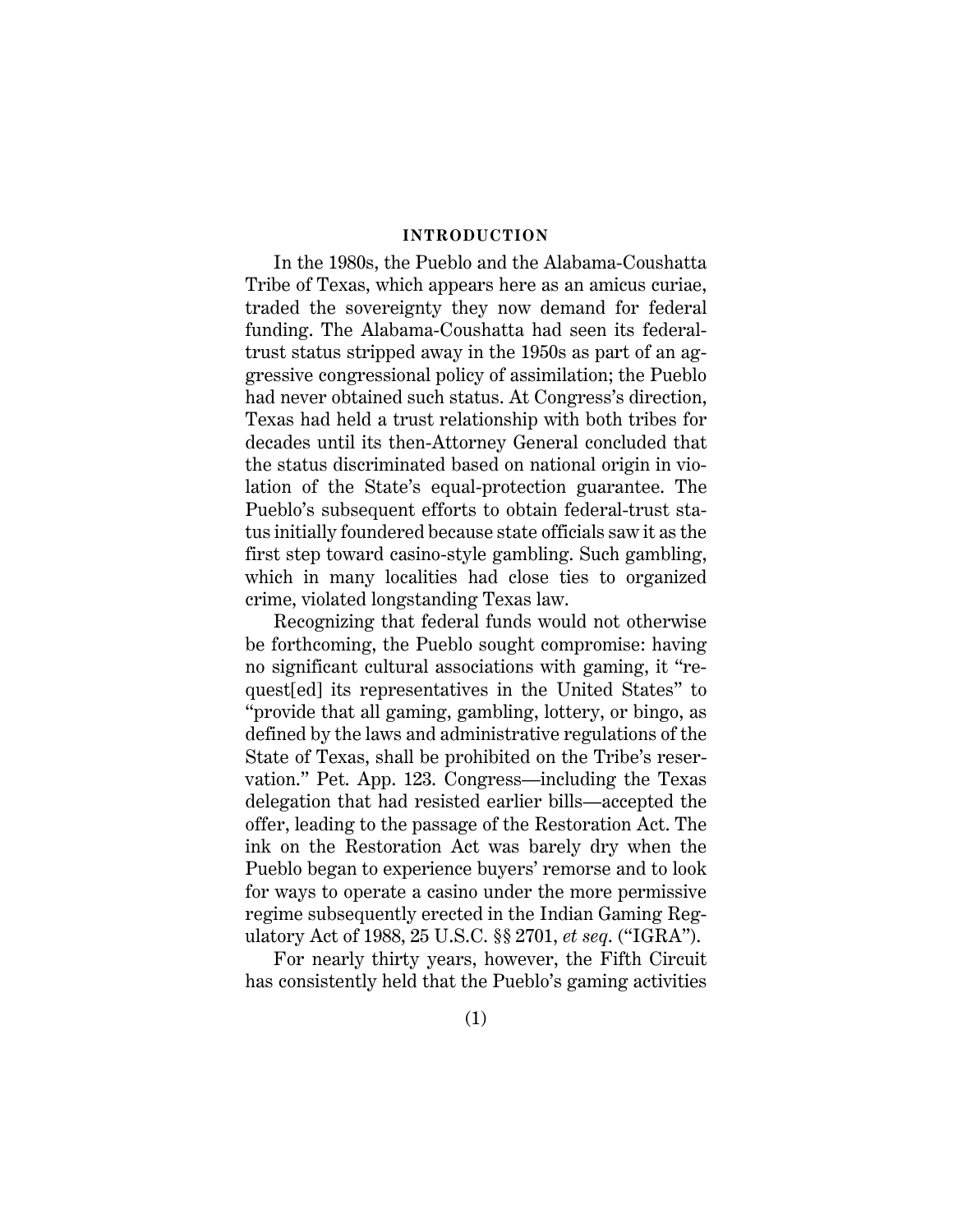are not controlled by either IGRA or this Court's interpretation of Public Law 280 in *California v. Cabazon Band of Mission Indians*, 480 U.S. 202 (1987). Based on the text of the Restoration Act, its structure, its history, and its interaction with *Cabazon Band*, the Fifth Circuit concluded that the Restoration Act incorporates all of Texas gaming law as "surrogate federal law" on the Pueblo's reservation. *Ysleta del Sur Pueblo v. Texas*, 36 F.3d 1325, 1334 (5th Cir. 1994) ("*Ysleta I*").

The Pueblo and its allies have repeatedly asked Congress to supersede *Ysleta I*. Congress has not done so. Absent a congressional change of course, this Court should uphold the rule that has existed in Texas for a generation: the Pueblo may operate gaming facilities only if they fully comply with Texas law.

#### <span id="page-17-2"></span>**STATEMENT**

### <span id="page-17-1"></span><span id="page-17-0"></span>**I. Texas's Longstanding Public Policy Against Gambling**

A. "For as long as the State of Texas has been the State of Texas, its citizens have elected to constitutionally outlaw most types of 'lotteries.'" *City of Fort Worth v. Rylie*, 602 S.W.3d 459, 460 (Tex. 2020). Indeed, the policy predates Texas's statehood: "the legislature of the newly formed Republic of Texas [first] passed an act to criminalize various forms of gambling, including 'faro, roulette, monte, rouge et noir, and all other games of chance'" in 1837. Joshua C. Tate, *Gambling and the Law in the Nineteenth Century South: Evidence from Nacogdoches County, Texas, 1838-1839*, 15 J. OF S. LEGAL HIST. 131, 131 (2007) (quoting Act of June 25, 1837 (An Act to Suppress Gambling), § 1).

<span id="page-17-4"></span><span id="page-17-3"></span>Although early statutes prohibited specific games, they eventually expanded to preclude nearly all forms of gambling, *id.* at 134—likely due to the deleterious effects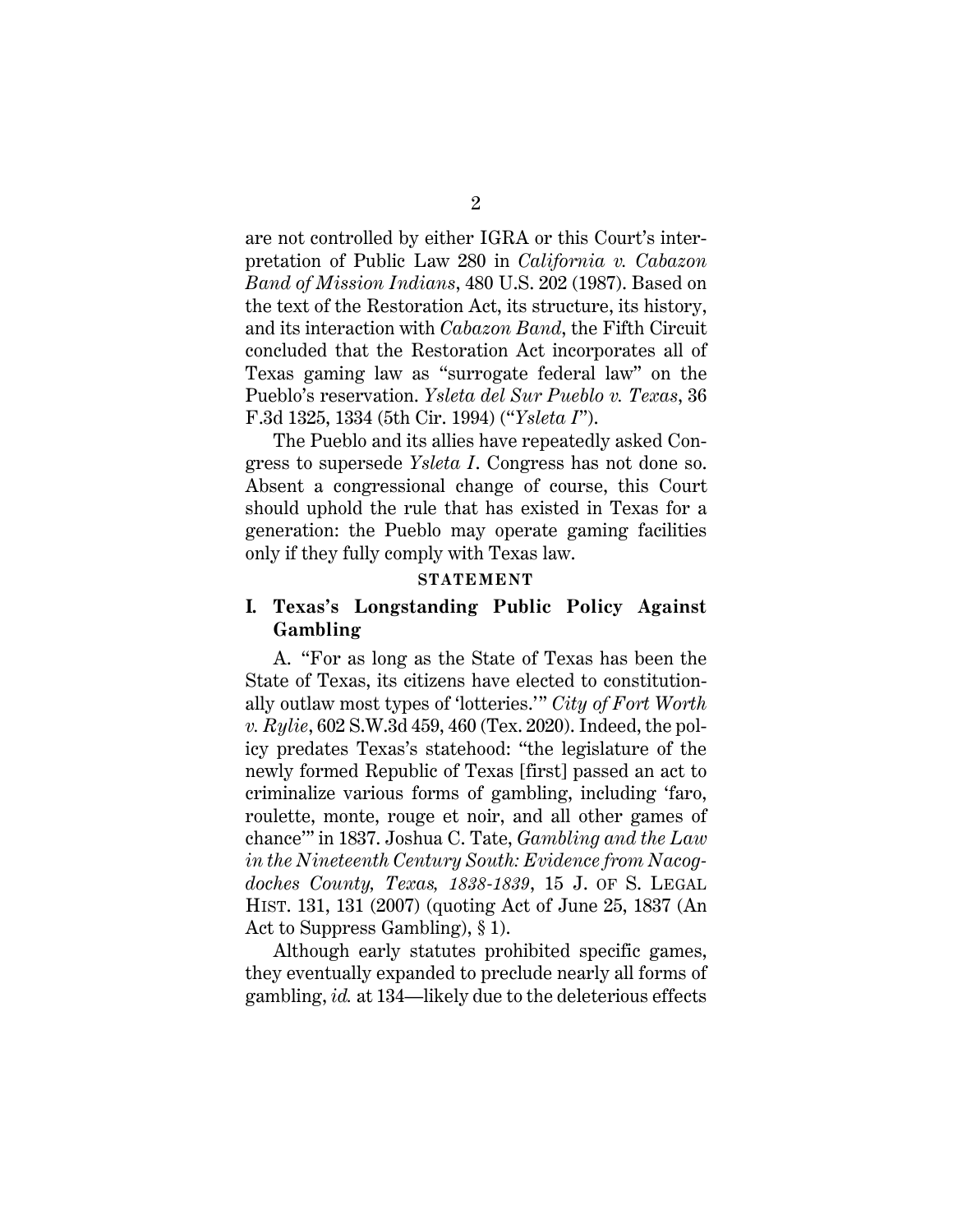<span id="page-18-5"></span>on public order that were observed in American States and England as they loosened their restrictions on legal-ized gambling.<sup>[1](#page-18-12)</sup> Thus, in the State's first constitution, Texas strictly prohibited even the types of public lotteries upon which many other States relied. *Compare* Tex. Const. of 1845 art. VII, § 17, *with* CORNELL INSTITUTE ON ORGANIZED CRIME, THE DEVELOPMENT OF THE LAW OF GAMBLING 1776-1976, at 74-79, 240-41, 270-71, 312-13,  $325\text{-}26\ (1976).^2$  $325\text{-}26\ (1976).^2$  $325\text{-}26\ (1976).^2$ 

<span id="page-18-2"></span><span id="page-18-1"></span><span id="page-18-0"></span>Texas has consistently maintained its view that gaming is to be "denounced by the law as an offense against public policy." *Barker v. Texas*, 12 Tex. 273, 276 (1854); *see also, e.g.*, *Rylie*, 602 S.W.3d at 460 n.1 (collecting constitutional provisions that have outlawed gaming across time); *City of Wink v. Griffith Amusement Co.*, 100 S.W.2d 695, 701 (Tex. 1936) (defining lotteries). And this Court has recognized that "private casino gambling is unlawful [in Texas]." *Greater New Orleans Broad. Ass'n, Inc. v. United States*, 527 U.S. 173, 181 (1999).

<span id="page-18-3"></span>In its most recent regular session, the Texas Legislature reaffirmed that gambling remains contrary to the State's public policy. Several state legislators proposed a constitutional amendment that would have authorized casino-style gaming at designated resorts across Texas.

<span id="page-18-12"></span><span id="page-18-11"></span><span id="page-18-10"></span><sup>1</sup> *See* CORNELL INSTITUTE ON ORGANIZED CRIME, *supra*, at 79- 82, 269-73, 321; Paul Langford, *A Polite and Commercial People: England 1727-1783*, 6 NEW OXFORD HIST. OF ENG. 296-97, 571-74 (J.M. Roberts ed., 1966); *cf.* Tate, *supra*, at 137 (discussing the significance of maintaining public order in period gambling legislation).

<span id="page-18-13"></span><span id="page-18-9"></span><span id="page-18-8"></span><span id="page-18-7"></span><span id="page-18-6"></span><span id="page-18-4"></span><sup>2</sup> When Texas ratified its 1845 constitution, only New Jersey constitutionally prohibited public lotteries. N.J. Const. art. IV, § 7, ¶ 2 (1844). Only four other States even *statutorily* prohibited public lotteries. 1843 Iowa Rev. Stat. ch. 49, § 36[ N.H. Rev. Stat. ch. 220 (1842); 1822 R.I. Public Laws 408; Vt. Stat. tit. 28, §§ 5-6 (1839).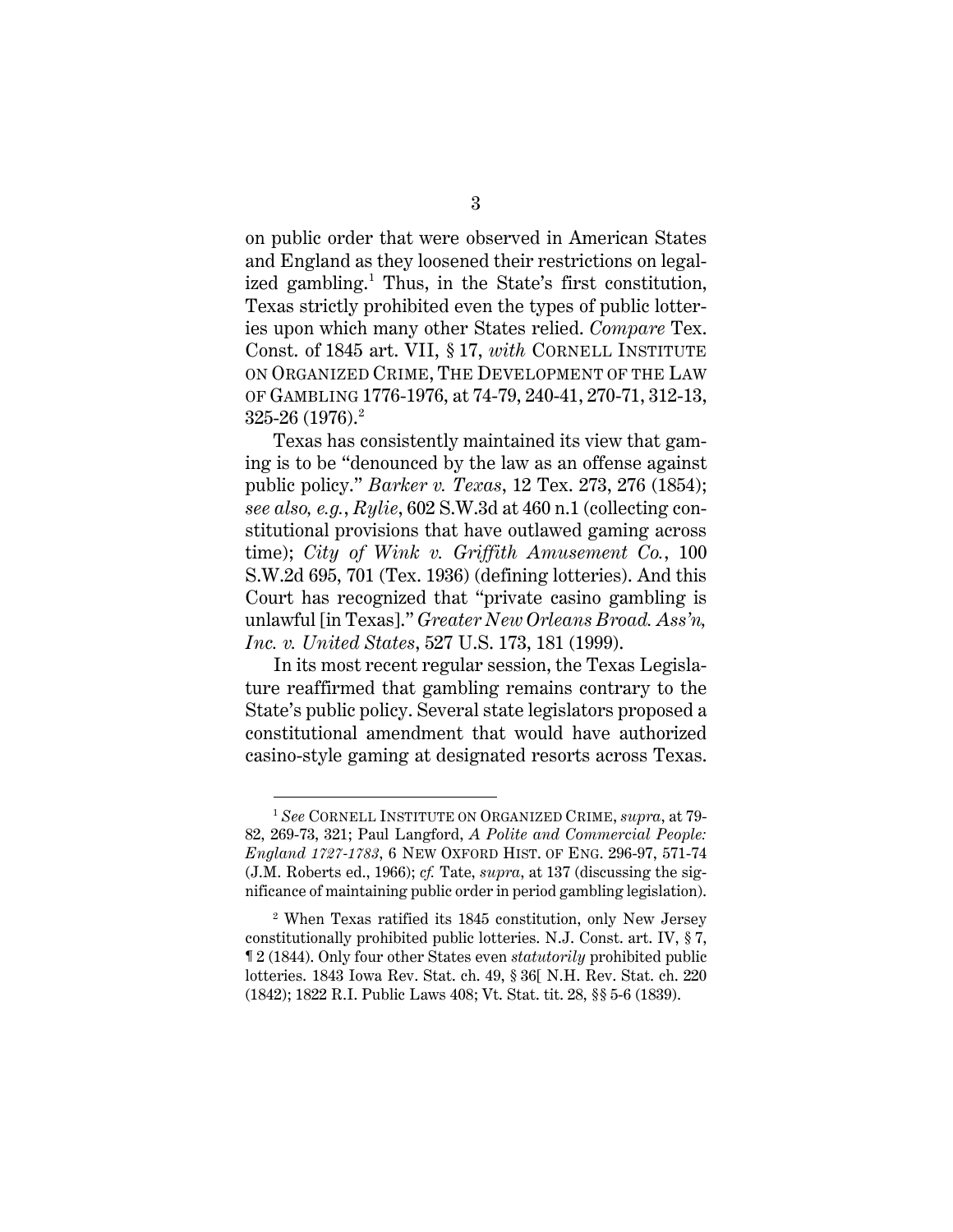<span id="page-19-10"></span><span id="page-19-9"></span>Tex. H.R. Con. Res. 133, 87th Leg., R.S. (2021) (introduced Apr. 14, 2021). The bill did not even receive a committee vote. *Actions*, Tex. H.R. Con. Res. 133, 87th Leg., R.S. (2021), https://tinyurl.com/2p8aksnr (last visited Jan. 8, 2022).

<span id="page-19-5"></span><span id="page-19-3"></span><span id="page-19-0"></span>B. "Since its ratification in 1876, [the State's] current constitution has affirmatively required the legislature to 'pass laws prohibiting' lotteries." *Rylie*, 602 S.W.3d at 461 (quoting Tex. Const. art. III, § 47). Pursuant to that constitutional mandate, the Texas Legislature enacted Chapter 47 of the Texas Penal Code. Codified in Title X of the Code, which addresses "Offenses Against Public Health, Safety, and Morals," Chapter 47 attaches criminal penalties to: lotteries, Tex. Penal Code § 47.01(7); making bets on the outcome of any game or contest (including political contests), *id.* § 47.02(a)-(b); making bets at "any game played with cards, dice, balls, or any other gambling device," *id.* § 47.02(a)(3); operating a gambling promotion, *id.*  $\frac{6}{7}$ ,  $\frac{47.03(a)(1)}{6}$ ; keeping a gambling place, *id.* § 47.04(a); and possessing gambling devices, equipment, or paraphernalia, *id.* § 47.06(a), (c). Additionally, "gambling, gambling promotion, or communicating gambling information as prohibited by the Penal Code" constitutes a common nuisance under a separate Texas statute. Tex. Civ. Prac. & Rem. Code § 125.0015; Pet. App. 52-53.

<span id="page-19-8"></span><span id="page-19-7"></span><span id="page-19-6"></span><span id="page-19-4"></span><span id="page-19-2"></span><span id="page-19-1"></span>C. Texas's Constitution exempts from its ban on gambling only certain, limited forms of charitable bingo, charitable raffles, and state lotteries. Tex. Const. art. III, § 47. These narrow carveouts arose after *State v. Amvets Post No. 80* held a bingo game operated by a veterans' organization unlawful because it fell within the statutory definition of a "lottery." 541 S.W.2d 481, 482 (Tex. App.—Dallas 1976, no writ). In response to that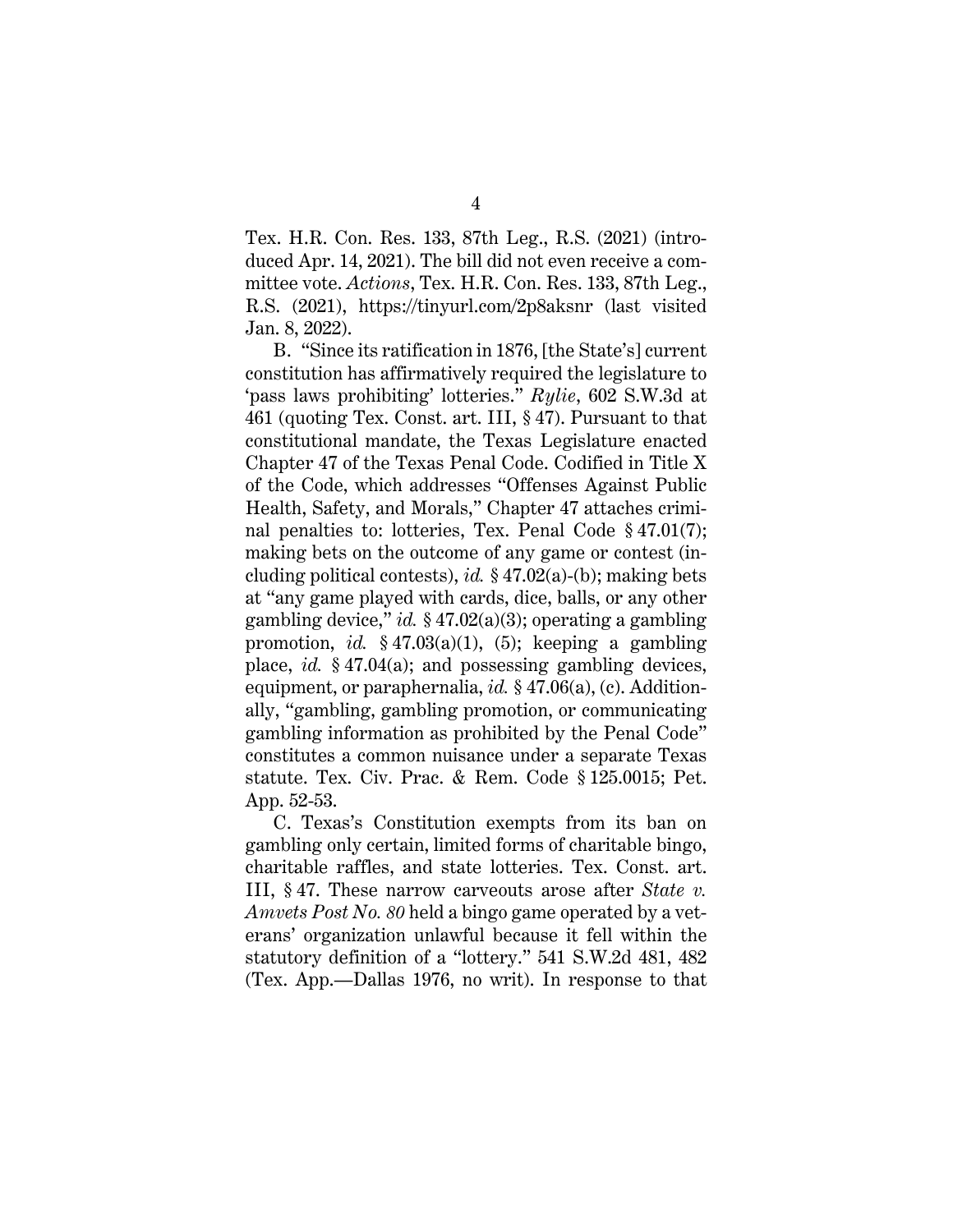<span id="page-20-8"></span><span id="page-20-7"></span>decision, the Legislature proposed, and the voters adopted, an amendment to the Texas Constitution allowing the Legislature to authorize limited forms of bingo games subject to specific constitutional requirements. Tex. S.J. Res. 18, 66th Leg., R.S., 1979 Tex. Gen. Laws 3221; Amendments Adopted in 1979 and 1980, 1981 Tex. Gen. Laws 4227. The Texas Constitution currently authorizes bingo hosted only by a church, synagogue, religious society, volunteer fire department, nonprofit veterans' organization, fraternal organization, or nonprofit organization supporting medical research or treatment programs. Tex. Const. art. III, § 47(b).

<span id="page-20-6"></span><span id="page-20-3"></span><span id="page-20-2"></span><span id="page-20-1"></span>In 1981, pursuant to this new authority, the Texas Legislature adopted the Bingo Enabling Act to authorize the limited permissible forms of charitable bingo that voters had sanctioned. Act of Aug. 11, 1981, 67th Leg., 1st C.S., ch. 11, 1981 Tex. Gen. Laws 85 (current version at Tex. Occ. Code §§ 2001.001 *et seq.*). Because bingo is still a form of gambling, *see City of Wink*, 100 S.W.2d at 701, it is legal only when conducted in accordance with the narrow terms of the Bingo Enabling Act, Tex. Occ. Code § 2001.051. In a Chapter 47 prosecution, the criminal defendant must therefore assert, as an affirmative defense, that his gambling activities are consistent with the Act. Tex. Penal Code  $\S § 47.02(c)(1), 47.09(a)(1)(A)$ . Unlawful bingo remains prosecutable under Chapter 47.

### <span id="page-20-5"></span><span id="page-20-4"></span><span id="page-20-0"></span>**II. The "Trust Relationship" Among the Restoration Act Tribes, Texas, and Congress**

Unlike its bedrock public policy against casino-style gambling, Texas's relationship with the Pueblo and Alabama-Coushatta has fluctuated with Congress's changing treatment of Indian tribes. The Restoration Act is one of a number of tribe-specific statutes negotiated after a period of aggressive congressional de-recognition.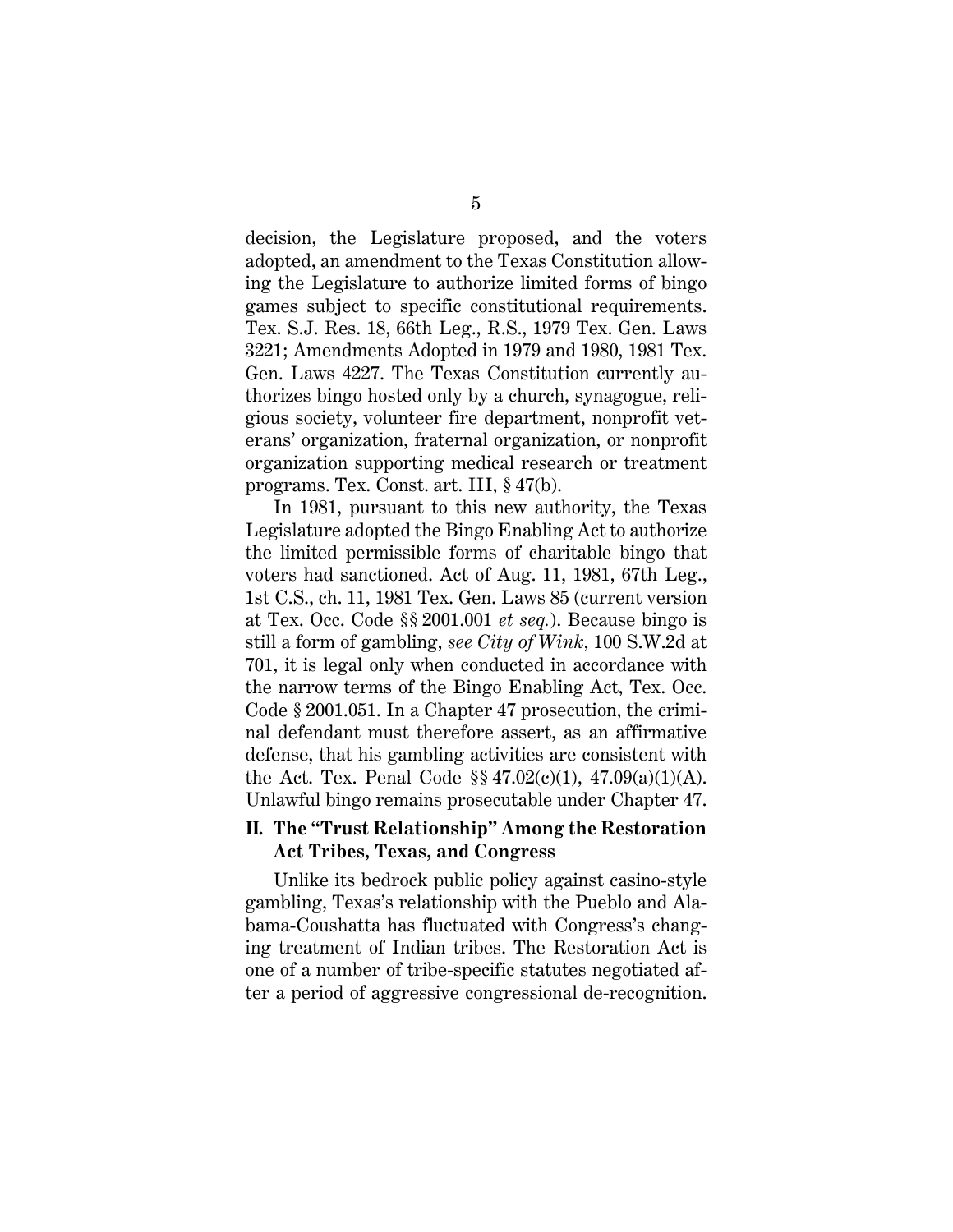Unique aspects of Texas's relationship to the Pueblo, necessitated by this congressional choice, allowed Texas to require different terms than may exist between other States and other tribes.

<span id="page-21-4"></span>A. Since European immigrants first arrived on this continent, their leaders have adopted evolving policies towards indigenous peoples. Americans fought for independence in part because England impeded their westward advance into Indian lands. THE DECLARATION OF INDEPENDENCE para. 9 (U.S. 1776); *see* Robert Middlekauff, *The Glorious Cause: The American Revolution, 1763-1789*, 3 OXFORD HIST. OF THE UNITED STATES 59-60, 154 (David M. Kennedy ed., 2005). When that advance began in earnest, the United States ratified treaties and agreements with tribes to exchange land for other land and assorted federal benefits, privileges, and protections. *See* 25 U.S.C. § 5601; FELIX S. COHEN, HANDBOOK OF INDIAN LAW § 1.03[1], [8]-[9] (2019). Congressional respect for those treaties, however, ebbed and flowed. *E.g.*, *McGirt v. Oklahoma*, 140 S. Ct. 2452, 2462 (2020). In more recent years, ensuring that the parties to such agreements get the benefit of their bargains (absent contrary instruction from Congress) has become a central feature of this area of law. *Id.*; *see also* COHEN, *supra*, at §§ 2.02[1], 5.05-.06.

<span id="page-21-3"></span><span id="page-21-2"></span><span id="page-21-1"></span><span id="page-21-0"></span>One means of safeguarding many of these protections and privileges was the federal government's system of Indian trust accounts overseen, managed, and invested by the Department of the Interior. 25 U.S.C. §§ 152-62a; *see* COHEN, *supra*, §§ 5.03[3], 5.04[3], 5.05[2], 15.03, 15.06, 15.08. And this Court has repeatedly recognized that this system created a special relationship with the tribes, who sometimes have been described as "wards" of the federal government. *E.g.*, *United States v.*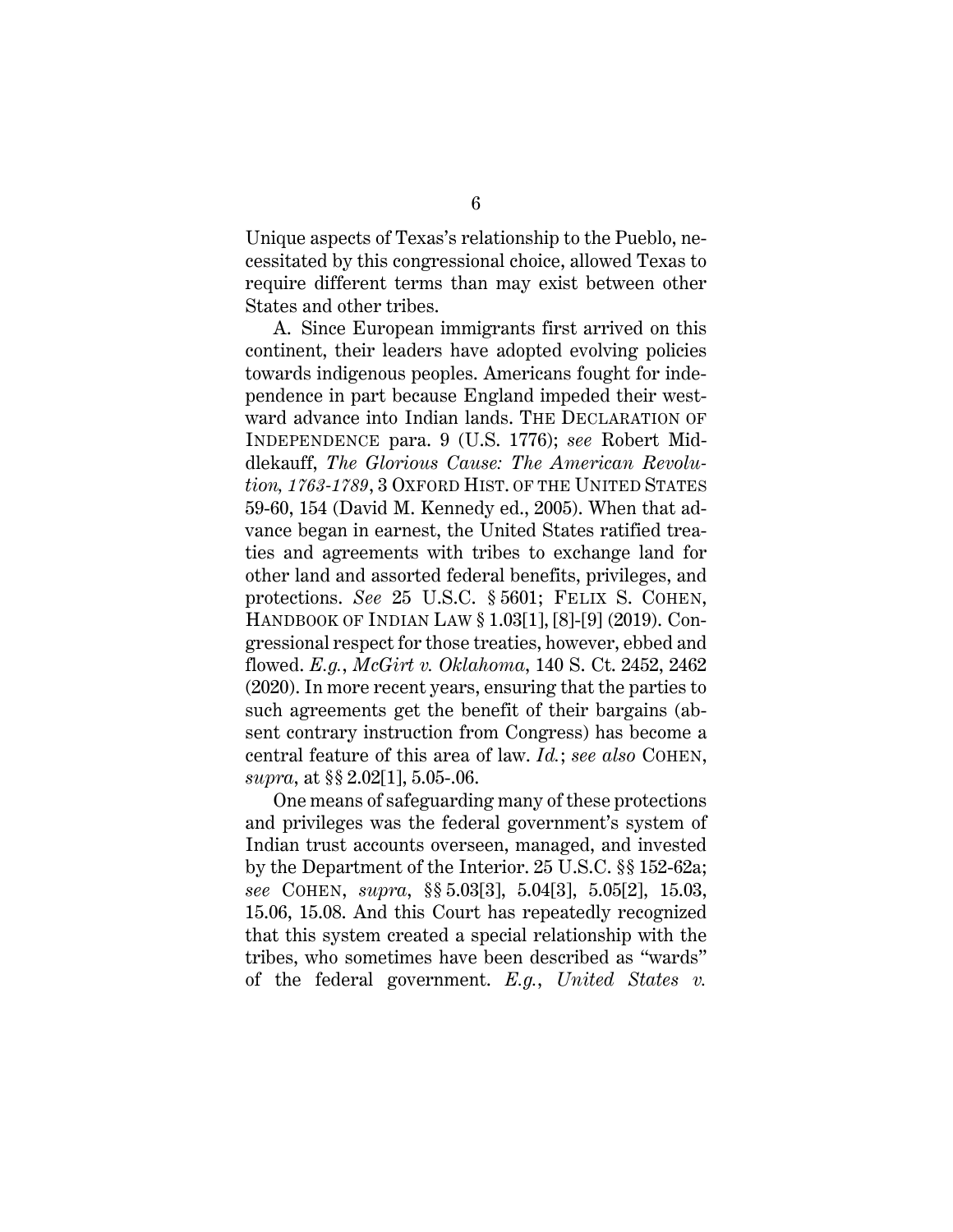<span id="page-22-0"></span>*Candelaria*, 271 U.S. 432, 441-44 (1926); *United States v. Sandoval*, 231 U.S. 28 (1913).

<span id="page-22-2"></span><span id="page-22-1"></span>Yet the United States abruptly abdicated this trust responsibility when, between 1953 and 1961, it withdrew federal recognition from over one hundred tribes. *See*  H.R. Con. Res. 103, 83d Cong., 1st Sess. (1953), 67 Stat. B132 (initiating a policy of terminating federal recognition); Charles F. Wilkinson & Eric R. Biggs, *The Evolution of the Termination Policy*, 5 AM. INDIAN L. REV. 139, 150-65 (1977). During this period, it was congressional policy to, "as rapidly as possible," "make the Indians within the territorial limits of the United States subject to the same laws and entitled to the same privileges and responsibilities as are applicable to other citizens of the United States, to end their status as wards of the United States, and to grant them all of the rights and prerogatives pertaining to American citizenship." H.R. Con. Res. 103, *supra*.

B. The Alabama-Coushatta, which appears before the Court as amicus curiae, was one of the tribes over which Congress disclaimed responsibility. In 1928, Congress had purchased a tract of 3,071 acres for the tribe pursuant to a "trust relationship." *See Bryan v. Itasca County*, 426 U.S. 373, 389 n.15 (1976). From 1928 to 1954, Texas and the United States maintained a joint trust responsibility for the tribe.  $ROA.623$  $ROA.623$ <sup>3</sup> In 1955, under the federal government's termination policy, the Interior Department announced that federal supervision of the Alabama-Coushatta would be terminated, and Texas would assume responsibility for all services previously provided to the tribe by the federal government.

<span id="page-22-3"></span><sup>3</sup> "ROA" refers to the electronic record on appeal in *Texas v. Ysleta del Sur Pueblo*, No. 19-50400 (5th Cir.).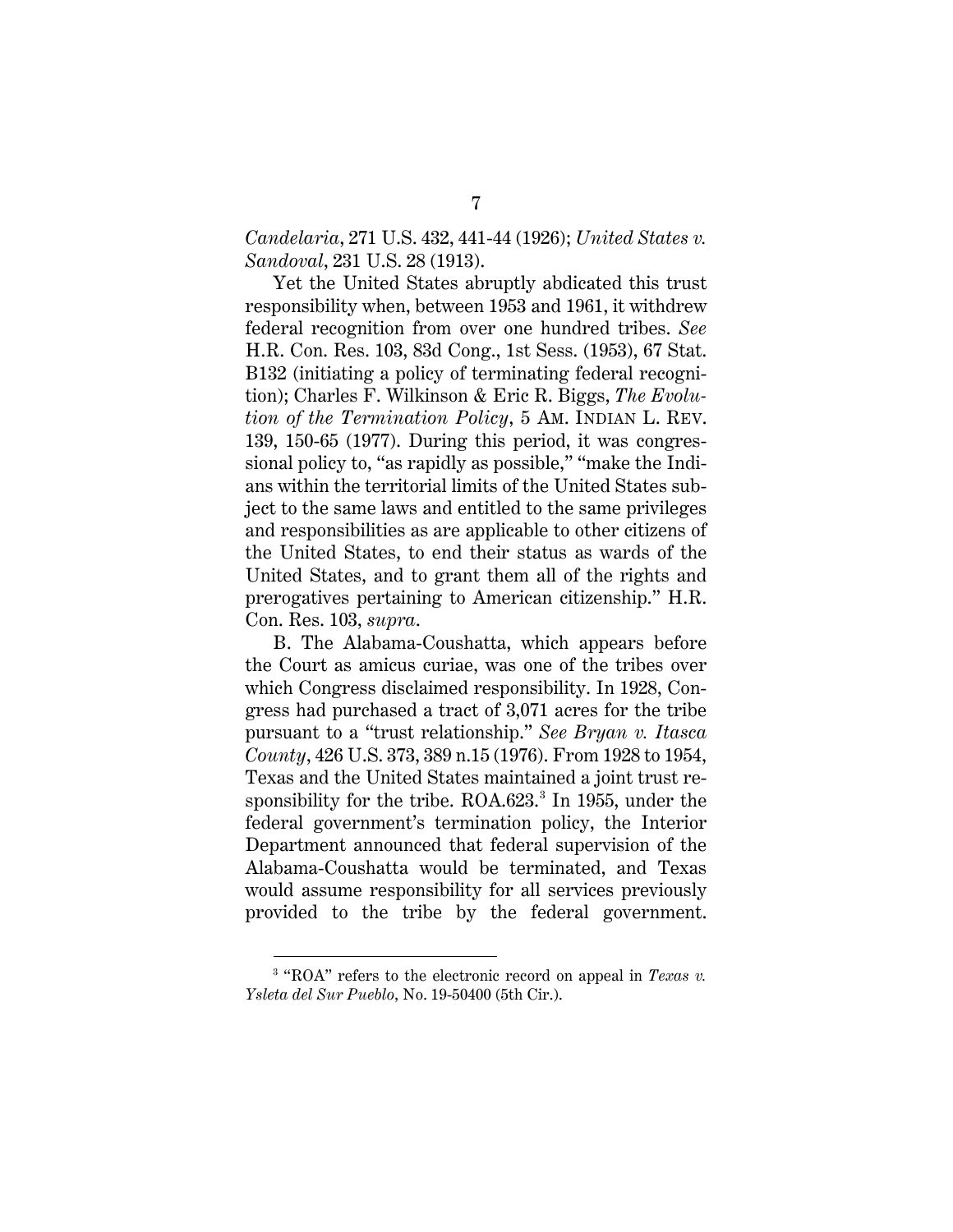<span id="page-23-3"></span>DONALD L. FIXICO, TERMINATION AND RELOCATION: FEDERAL INDIAN POLICY 1945-1960 at 122 (1990).

<span id="page-23-0"></span>Unlike the Alabama-Coushatta, the Pueblo did not see its trust relationship terminated by the federal government in 1955 because, at that time, the Pueblo was not an officially recognized tribe. ROA.623. It was not until 1968 that "the federal government first recognized the tribe," then known as the Tiwa or Tigua, but "simultaneously transferred responsibility for the Indians to the State of Texas." *Texas v. Ysleta del Sur Pueblo*, 220 F. Supp. 2d 668, 676 (W.D. Tex. 2001) ("*Ysleta II*"). The Pueblo had not been subject to federal supervision before 1968, and that status held after the Tiwa Act's enactment. ROA.623. Texas held the Pueblo's 100-acre reservation near El Paso in trust for the tribe from then until 1983. ROA.623. During that period, the existence of the Pueblo was recognized by federal law, but its members did not receive federal benefits. *Ysleta II*, 220 F. Supp. 2d at 676. Its members "enjoy[ed] all rights, privileges, and immunities" of "citizens of the State of Texas and of the United States," Tiwa Indians Act, Pub. L. No. 90-287, 82 Stat. 93 (1968), and were "subject to all obligations and duties under the laws of the State of Texas," *Ysleta II*, 220 F. Supp. 2d at 676 (cleaned up).

<span id="page-23-4"></span><span id="page-23-2"></span><span id="page-23-1"></span>C. In 1983, the Texas Attorney General issued an opinion letter concluding that Texas's trust relationship with the Alabama-Coushatta violated Texas's Constitution because (1) it provided a benefit to members of the tribe based on national origin, and (2) tribal members "occupy no status under state law that" parallels their relationship with the federal government and thus "would authorize the state to single them out in a constitutionally offensive manner." Tex. Att'y Gen. Op. No. JM-17 (1983); *see* Tex. Const. art. IV, § 22 (authorizing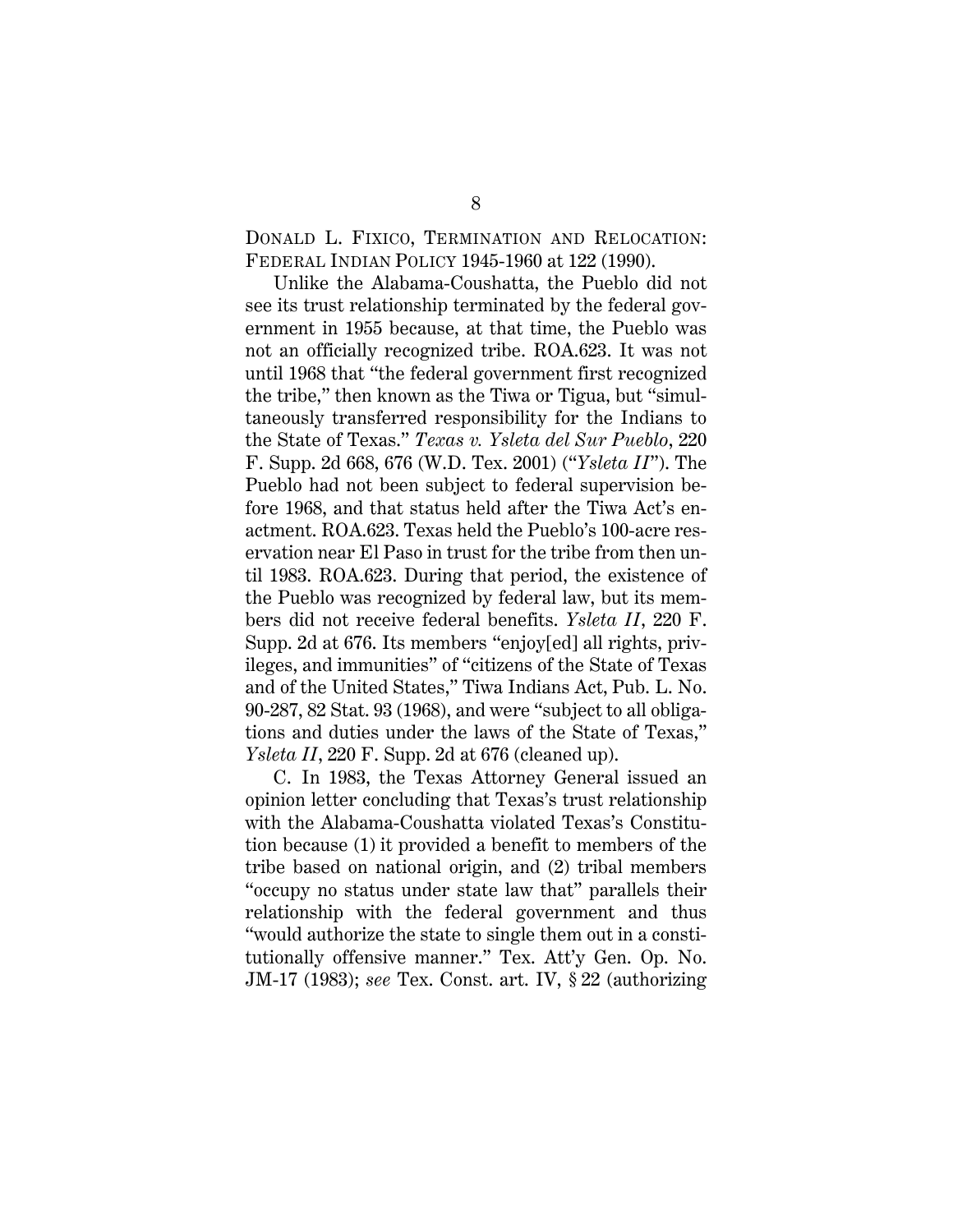the Texas Attorney General to "give legal advice in writing to the Governor and other executive officers, when requested by them"). That opinion letter cast doubt on the continuation of the state-tribal trust relationship with the Pueblo as well and ultimately led to this case. ROA.623.

#### <span id="page-24-0"></span>**III. Statutory Background**

The three statutes that feature heavily in the briefs of the Pueblo and their amici were born out of this historical context: Public Law 280, the Restoration Act, and IGRA.

#### <span id="page-24-2"></span><span id="page-24-1"></span>**A. Public Law 280**

<span id="page-24-3"></span>Congress's "primary concern" in enacting Public Law 280 during the de-recognition period "was with the problem of lawlessness on certain Indian reservations, and the absence of adequate tribal institutions for law enforcement." *Bryan*, 426 U.S. at 379. For recognized tribes, it has long been established that absent congressional consent, they are not subject to the laws of another sovereign (here, a State)—including either state laws, *In re Kansas Indians*, 72 U.S. (5 Wall.) 737, 755-57 (1866); *Worcester v. Georgia*, 31 U.S. (6 Pet.) 515, 559-60 (1832); *see also* COHEN, *supra*, at § 6.01[1]-[4], or state courts, *Cabazon Band*, 480 U.S. at 207. Although Congress had provided for federal enforcement of a limited number of serious felonies, *see* 18 U.S.C. § 1153, there remained insufficient enforcement of criminal laws and a "lack of adequate Indian forums for resolving private legal disputes between reservation Indians, and between Indians and other private citizens," *Bryan*, 426 U.S. at 383.

<span id="page-24-5"></span><span id="page-24-4"></span>Public Law 280 set out terms under which some state courts could exercise civil and criminal jurisdiction in Indian country. *Cabazon Band*, 480 U.S. at 208. Public Law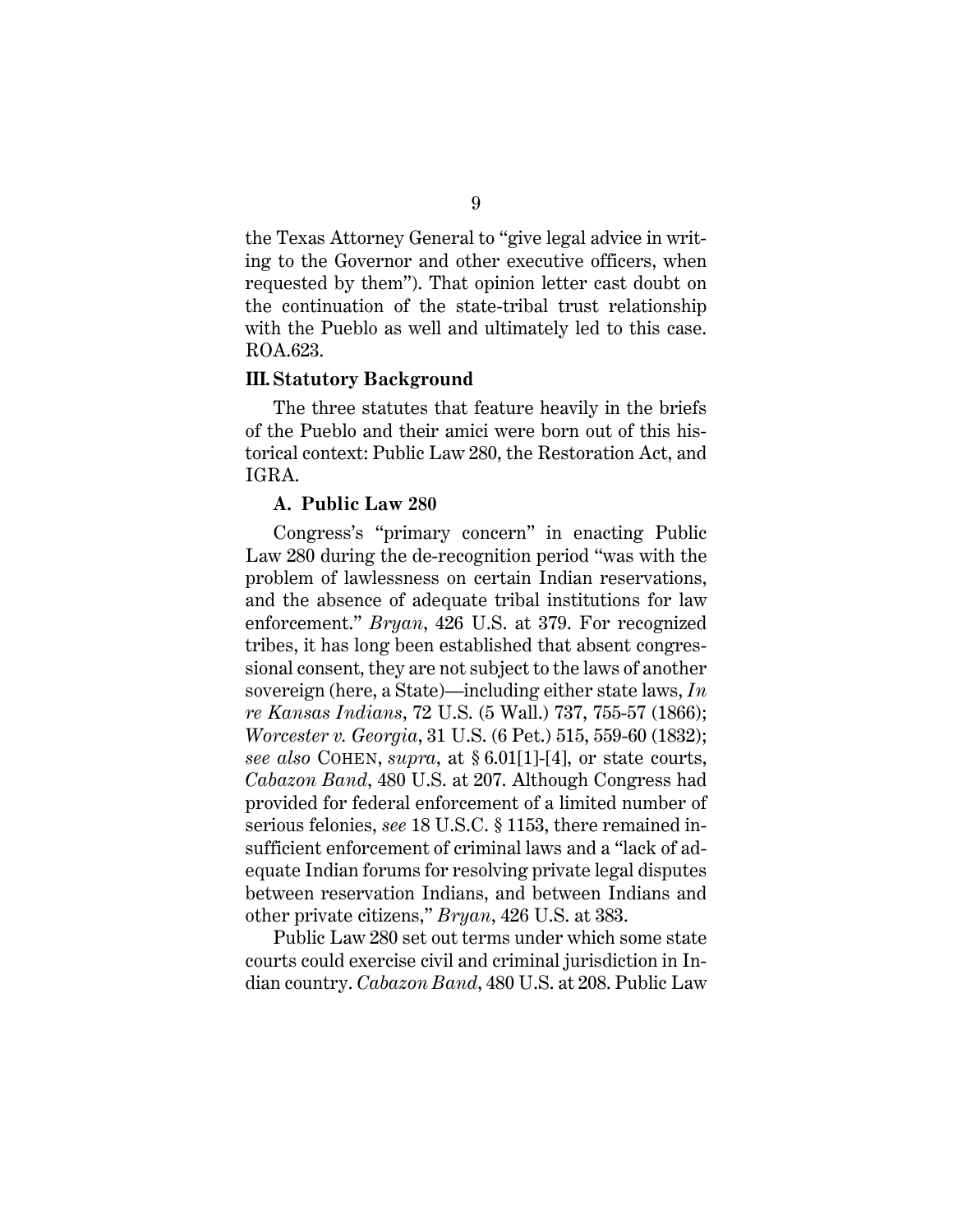280 initially covered six States but allowed other States to opt into its framework without the consent of affected tribes. U.S. Br. App. 6a-7a. Although petitioners now strongly advocate for its framework to apply to their gaming activities, Public Law 280 was enacted over "strenuous" opposition from Indian tribes. *S. Comm. on the Interior & Insular Affairs*, 94th Cong., Rep. on Public Law 280 (Comm. Print 1975) (statement of Sen. Henry M. Jackson, Chairman). It was amended in 1968 to require consent for new States to assume jurisdiction over tribes within their borders. 25 U.S.C. §§ 1321(a), 1322(a).

#### <span id="page-25-4"></span><span id="page-25-3"></span><span id="page-25-1"></span><span id="page-25-0"></span>**B. The Restoration Act**

Texas, which is currently home to only three federally recognized Indian tribes, *Brackeen v. Haaland*, 994 F.3d 249, 288 n.9 (5th Cir. 2021) (en banc), did not opt to assume jurisdiction under Public Law 280 until the Restoration Act was enacted. The Texas Attorney General's 1983 conclusion that a state-trust relationship was unconstitutional spurred efforts to establish a federal-trust relationship between the Pueblo and the federal government. A key sticking point of subsequent negotiations was if, and under what conditions, the tribe would be permitted to offer on-reservation gaming.

<span id="page-25-2"></span>In 1985, a bill was proposed that would have granted the Pueblo federal-trust status and allowed "[g]aming, lottery or bingo" on the tribe's land to "be conducted pursuant to a tribal ordinance or law ... approved by the Secretary of the Interior." ROA.466, 496. That law failed to pass because Texas's congressional delegation expressed concern that it "did not provide adequate protection against high stakes gaming operations on the Tribe's reservation." *Ysleta II*, 220 F. Supp. 2d at 677. Like officials in many States, they were concerned that organized crime would follow casino-style gambling. *Cf. Cabazon*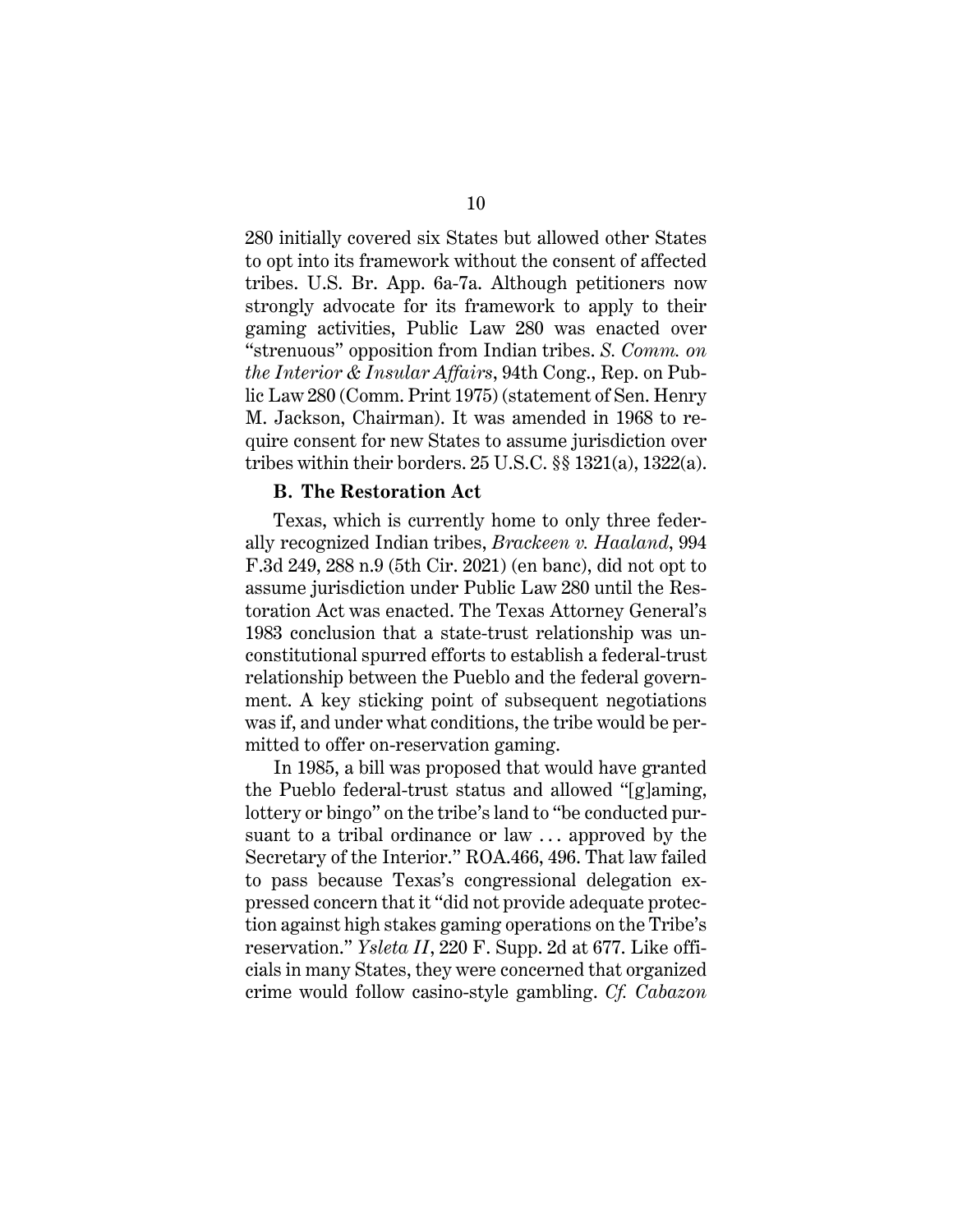*Band*, 480 U.S. at 220-21; CORNELL INSTITUTE ON ORGA-NIZED CRIME, *supra*.

<span id="page-26-1"></span>Because the end of state-trust status precipitated the loss of state funding, ROA.507, the Pueblo viewed federal-trust status as essential to survival, given a lack of alternate sources of revenue sufficient to maintain tribal operations. Pet. App. 123. Gaming had never formed an essential part of the Pueblo's life, culture, or religion (either before or after its dislocation from New Mexico in 1680). *See* ALFONSO ORTIZ, THE TEWA WORLD: SPACE, TIME, BEING, AND BECOMING IN A PUEBLO SOCIETY 111- 14 (1972). So when the tribe again sought recognition in 1986, it refused to let "the controversy over gaming . . . jeopardize this important legislation," and the Pueblo Council adopted Resolution No. T.C.-02-86, Pet. App. 121-24.

In that Resolution, the tribe disclaimed any "[i]nterest [i]n conducting high stakes bingo or other gambling operations on its reservation, regardless of whether such activities would be governed by tribal law, state law, or federal law." *Id.* at 121. And the Pueblo asked "its representatives in the United States" to adopt a statute that "provid[ed] that all gaming, gambling, lottery, or bingo as defined by the laws and administrative regulations of the State of Texas, shall be prohibited . . . on tribal land." Id. at 123. The Alabama-Coushatta passed a nearly identical resolution. *Texas v. Alabama-Coushatta Tribe of Tex.*, 918 F.3d 440, 443 n.3 (5th Cir. 2019), *cert. denied*, 140 S. Ct. 855 (2020). Although the Pueblo has dismissed this Resolution as "defunct," it does not claim that its Tribal Council withdrew the Resolution before the award of federal-trust status. *See* Pet. 6.

<span id="page-26-0"></span>Nor did Congress consider Resolution No. T.C.-02-86 defunct. For most matters, Texas would be treated as if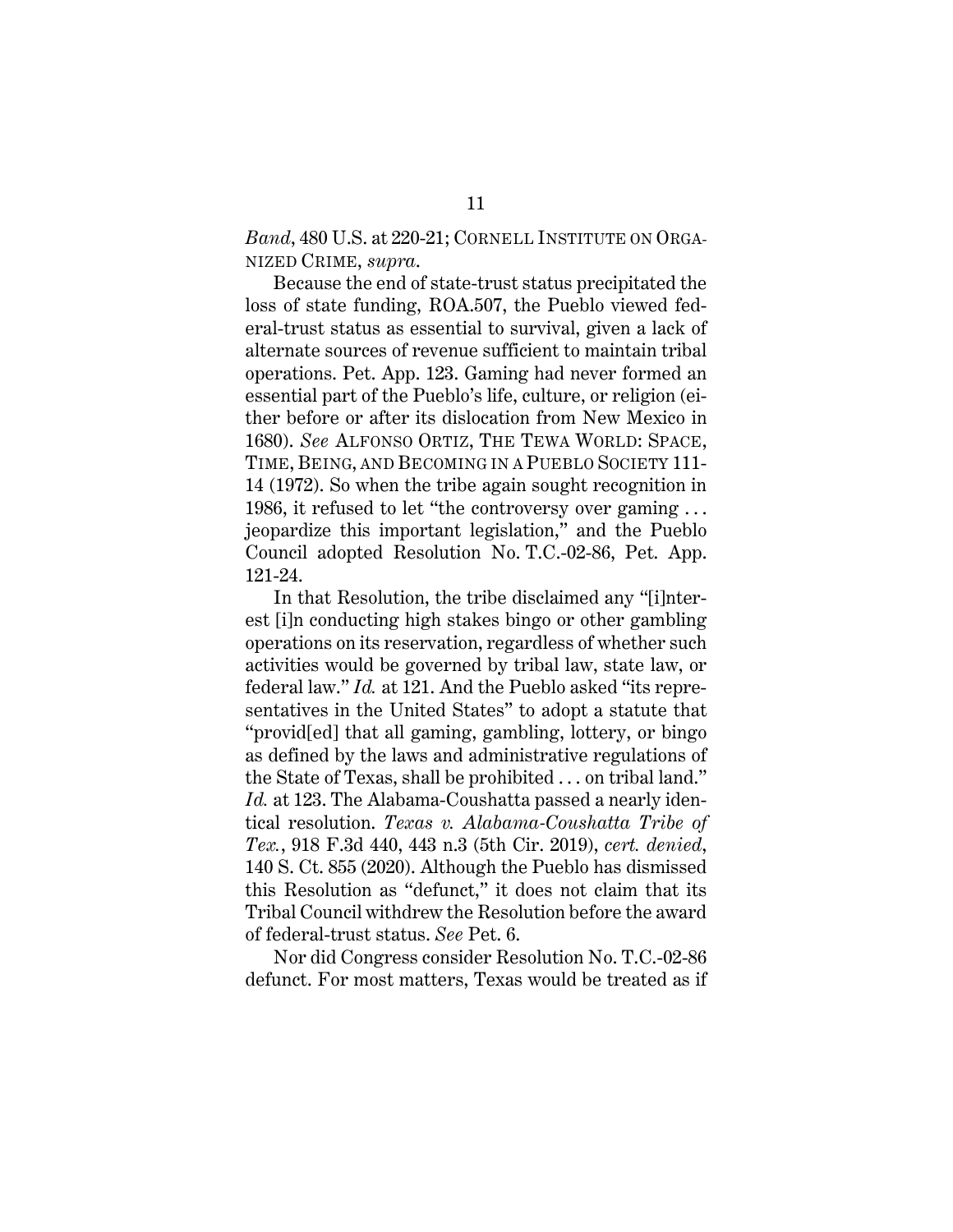it had assumed jurisdiction under Public Law 280 as amended in 1968. Pub. L. No. 100-89, § 105(f). For gaming, however, Congress provided a different regime:

All gaming activities which are prohibited by the laws of the State of Texas are hereby prohibited on the reservation and on lands of the tribe. Any violation of the prohibition provided in this subsection shall be subject to the same civil and criminal penalties that are provided by the laws of the State of Texas. The provisions of this subsection are enacted *in accordance with the tribe's request in Tribal Resolution No. T.C.-02-86 which was approved and certified on March 12, 1986.*

*Id.* § 107(a) (emphasis added). The statute then clarifies that this ban on gaming should not "be construed as a grant of civil or criminal regulatory jurisdiction" more broadly, *id.* § 107(b), which consequently limited the jurisdiction of both state regulatory agencies and state courts, *Bryan*, 426 U.S. at 383*.* But Congress provided that the State's remedy "to enjoin violations of the provisions of" section 107 would be an action "br[ought in] the courts of the United States." *Id.* § 107(c).

To the extent this language was unclear, the Senate Report accompanying the legislation explicitly stated that the "central purpose" of section 107 was to federalize Texas's general ban on gaming and thereby "to ban gaming on the [Pueblo and Alabama-Coushatta's] reservations as a matter of federal law." ROA.624. As the report explained, the only difference between the House and Senate versions of section 107 was that the Senate version "expand[ed] on the House version to provide that anyone who violates the federal ban on gaming contained in [section 107(a)] will be subject to the same civil and criminal penalties that are provided under Texas law,"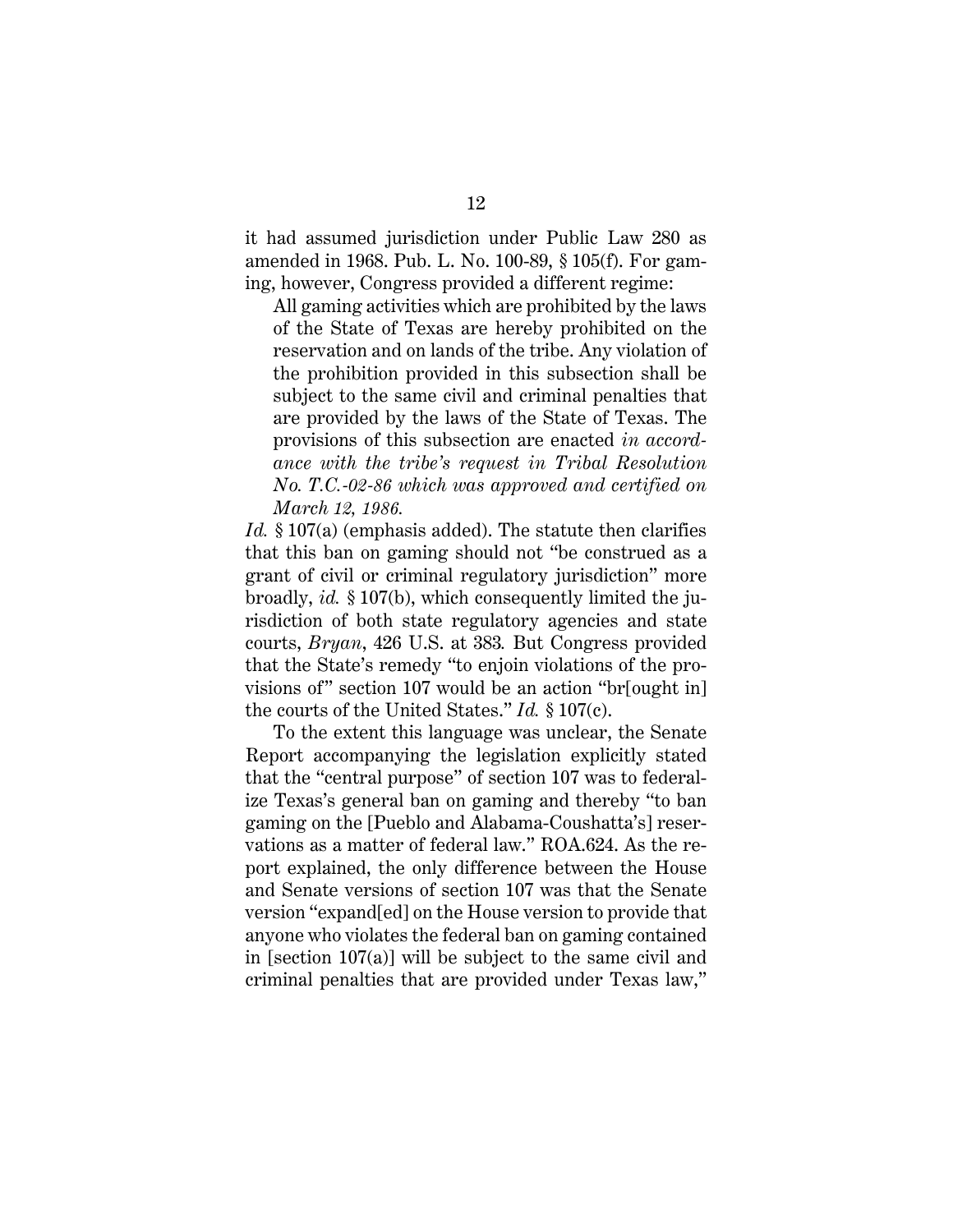ROA.624-25, thus ensuring that "gambling, lottery or bingo as defined by the laws and administrative regulations of the State of Texas is prohibited on the tribe's reservation and on tribal lands." ROA.626.

### <span id="page-28-1"></span><span id="page-28-0"></span>**C. The Indian Gaming Regulatory Act**

Although the Restoration Act is not unique in creating tribe-specific gaming regulation, [4](#page-28-7) most tribes are subject to the third statute discussed in the Pueblo's brief: IGRA. Noting that, as a general matter, "existing Federal law does not provide clear standards or regulations for the conduct of gaming on Indian lands," Congress enacted IGRA shortly after the Restoration Act. 25 U.S.C. § 2701(3). IGRA sought to establish standards to "regulate gaming activity on Indian lands" where such activity was not otherwise controlled by state or federal law. *Id.* § 2701(5).

<span id="page-28-4"></span><span id="page-28-3"></span><span id="page-28-2"></span>For tribes whose gaming is not controlled by tribespecific statutes such as the Restoration Act, IGRA divides gaming into three classes. Tribes subject to IGRA have exclusive jurisdiction over Class-I gaming, which includes social or ceremonial games for minimal prizes. *Id.* § 2703(6). Class-II gaming includes bingo and card games that are "explicitly authorized"—or at least "not explicitly prohibited"—by state law. *Id*. § 2703(7)(A)(ii). A tribe may regulate Class-II gaming on its reservation so long as it issues a self-regulatory ordinance that obtains approval by the National Indian Gaming Commission ("NIGC"). *Id.* § 2710(b). Class-III gaming includes

<span id="page-28-7"></span><span id="page-28-6"></span><span id="page-28-5"></span><sup>4</sup> *See* Kirsten Matoy Carlson, *Congress, Tribal Recognition, and Legislative-Administrative Multiplicity*, 91 IND. L.J. 955, 981 (2016); U.S. Gen. Accounting Off., GAO-02-49, *Indian Issues: Improvements Needed in Tribal Recognition Process* 25-26 (Nov. 2001), https://tinyurl.com/GA0249.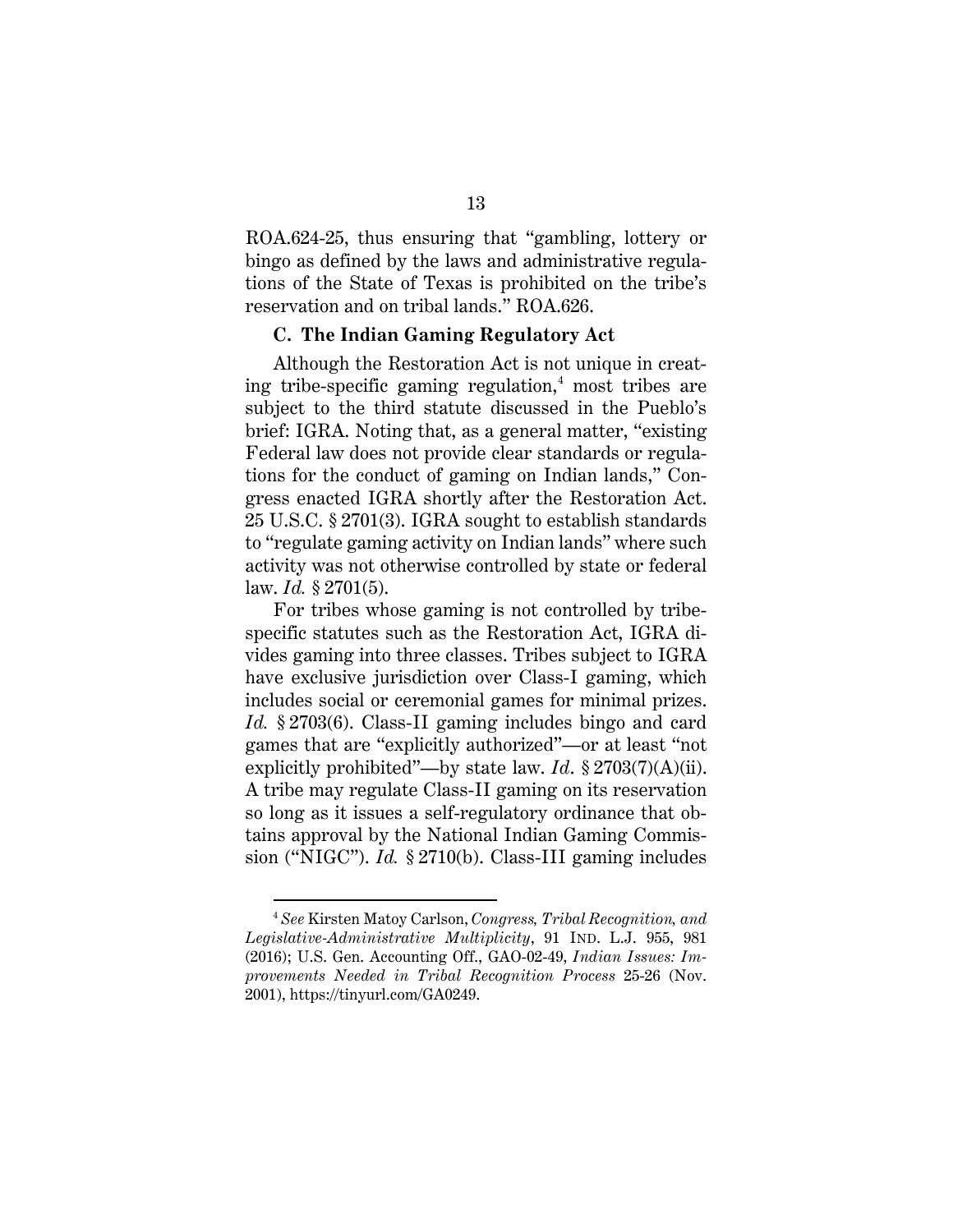all other forms of gaming—including, as particularly relevant here, "electronic or electromechanical facsimiles of any game of chance or slot machines of any kind." *Id.*  § 2703(7)(B)(ii), (8). Class-III gaming is prohibited unless a tribe and the State enter into a voluntary compact to allow it. *Id*. § 2710(d).

#### <span id="page-29-1"></span><span id="page-29-0"></span>**IV. Litigation over Gaming on Pueblo Lands**

### <span id="page-29-4"></span><span id="page-29-3"></span>**A. The Pueblo's prior efforts to evade the limits of the Restoration Act**

<span id="page-29-2"></span>Almost from the time the tribe received federal-trust status, the Pueblo has sought to engage in gaming activities under IGRA rather than the Restoration Act. And courts have consistently rejected those efforts. *See, e.g.*, *Texas v. Ysleta del Sur Pueblo*, 431 F. App'x 326, 331 (5th Cir. 2011) (per curiam) ("Once again, . . . the Tribe's position on this issue is simply wrong."), *cert. denied*, 565 U.S. 1114 (2012) ("*Ysleta III*").

In 1993, the Pueblo sought to force Texas to negotiate a compact that would allow it to conduct Class-III gaming under IGRA. *Ysleta I*, 36 F.3d at 1335. The Fifth Circuit rejected that request, observing that "the Tribe has already made its 'compact' with the [S]tate of Texas, and the Restoration Act embodies that compact." *Id.* It held "not only that the Restoration Act survives today but also that it—and not IGRA—would govern the determination of whether gaming activities proposed by the Ysleta del Sur Pueblo are allowed under Texas law, which functions as surrogate federal law." *Id.* The court reached that conclusion by looking at the "plain language" of the Restoration Act and IGRA as illuminated by standard canons of construction. *Id.* at 1334-35.

Undeterred, the Pueblo continued to offer highstakes gaming in violation of Texas law at facilities on tribal lands. In 1999, Texas sued the Pueblo to enjoin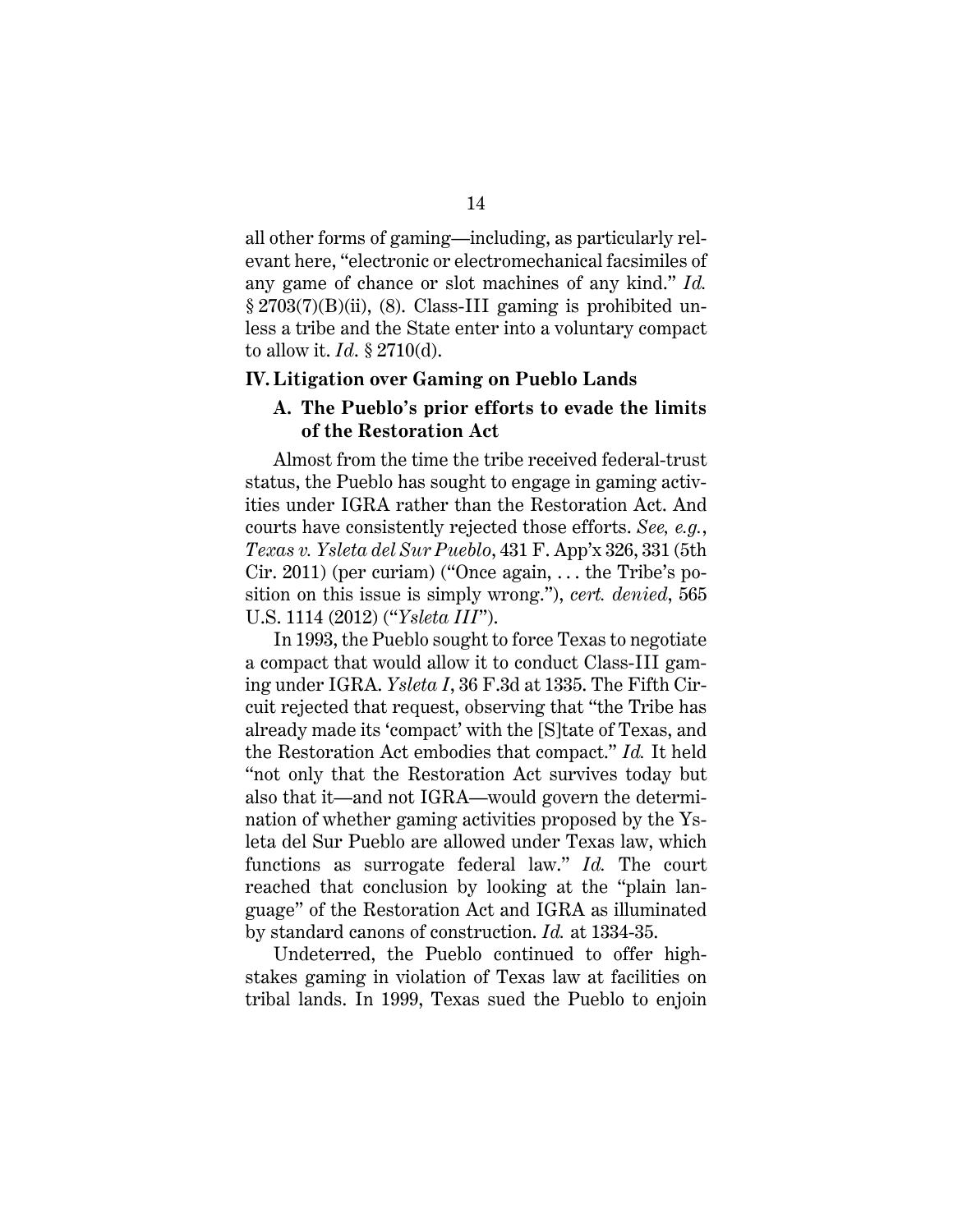<span id="page-30-2"></span>prohibited gaming on its reservation. ROA.2844-45. The district court concluded that the Pueblo "ha[d] not even attempted to qualify under the rules" established by Texas. *Ysleta II*, 220 F. Supp. 2d at 690. Instead, the Pueblo relied (as it does here) on its status as a sovereign to pass its own gaming regulations. *E.g.*, *id.* at 689. The district court rejected that argument because the Pueblo partially "waived" its sovereign status "in order to obtain federal trust status." *Id.* at 690. The court explained that "[t]he Tribe simply does not, as regards to gambling, share a parallel . . . status with the State of Texas." *Id.* The Fifth Circuit affirmed, and this Court denied review. *Texas v. del Sur Pueblo*, 31 F. App'x 835 (5th Cir. 2002), *cert. denied*, 537 U.S. 815 (2002).

<span id="page-30-4"></span><span id="page-30-3"></span><span id="page-30-1"></span>Further litigation over the ensuing years resulted in two contempt findings after the tribe claimed a right to operate "eight-liner" gaming devices and high-stakes sweepstakes machines. *See Ysleta III*, 431 F. App'x at 331; *Texas v. Ysleta del Sur Pueblo*, No. EP-99-cv-320- KC, 2015 WL 1003879, at \*4 (W.D. Tex. Mar. 6, 2015); *Texas v. Ysleta del Sur Pueblo*, No. EP-99-cv-320-KC, 2016 WL 3039991, at \*21 (W.D. Tex. May 27, 2016) ("*Ysleta IV"*).

#### <span id="page-30-5"></span><span id="page-30-0"></span>**B. This litigation**

In 2016, the district court ordered the Pueblo to shut down its unlawful sweepstakes operations. *Ysleta IV*, 2016 WL 3039991, at \*26-27. The Pueblo promptly announced a "transition[] to bingo." JA.39. Concerned that these putative bingo games were noncompliant with the Restoration Act, the State sought to inspect the tribe's facilities. Following negotiations, and with the consent of the Pueblo, Texas inspected the Speaking Rock facility, finding a dimly lit, cavernous hall with over two-thousand machines that "look and sound like Las-Vegas-style slot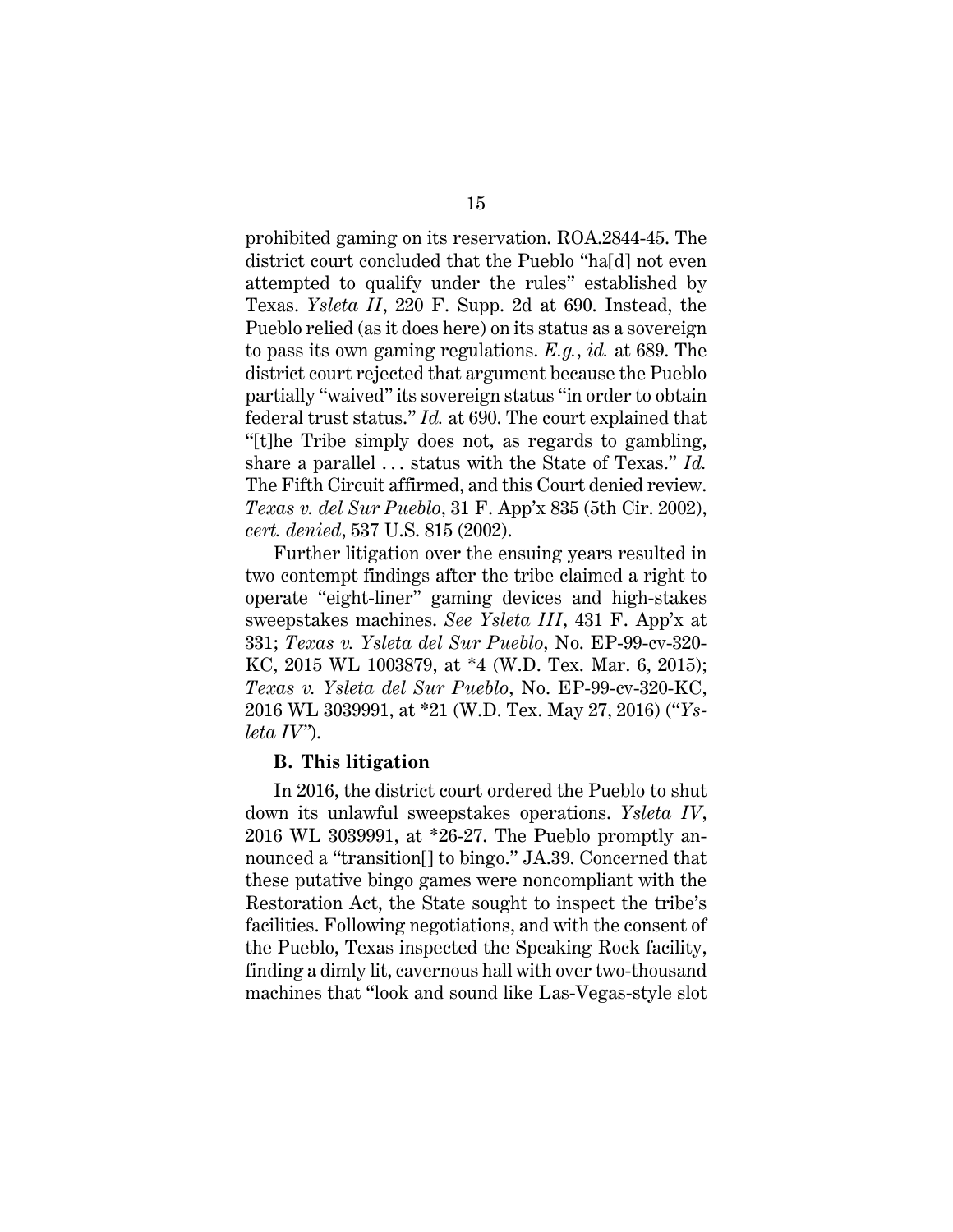machines" as well as live-call bingo on offer to the public 24 hours per day. Pet. App. 7; *see also* ROA.2848-51 (providing images); Pet. App. 28 n.6 (reflecting that the Pueblo operates similar machines at the Socorro Tobacco Outlet). A licensed Texas peace officer joined in the inspection and later issued a report finding that the games violate Texas laws against, among other things, gambling devices, which Texas defines to include "gambling device versions of bingo." Tex. Penal Code  $§$  47.01(4)(A); ROA.110.

<span id="page-31-1"></span>The district court termed these devices "one-touch machines" because gameplay requires one touch: once a player inserts cash or a ticket into the machine, the player then presses a button, which activates large spinning reels and other displays in the player's direct line of vision. Pet. App. 30-31. The district court found that the machines resemble slot machines. *Id.* at 30, 43. But rather than run on randomly generated numbers, they use historical bingo draws. *Id.* If a player wins a prize after pressing the button, he can cash out his winnings, obtain a voucher to play on another machine, or continue playing the same game. *Id.* at 31-32.

Texas filed suit to enjoin the Pueblo from continuing to operate its bingo-themed casino. Texas contended that the tribe's gaming activities violate various provisions in Chapter 47 of the Texas Penal Code. *See* JA.40-41. The State explained that those violations of Chapter 47 also constitute violations of the Texas Civil Practice and Remedies Code, which prohibits common nuisances, including the gambling activities proscribed by Chapter 47. Tex. Civ. Prac. & Rem. Code § 125.0015(a)(5); ROA.81.

<span id="page-31-0"></span>Following lengthy discovery, the district court granted Texas summary judgment, concluding that the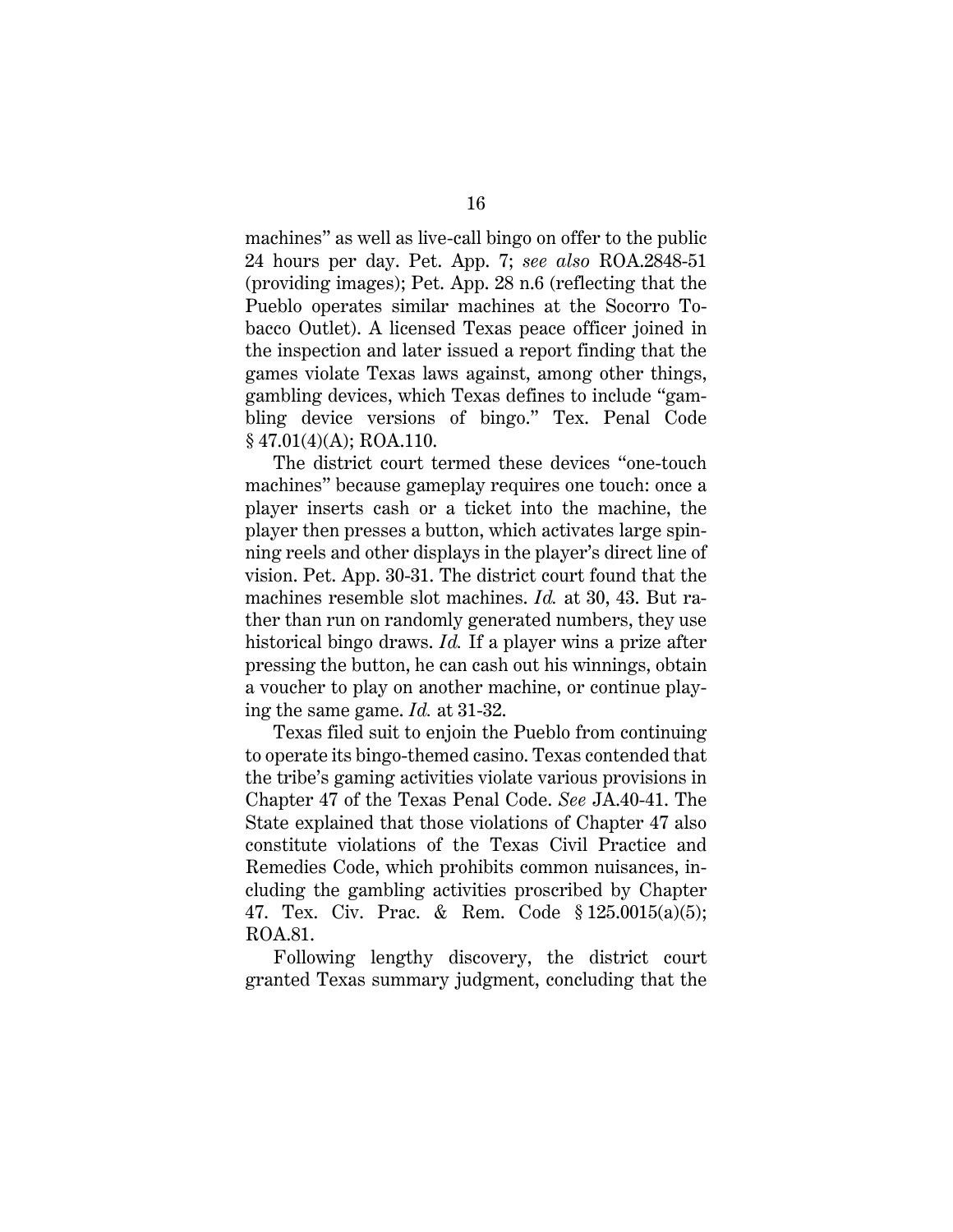Pueblo's activities violated Texas law as federalized in the Restoration Act. Pet. App. 43-46. The tribe's own expert admitted that certain aspects of the "functionality" of the "one-touch machines" "would not be allowed "[u]nder Texas statute *and* under regulations." ROA.3609-10 (emphasis added). The court rejected the Pueblo's assertion that this was nonetheless permissible because Texas does not prohibit bingo. The court reasoned that it "cannot accurately assert that Texas laws 'do not prohibit' bingo"; rather, charitable bingo is allowable in some circumstances but "is illegal when it fails to conform with Texas's complex statutory and regulatory scheme." Pet. App. 40 n.8. After denying reconsideration, *id.* at 8, the district court stayed the effect of its injunction to allow the Pueblo another opportunity to convince the Fifth Circuit that *Ysleta I* was wrongly decided. *Id.* at 98-104.

The Fifth Circuit declined that request, "re-reaffirm[ing]" its conclusion that *Ysleta I* properly interpreted the terms of the Restoration Act. *Id.* at 11. The court gave due consideration to the Pueblo's status as a sovereign. But, like the district court, the Fifth Circuit concluded that the Pueblo had ceded some of that sovereignty when it "agreed that its gaming activities would comply with Texas law." *Id.* at 3. It also rejected the tribe's argument that section 107 should be read with this Court's decision in *Cabazon Band* to prevent the State from enforcing its restrictions on bingo. *Id.* at 11- 12 & nn.35-37.

The Fifth Circuit denied rehearing en banc without a poll or dissent, *id.* at 96-97, and this Court granted certiorari.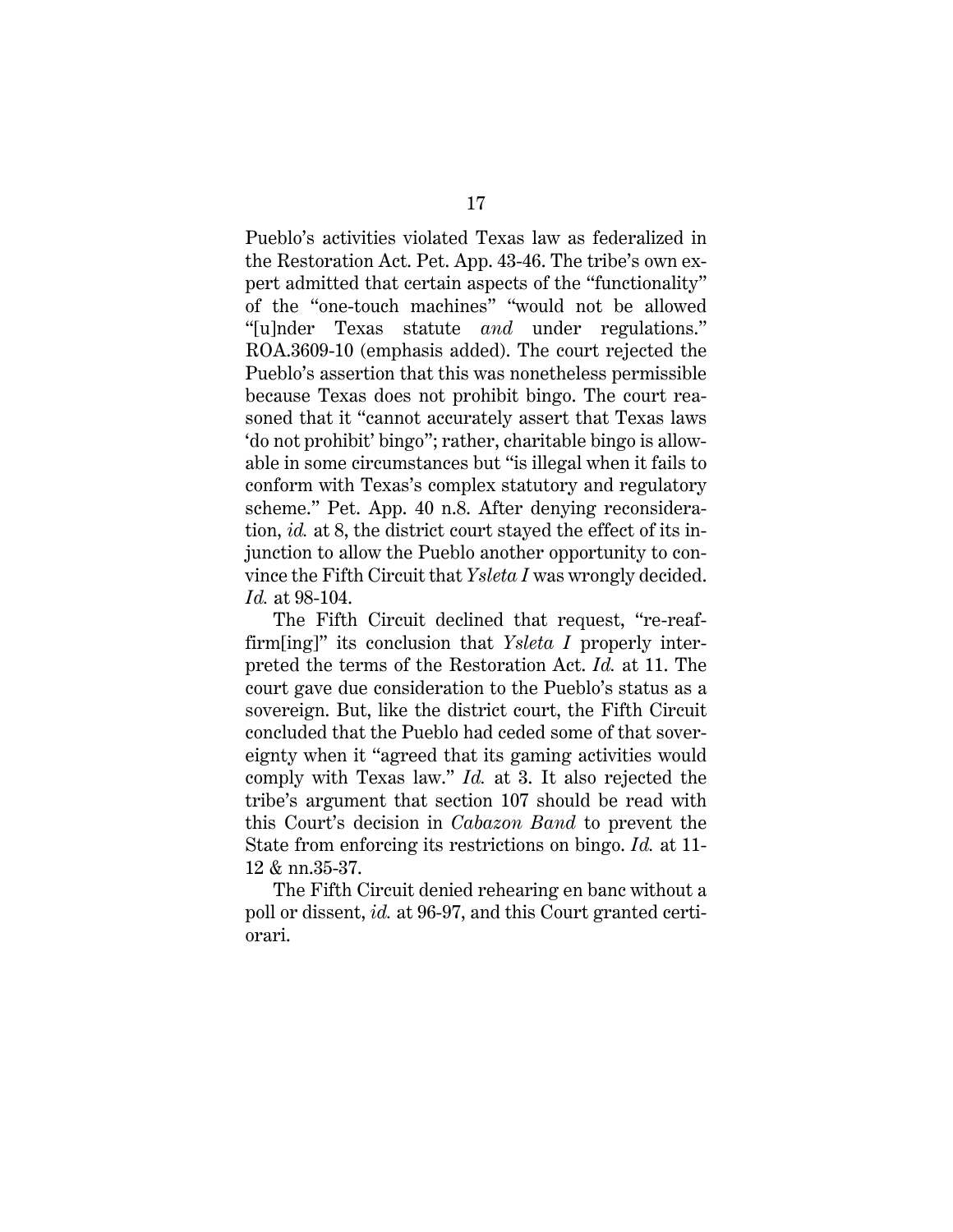#### **SUMMARY OF ARGUMENT**

<span id="page-33-0"></span>I. The Fifth Circuit was correct in 1994 when it said that the plain language of the Restoration Act federalizes *all* of Texas's gaming laws—not just those provisions that ban a type of game in all circumstances. Section 107(a) speaks broadly in terms of the state laws that fall within its scope, and it incorporates a tribal resolution that even the Pueblo admits (*e.g.*, at 43) speaks at least as broadly. Ordinary rules of statutory interpretation require that this language be applied according to its terms, which is precisely what the lower courts did.

Petitioners and their allies ask this Court to reverse course because "[s]ection 107(a) twice uses the word 'prohibited,'" U.S. Br. 20, which this Court interpreted in the Public Law 280 context as an outright ban based on public policy, *Cabazon Band*, 480 U.S. at 209. But this Court interprets statutes in their entirety—not one word at a time, stripped of their context. The Court adopted the limited view of the term "prohibited" in *Cabazon Band* out of concern that Congress may have inadvertently granted States the ability to arrogate to themselves complete control over all tribal matters. *Id.* at 211- 12. Section 107 of the Restoration Act, by contrast, federalizes one aspect of Texas law and gives the federal courts jurisdiction to enforce it. Whatever the merits of or difficulties with *Cabazon Band*, its interpretation does not translate to the Restoration Act just because they share a word.

II. The structure and history—both pre- and postenactment—of the Restoration Act confirm that *Ysleta I*  got it right. Texas does not dispute that section 105(f) of the Restoration Act incorporates Public Law 280 for purposes other than gaming. But by including section 107 specifically to cover gaming, Congress treated gaming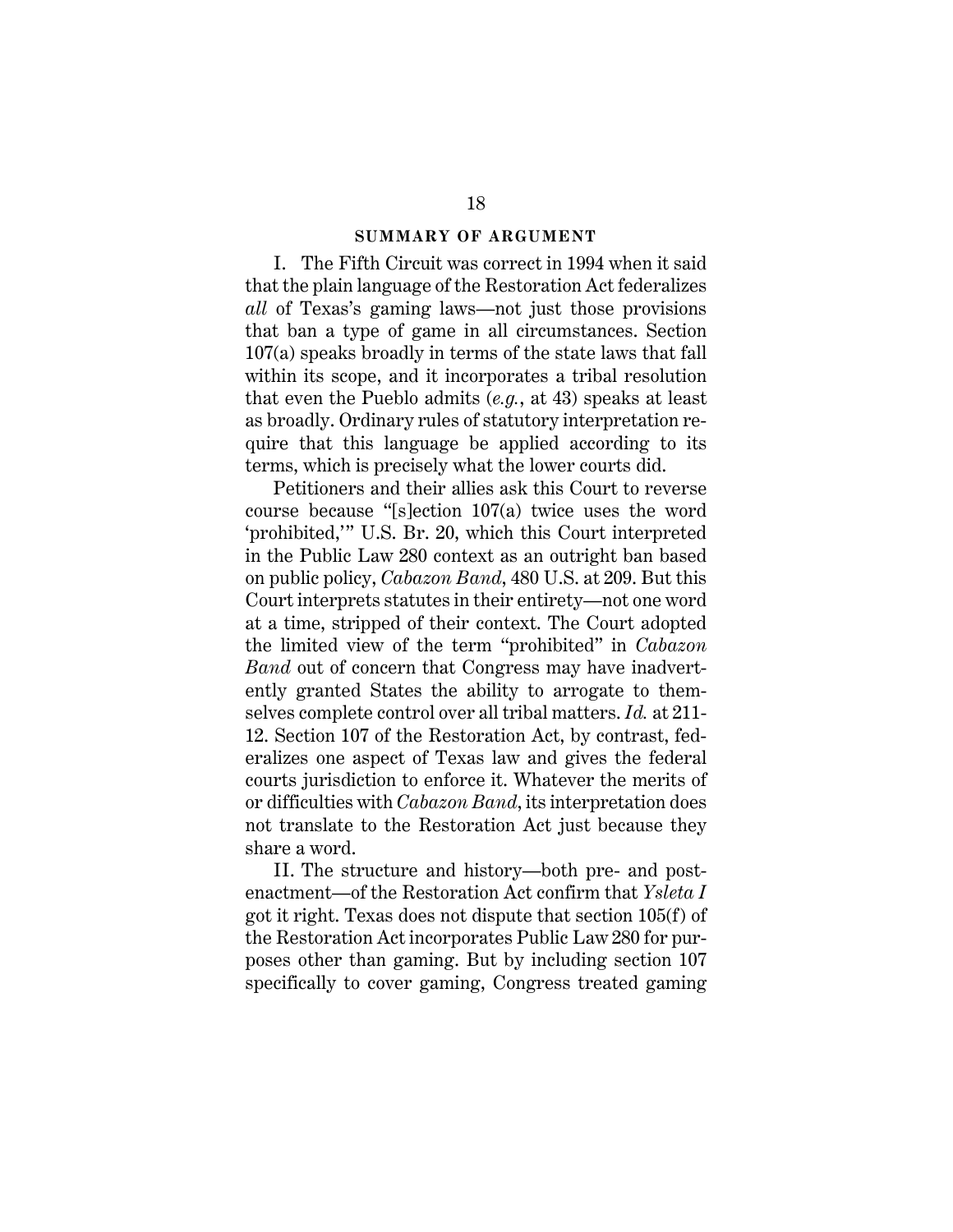under a different framework. This is underscored by the negotiating history of the Restoration Act, which demonstrates that the extent to which the affected tribes would be able to operate casino-style gaming was a focal point of the entire bill. And it is confirmed by the fact that Congress has repeatedly rejected requests by the tribes, their allies, and even the Executive branch to supersede *Ysleta I* for the last 27 years.

III. Finally, the Fifth Circuit correctly applied its longstanding rule from *Ysleta I* to affirm the district court's injunction prohibiting the use of the Pueblo's onetouch machines. Indeed, the Pueblo does not seem to dispute that if *Ysleta I* was correctly decided, its conduct is unlawful. For good reason: Texas law bans "gambling device versions of bingo . . . or similar electronic, electromechanical, or mechanical games, or facsimiles thereof." Tex. Penal Code § 47.01(4)(A); *accord* 25 U.S.C. § 2703(7)(B)(ii) (excluding "electronic or electromechanical facsimiles of any game of chance" from the definition of Class-II gaming). Because one-touch machines are not on the bingo side of that line, they violate the Texas Penal Code, and therefore the Restoration Act.

#### <span id="page-34-2"></span>**ARGUMENT**

## <span id="page-34-3"></span><span id="page-34-1"></span><span id="page-34-0"></span>**I. The Fifth Circuit Correctly Interpreted the Plain Language of the Restoration Act.**

The Fifth Circuit reached the correct outcome—just as it did over a quarter-century ago in *Ysleta I*—when it determined that the plain language of section 107(a) federalizes all of Texas's gaming law. It correctly rejected the notion that *Cabazon Band* transformed the ordinary term "prohibit" into a term of art for Indian law. And it properly applied both ordinary rules of construction and the text of IGRA to conclude that the Restoration Act controls gaming in Texas. Because the Pueblo does not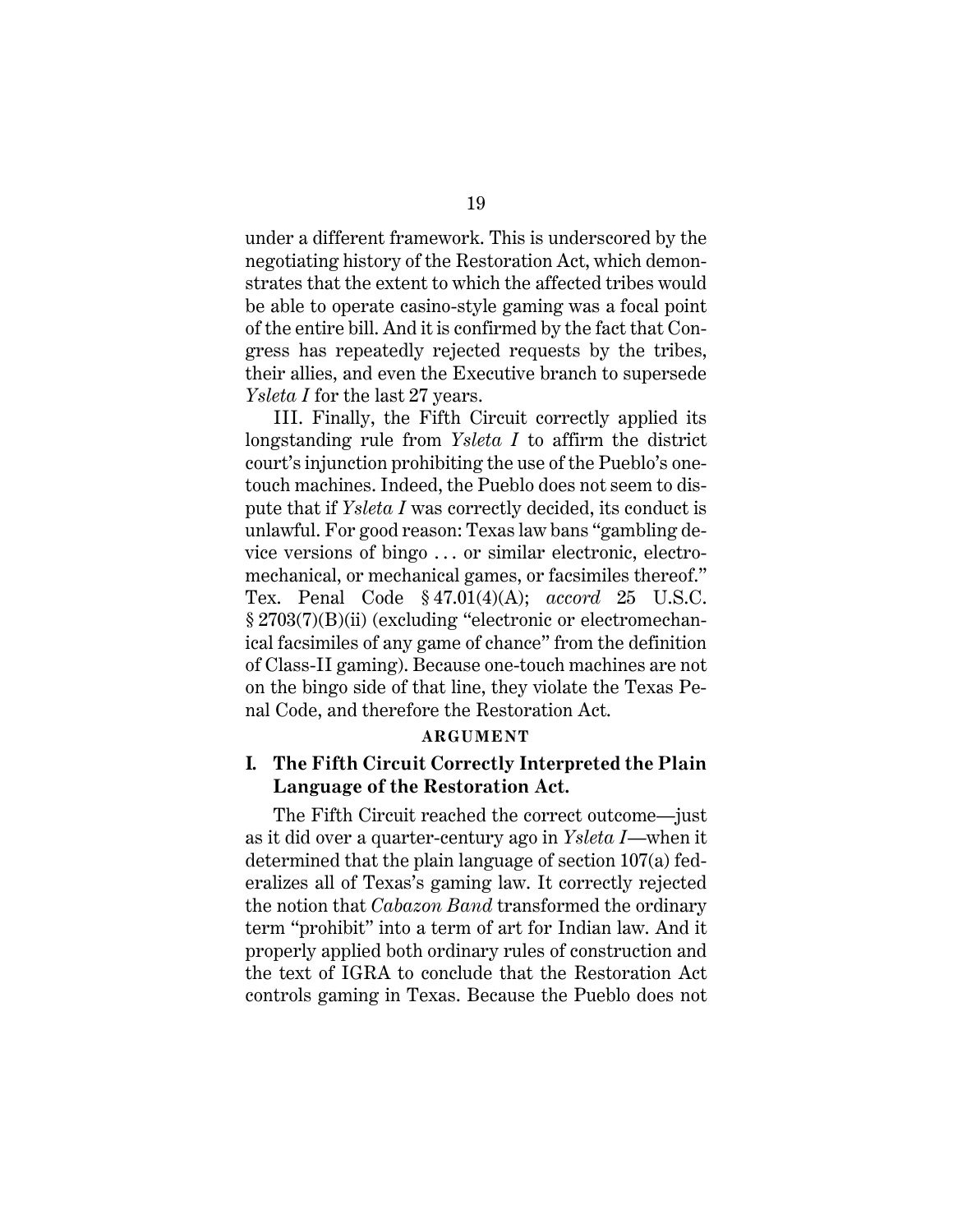seriously contest that the Fifth Circuit correctly applied its rule—only whether the rule is correct—these conclusions are enough to support the judgment below.

### <span id="page-35-0"></span>**A. The plain language of section 107(a) federalizes all of Texas's gaming laws.**

<span id="page-35-2"></span>In reaching its longstanding conclusion that the Restoration Act binds the Pueblo to Texas gaming law as a matter of federal law, the Fifth Circuit correctly applied at least three fundamental rules of statutory construction: that courts must (1) look at every word in context, *e.g.*, *Env't Def. v. Duke Energy Corp*., 549 U.S. 561, 574 (2007) (recognizing that "[m]ost words have different shades of meaning"); (2) give each word its ordinary meaning unless otherwise defined, *Taniguchi v. Kan Pac. Saipan, Ltd.*, 566 U.S. 560, 566 (2012); and (3) "give effect, if possible, to every word Congress used." *Reiter v. Sonotone Corp.*, 442 U.S. 330, 339 (1979). Section 107(a) of the Restoration Act, which has three main components, plainly expresses Congress's intent to federalize and bind the Pueblo to *all* of Texas's gaming laws.

<span id="page-35-4"></span><span id="page-35-3"></span>*First*, the Act starts by providing that "[a]ll gaming activities which are prohibited by the laws of the State of Texas are hereby prohibited on the reservation and on lands of the tribe." Pub. L. No. 100-89, § 107(a). None of those terms is defined in the Restoration Act. As such, each bears "its ordinary meaning." *Taniguchi*, 566 U.S. at 566. And unless the word is accompanied by some form of modifier, courts will give it the full breadth of its ordinary meaning. *Bostock v. Clayton County*, 140 S. Ct. 1731, 1749 (2020) (citing ANTONIN SCALIA & BRYAN A. GARNER, READING LAW: THE INTERPRETATION OF LE-GAL TEXTS 101 (2012)).

<span id="page-35-5"></span><span id="page-35-1"></span>Applying these rules, the Restoration Act federalizes the entire body of Texas's gaming law as applicable to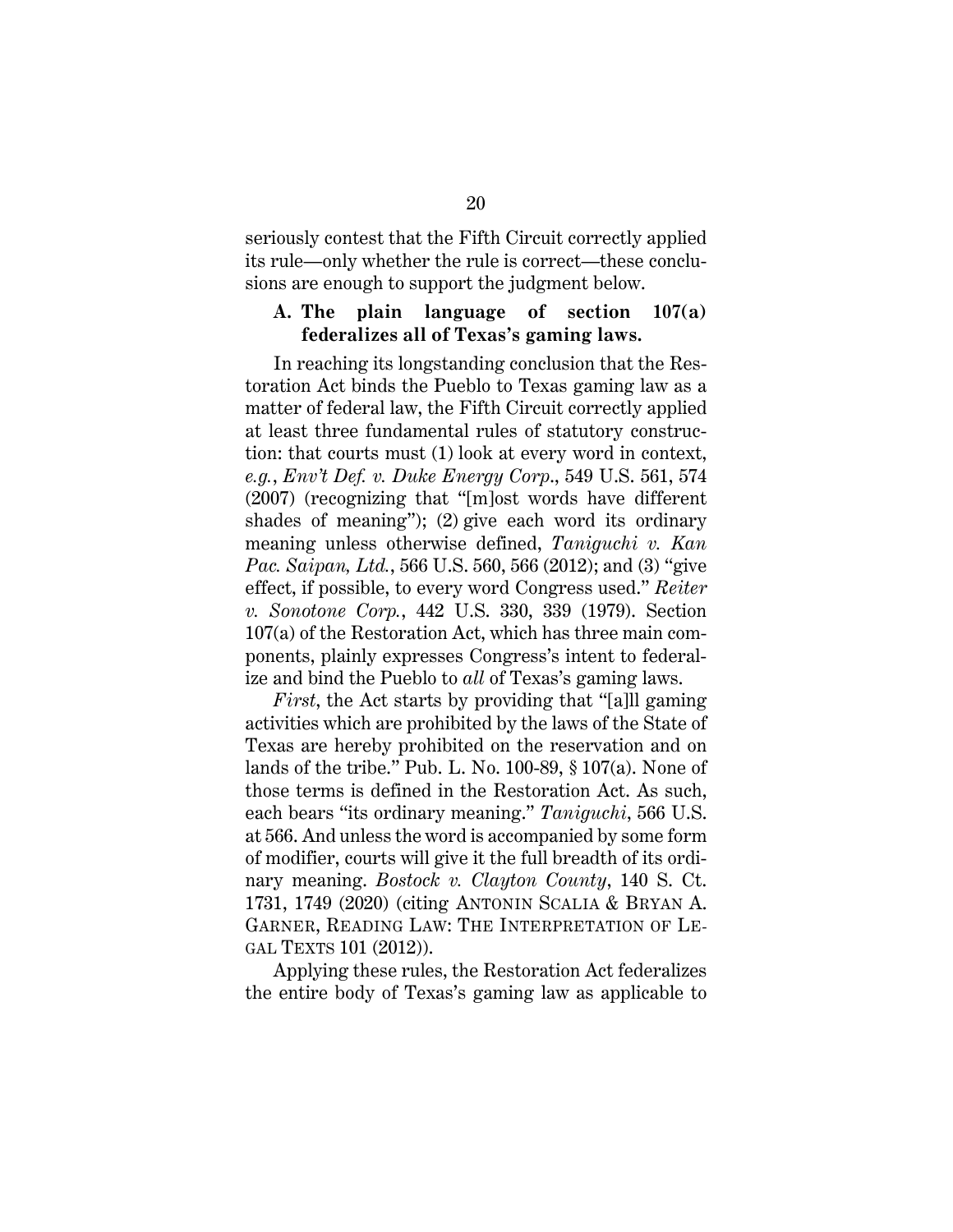<span id="page-36-4"></span>the Pueblo. "Law" is a general and expansive term the principal meaning of which is "the principles and regulations established in a community by some authority and applicable to its people, whether in the form of legislation or of custom and policies recognized and enforced by judicial decision." THE RANDOM HOUSE DICTIONARY OF THE ENGLISH LANGUAGE 1089 (1987) (defining "law"). "Prohibit" is similarly general: it means "to forbid (an action, activity, etc.) by authority of law"; "to forbid the action of (a person)"; or "to prevent; hinder." *Id.* at 1546 (defining "prohibit"). Because neither term has a delimiting modifier, the phrase "prohibited by the laws of the State of Texas" includes all of Texas's rules of conduct regarding gaming.

<span id="page-36-3"></span><span id="page-36-1"></span><span id="page-36-0"></span>The Pueblo counters (at 28) that "prohibit" should be defined as to "forbid . . . by law." But this does not answer the question at issue: *which* law.[5](#page-36-5) To fill that gap, the United States points (at 23) to *Department of Homeland Security v. MacLean*, which limited the term "law" in 5 U.S.C. § 2302(b)(8)(A) to statutory law. 574 U.S. 383, 393 (2015). Well before the Restoration Act, however, it "ha[d] been established in a variety of contexts" that, absent specific textual clues, the term "law" can and usually does include both statutes and regulations. *Chrysler Corp. v. Brown*, 441 U.S. 281, 295 & n.18 (1979) (collecting cases). In *MacLean*, that clue came from the statute's differentiation between different types of law in different places. 574 U.S. at 392. *MacLean* thus stands for the unremarkable proposition that "a statute that referred to 'laws' in one section and 'law, rule, or regulation' in another 'cannot, unless we abandon all pretense

<span id="page-36-5"></span><span id="page-36-2"></span><sup>&</sup>lt;sup>5</sup> It also assumes that the Court agrees that the Restoration Act adopts *Cabazon Band*'s narrowing of "prohibit." For the reasons discussed below (at I.B.2), the Court should reject that proposition.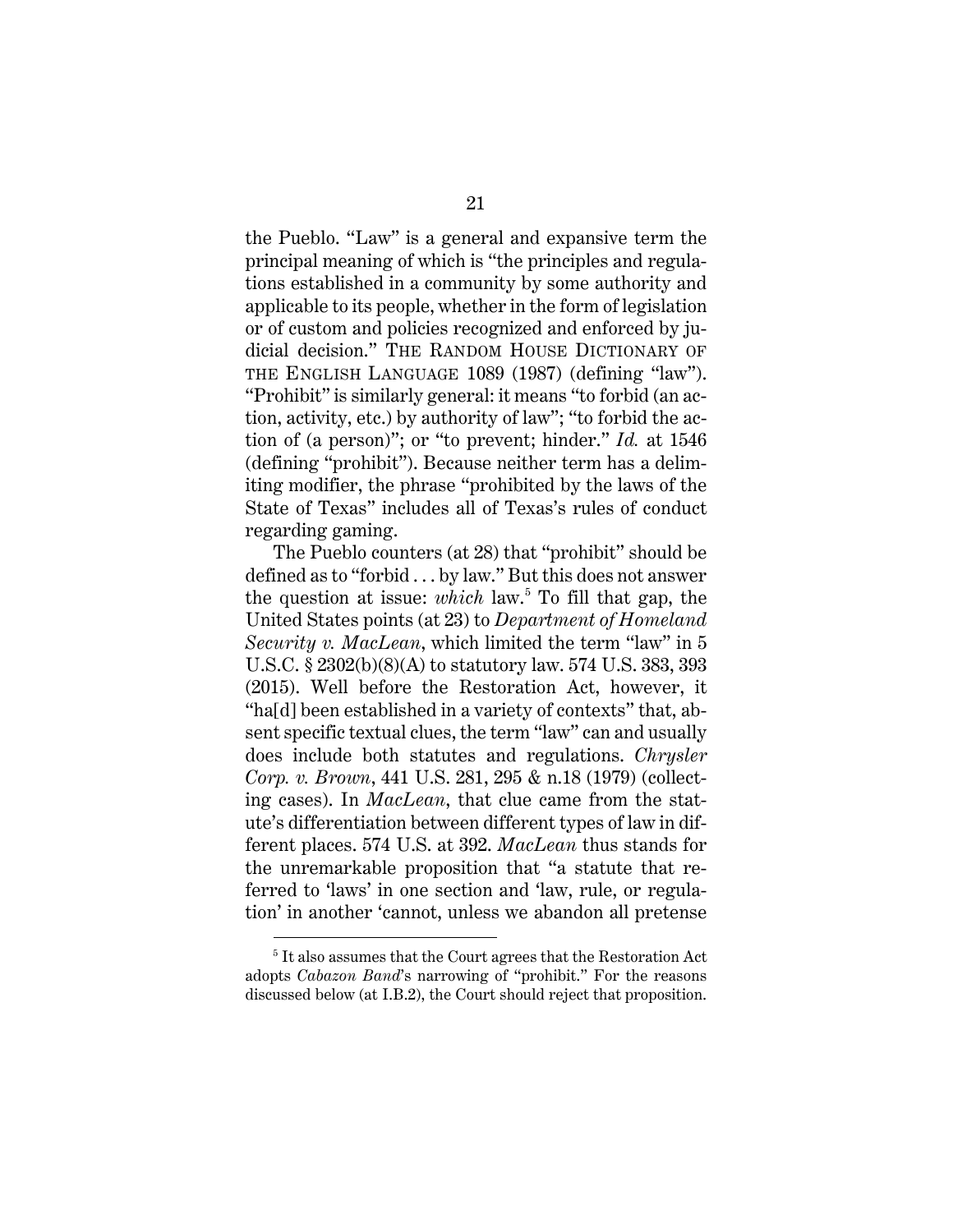at precise communication, be deemed to mean the same thing in both places.'" *Id.* Because the text of the Restoration Act does not have any such limitations on the term, "law" presumptively extends to statutes and regulations. *Chrysler Corp.*, 441 U.S. at 295.

<span id="page-37-1"></span>*Second*, that section 107(a) is to be read broadly is confirmed by its statement that "[a]ny violation of the prohibition provided in this subsection shall be subject to the same civil and criminal penalties that are provided by the laws of the State of Texas." Texas agrees with the United States (at 22) that this phrase includes civil forfeitures that apply in criminal cases. But civil penalties generally result from civil infractions, *United States v. Ward*, 448 U.S. 242, 249 (1980), and nothing in section 107(a) indicates a departure from that ordinary understanding. Absent a textual limitation, this Court does not apply such a cramped meaning to Congress's language. *Bostock*, 140 S. Ct. at 1749.

<span id="page-37-2"></span><span id="page-37-0"></span>*Third*, section 107(a) further demonstrates that Congress intended to speak broadly by stating that this provision was "enacted in accordance with the tribe's request in Tribal Resolution No. T.C.-02-86," which: (1) stated that the tribe "remains firm in its commitment to prohibit outright any gambling or bingo in any form on its reservation" regardless of what law would govern such activities; and (2) asked the Pueblo's representatives to enact a bill "which would provide that all gaming, gambling, lottery, or bingo, as defined by the laws and administrative regulations of the State of Texas shall be prohibited" on tribal lands. Pet. App. 123.

Both the Pueblo and the United States try to dismiss the language referencing the Tribal Resolution because it "was explicitly addressed to a bill that failed in the Senate in September 1986." Pueblo Br. 41; U.S. Br. 28-29.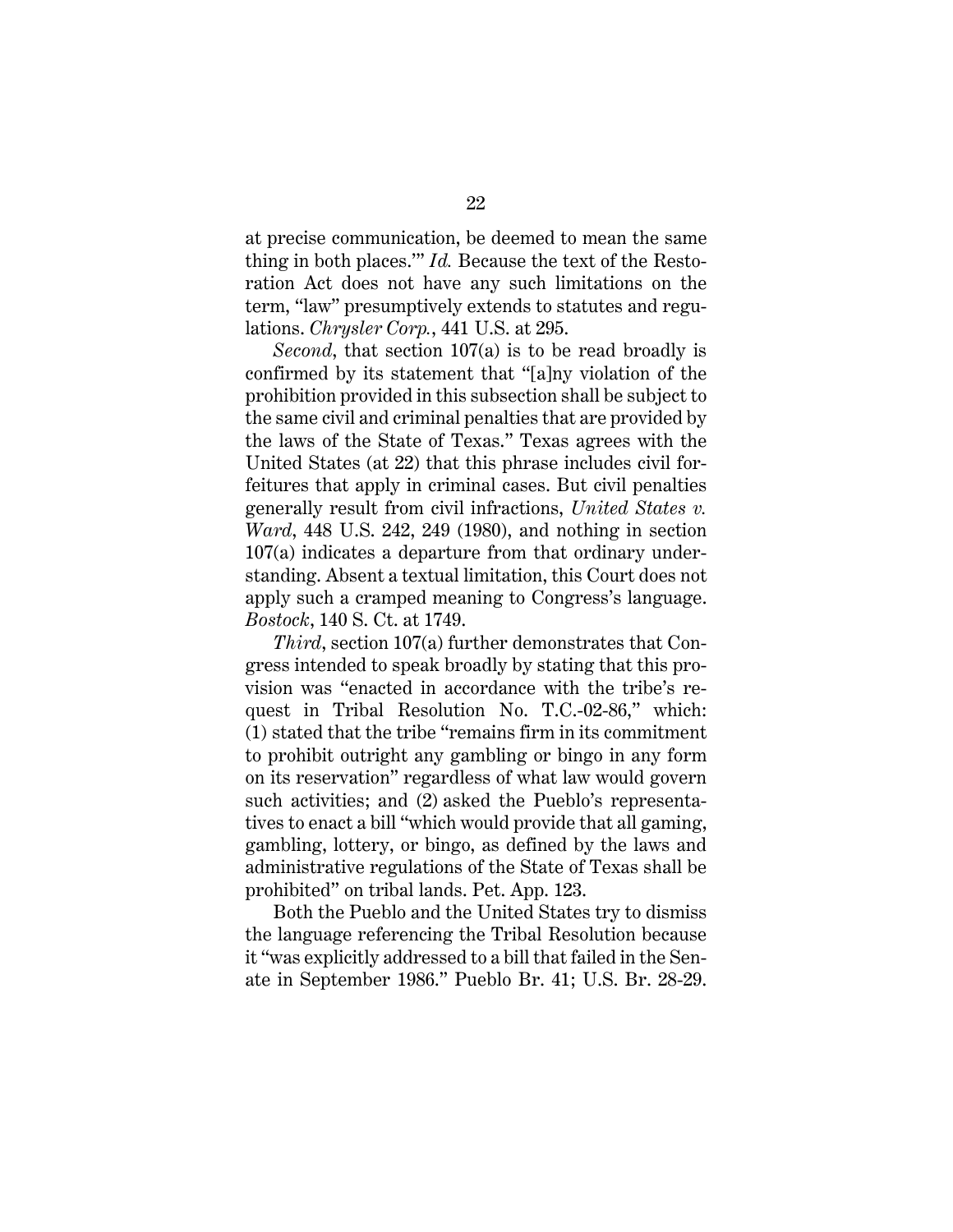<span id="page-38-1"></span>Conspicuously missing from the Pueblo's discussion, however, is any assertion that the Resolution was withdrawn between the day it was promulgated in 1986 and the day the Restoration Act was passed in 1987. This Court does not lightly presume congressional carelessness. To the contrary, it presumes that Congress includes each word in a statute for a purpose, and that words not included were purposefully omitted. *E.g.*, *Kirtsaeng v. John Wiley & Sons, Inc.*, 568 U.S. 519, 530- 31 (2013). These presumptions are particularly important here, where the clause in question goes to the central debate behind the passage of the entire statute namely, whether and to what extent the Pueblo could conduct high-stakes gambling on tribal lands. *E.g.*, *King v. Burwell*, 576 U.S. 473, 492-93 (2015) (citing *N.Y. State Dep't of Soc. Servs. v. Dublino*, 413 U.S. 405, 419-20 (1973) ("We cannot interpret federal statutes to negate their own stated purposes.")).

<span id="page-38-2"></span><span id="page-38-0"></span>The Pueblo also asserts (at 42) that the Resolution cannot be interpreted in this manner because it expresses the tribe's opposition to state regulation. This mistakes what Congress did. The prefatory clauses of the Resolution offer to ban gaming "outright," Pet. App. 123, and state that the Pueblo should be treated like other tribes, *id.* at 122. But Congress did not say that it was adopting all of the prefatory language; it said that section 107 was "enacted in accordance with the tribe's *request* in Tribal Resolution No. T.C.-02-86." Pub. L. No. 100-89, § 107(a) (emphasis added). That operative request asked that Congress ban "all gaming, gambling, lottery, or bingo, as defined by the laws and administrative regulations of the State of Texas." Pet. App. 123. And that is how the Fifth Circuit has consistently applied the Restoration Act for the last 27 years.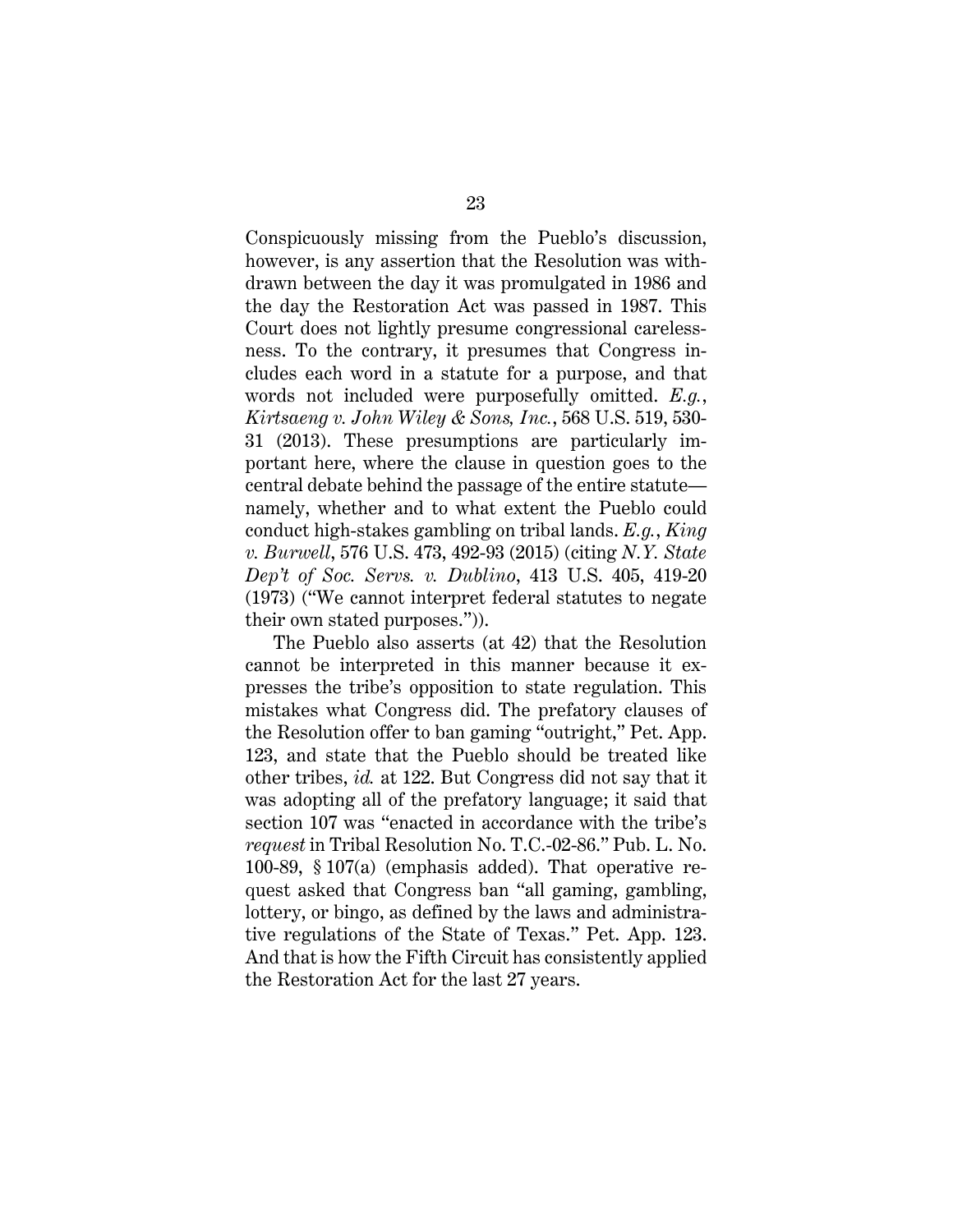#### <span id="page-39-0"></span>**B. Cabazon Band does not change this outcome.**

To establish that section 107 does not mean what it says—and what the Pueblo asked it to say—the Pueblo repeatedly insists (*e.g.*, at 20-23) that *Cabazon Band*  made the otherwise commonplace term "prohibit" into a term of art in Indian law. The Fifth Circuit properly rejected that argument. Pet. App. at 12 & n.37. *Cabazon Band* interprets a statute permitting a State to apply its law to Indian tribes, but it specifically distinguishes statutes like the Restoration Act, that federalize state laws. Moreover, *Cabazon Band* did not purport to transform the word "prohibit," which appears in the U.S. Code thousands of times, into a term of  $art.^6$  $art.^6$  And its reasoning, which has been widely criticized as unworkable, should not be extended to new statutes absent a clear congressional mandate—which does not exist here.

## <span id="page-39-1"></span>**1. Assuming Cabazon Band applies, its prohibitory/regulatory distinction does not when tribes are subject to federal law.**

Assuming petitioners are right that the Restoration Act incorporates *Cabazon Band*, it would not help them. Their argument depends on the prohibitory/regulatory distinction that *Cabazon Band* applied only to direct state regulation of Indian tribes—not the federalization of state law.

*Cabazon Band* involved two tribes that sought to offer bingo, poker, and other card games on their reservations, but California permitted bingo only if the games were operated and staffed by unpaid members of

<span id="page-39-2"></span><sup>&</sup>lt;sup>6</sup> A Westlaw search of the U.S. Code Annotated for "prohibit!" performed on January 4, 2022, returned 8,030 hits in currently enacted, numbered statutory titles, 109 of which are in Title 25. Filtering for the House version of the U.S. Code returns 4,319 hits.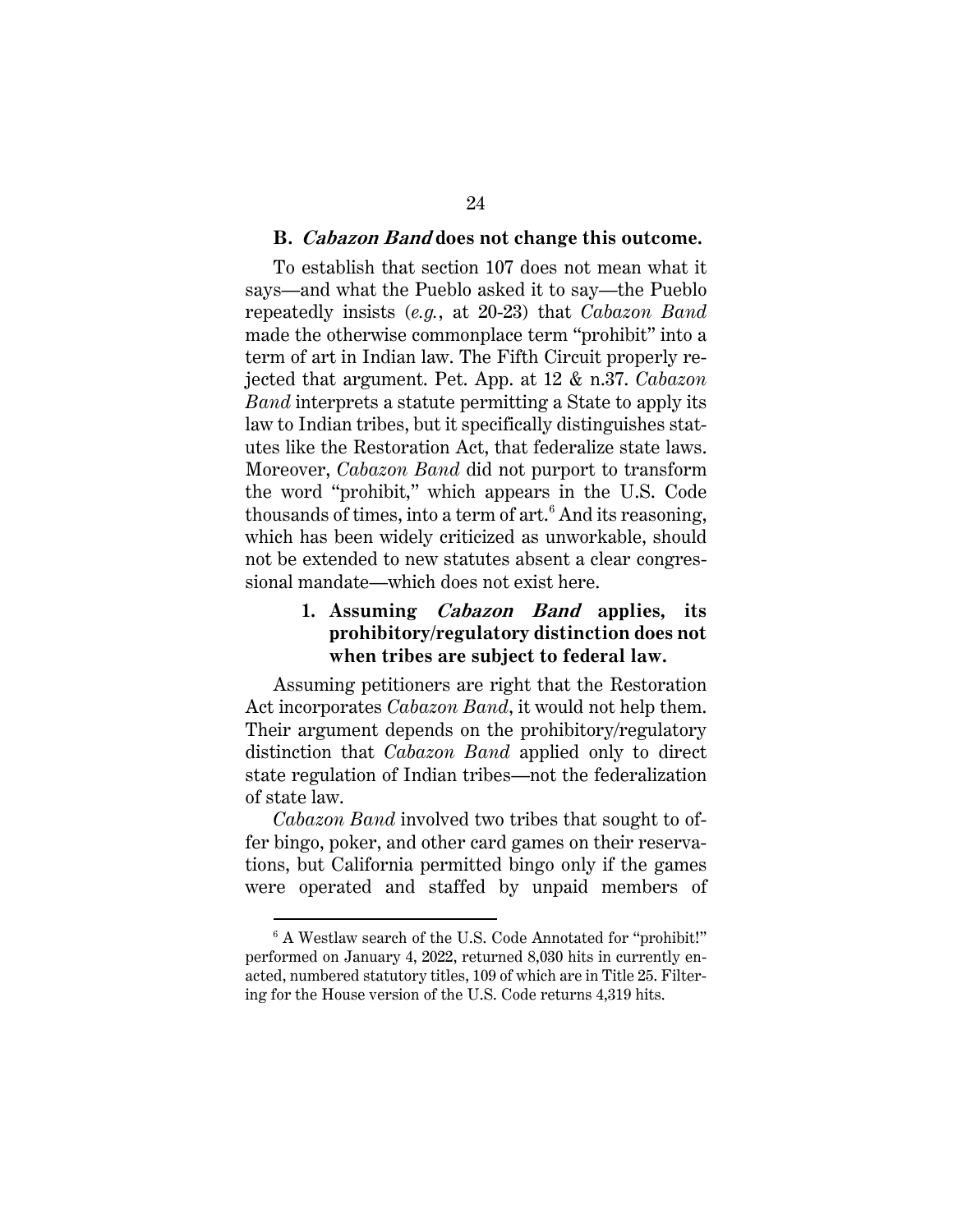<span id="page-40-0"></span>designated charitable organizations. 480 U.S. at 205 (citing Cal. Penal Code § 326.5 (1987)). The profits could be used only for charitable purposes, and prizes could not exceed \$250 per game. *Id.* 

The Court concluded that California could not apply its rules on charitable bingo due to the unique structure of Public Law 280, which "granted broad criminal jurisdiction over offenses committed by or against Indians" but whose "grant of civil jurisdiction was more limited." *Id.* at 207. The Court had previously examined the same language in *Bryan*, which compared Public Law 280 to the termination acts passed in the same era. 426 U.S. at 389-90. Where Congress terminates a tribe's status, state law clearly replaces tribal law. *Id.* But the Court saw no indication in the "sparse legislative history" of the civil provisions of Public Law 280 that Congress sought to similarly replace tribal law. *Id.* at 379.[7](#page-40-1)

Building on *Bryan*, *Cabazon Band* concluded that respecting Congress's decision to give States subject to Public Law 280 greater criminal jurisdiction than civil jurisdiction required the Court to "determine[] whether [a state] law is criminal in nature, and thus fully applicable to the reservation under § 2, or civil in nature, and applicable only as it may be relevant to private civil litigation in state court." 480 U.S. at 208. Although bingo operated by a non-charitable or listed organization carried misdemeanor penalties under California law, the Court held that because California "law generally permits the conduct at issue, subject to regulation, it must be classified as civil-regulatory and Pub. L. 280 does not authorize its

<span id="page-40-1"></span><sup>7</sup> In light of *Cabazon Band* and *Bryan*'s dependence on legislative history, the Pueblo's complaint (at 22) that the Fifth Circuit "elevated legislative history over statutory text" falls flat. It is also wrong for the reasons discussed in Part I.A.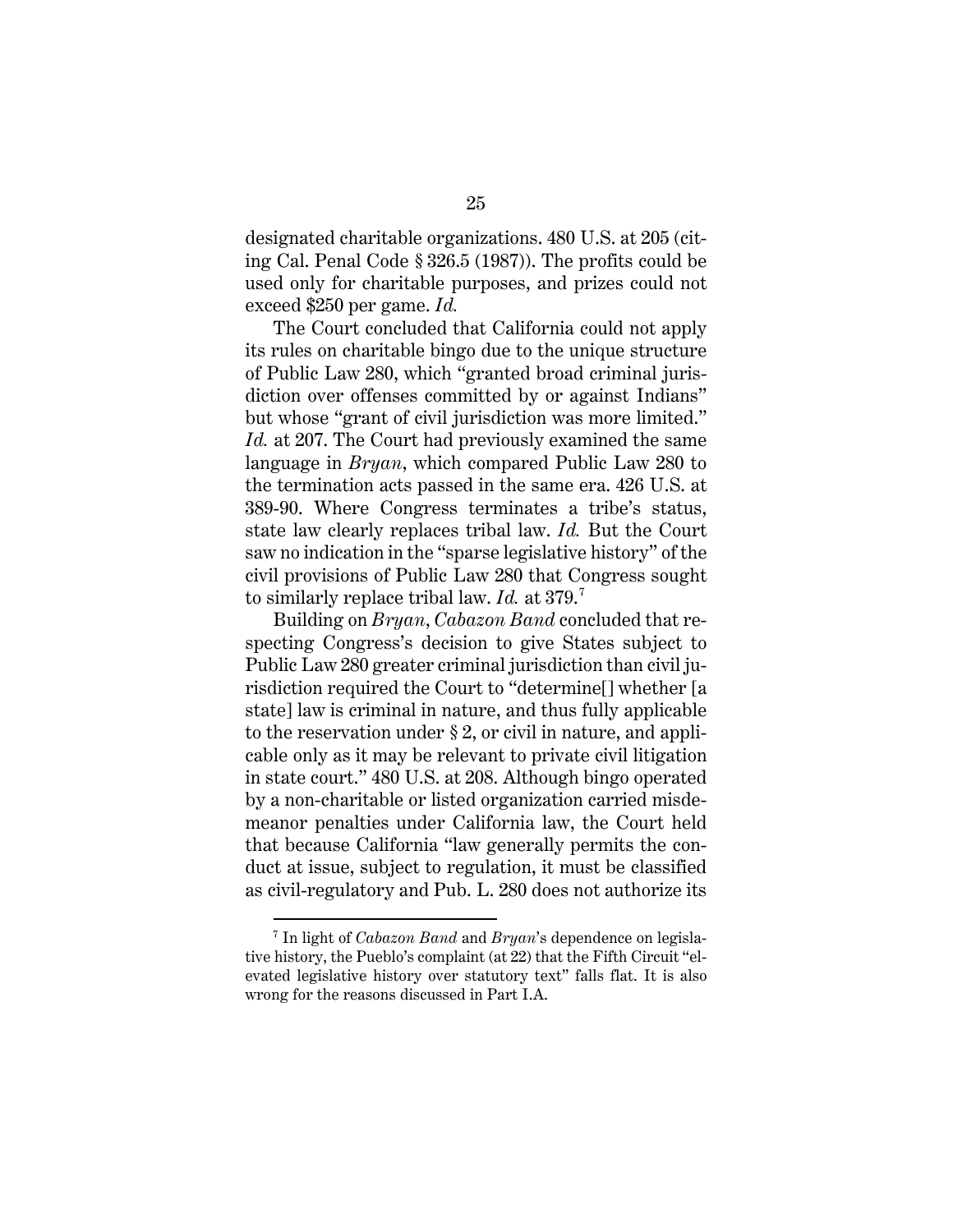enforcement on an Indian reservation." *Id.* at 209. The "shorthand test" the Court adopted to determine whether a law was "criminal-prohibitory" or "civil-regulatory" was "whether the conduct at issue violates the State's public policy." *Id.*

*Cabazon Band*, however, distinguished between a law allowing a State to directly apply its own laws and one adopting state law as federal law. Specifically, the Court distinguished Public Law 280 from the Organized Crime Control Act ("OCCA"), which "makes certain violations of state and local gambling laws violations of federal law." *Id.* at 212-13. The Court observed that "[s]ince the OCCA standard is simply whether the gambling business is being operated in 'violation of the law of a State,' there is no basis for the regulatory/prohibitory distinction that . . . is suitable in construing and applying Pub. L. 280." *Id.* at 213 (citing *United States v. Dakota*, 796 F.2d 186, 188 (6th Cir. 1986)). The OCCA "is indeed a federal law that, among other things, defines certain federal crimes over which the district courts have exclusive jurisdiction," and "[t]here is nothing in OCCA indicating that the States are to have any part in enforcing federal criminal laws or are authorized to make arrests on Indian reservations that in the absence of OCCA they could not effect." *Id.* at 213-14.

<span id="page-41-0"></span>The Restoration Act avoids the issues that underlay *Cabazon Band* by incorporating Texas's law as federal law and granting federal courts exclusive jurisdiction over suits to enforce the Act. *See* Pub. L. No. 100-89, § 107. Texas cannot enforce federal criminal law on the Pueblo's reservation. Instead, the State may pursue injunctive relief when the tribe violates federalized Texas gaming laws. *Id.* § 107(c). "And because enforcement of [the Restoration Act] is an exercise of federal rather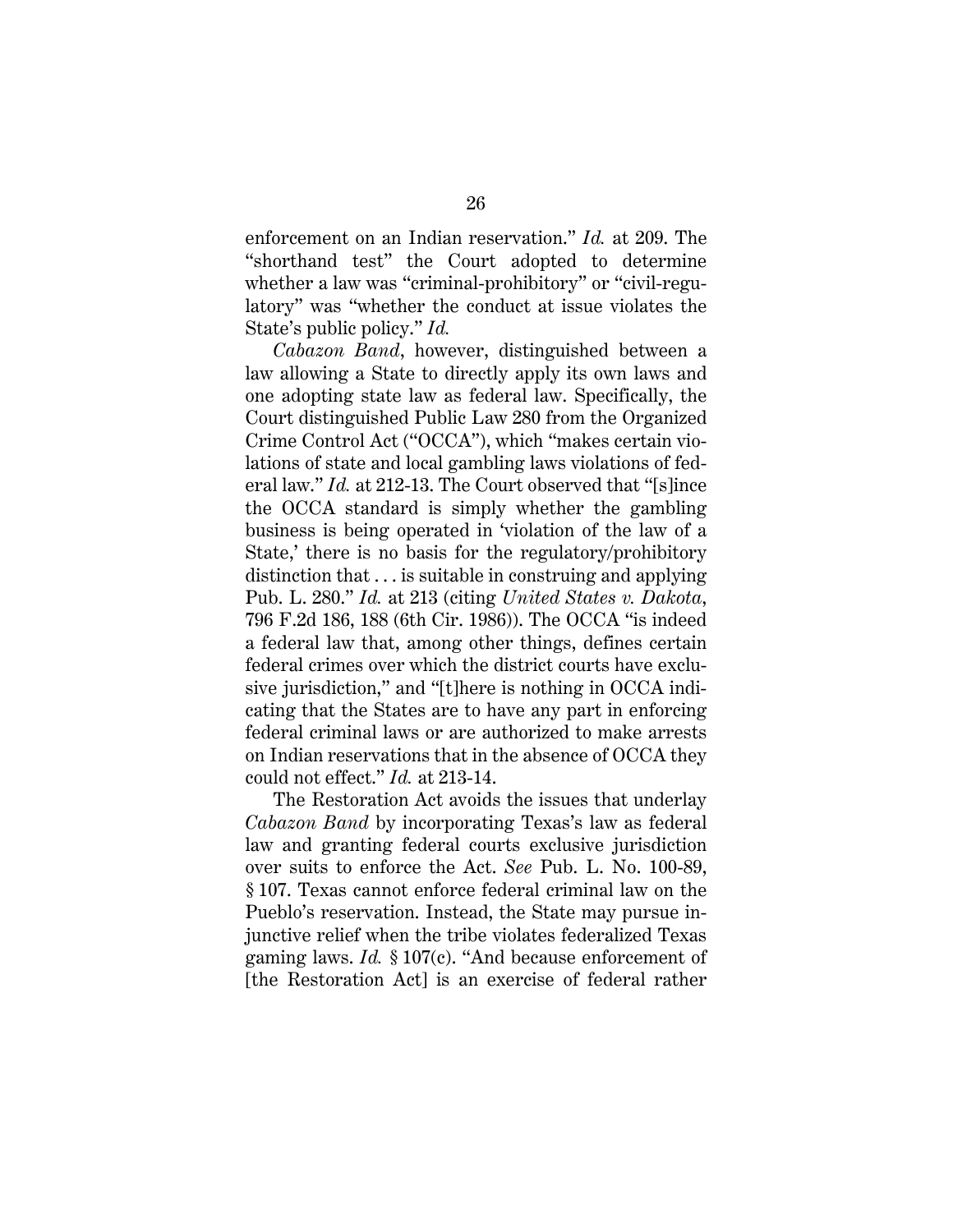than state authority, there is no danger of state encroachment on Indian tribal sovereignty." *Cabazon Band*, 480 U.S. at 213 (citing *Dakota*, 796 F.2d at 188).

<span id="page-42-2"></span>The Pueblo argues (at 27) that if Congress meant to avoid the prohibitory/regulatory framework of *Cabazon Band*, it would have clearly signaled that intent. But as discussed in greater detail below (at II.A), Congress did just that by incorporating Public Law 280 into section 105(f), separately adopting all of the State's gaming law as federal law in section 107(a), and channeling disputes over compliance out of state administrative bodies and courts and into federal court under sections 107(b) and (c) respectively.

### <span id="page-42-0"></span>**2. Congress did not incorporate Cabazon Band into the gaming provisions of the Restoration Act.**

Congress confirmed that it did not intend to incorporate *Cabazon Band* into the Restoration Act's gaming provisions. Indeed, the Restoration Act never mentioned *Cabazon Band*'s distinct "criminal-prohibitory/civil-regulatory" phrasing. When Congress wants a statute to respond to a case from this Court, it knows how to say so. *E.g.*, Openness Promotes Effectiveness in our National Government Act of 2007, Pub. L. No. 110-175, 121 Stat. 2524, 5 U.S.C. § 552 (2007) (citing three separate opinions and inserting language to prevent application of *Buckhannon Board & Care Home, Inc. v. West Virginia Department of Health & Human Resources*, 532 U.S. 598 (2001)). It did not do so here. Without those indicia, the Court must presume that "prohibited" means "prohibited."

<span id="page-42-1"></span>Citing the prior-interpretation canon, the Pueblo nonetheless insists (at 21) that Congress meant to apply the meaning of the word adopted in *Cabazon Band*. That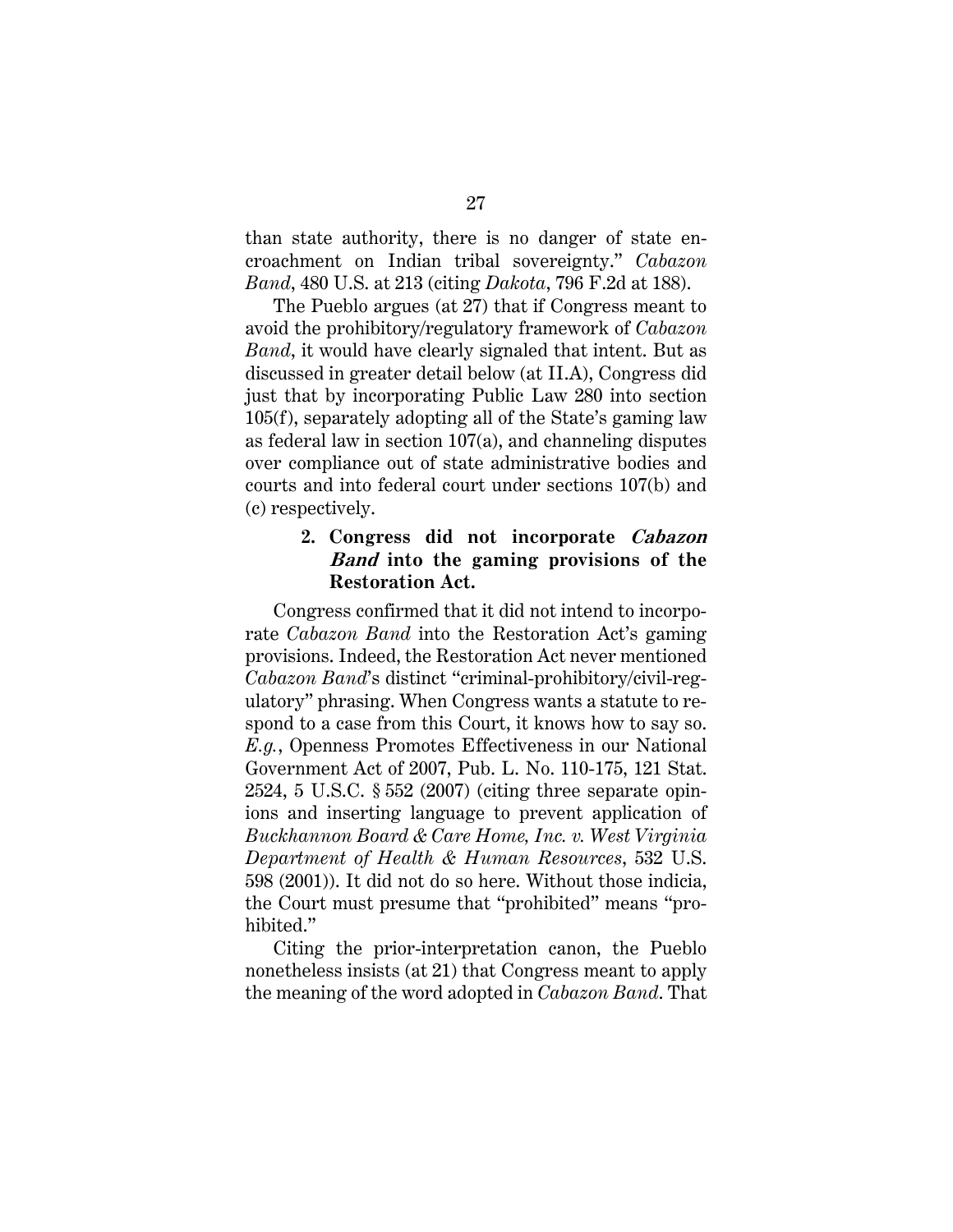<span id="page-43-0"></span>canon, however, "teaches that if courts have settled the meaning of an existing *provision*, the enactment of a new provision that mirrors the existing statutory text indicates, as a general matter, that the new provision has that same meaning." *Lightfoot v. Cendant Mortg. Corp*., 137 S. Ct. 553, 563 (2017) (emphasis added). The tribe points to no authority applying that canon to a single word within a provision—particularly a common statutory term like "prohibit."

<span id="page-43-1"></span>Such an application would ignore the more fundamental canon of statutory construction that "the meaning of a word cannot be determined in isolation, but must be drawn from the context in which it is used." *Textron Lycoming Reciprocating Engine Div., Avco Corp. v. United Auto., Aerospace, Agric. Implement Workers of Am., Int'l Union*, 523 U.S. 653, 657 (1998). That exhortation is particularly important in the Indian-law context, where the Court has noted that "[e]ach tribe's" relations with state and federal governments arose from their own unique history and "must be considered on their own terms." *McGirt*, 140 S. Ct. at 2479.

Taken in context, the term "prohibit" does not translate from Public Law 280 to the Restoration Act. As discussed above (at 25-26), *Cabazon Band*'s definition of "prohibit" was developed to maintain the distinction between civil and criminal jurisdiction demanded by Public Law 280's unique structure. By contrast, the Restoration Act's operative gaming provision applies equally to "civil and criminal penalties" imposed by state law. Pub. L. No. 100-89, § 107(a). In *Cabazon Band*, "civil" was treated as a synonym of "regulatory." 480 U.S. at 208-09. Congress also expressly referenced the "request" in Tribal Resolution No. T.C.-02-86, which itself reflected the expectation that the tribe would be subject to the entire array of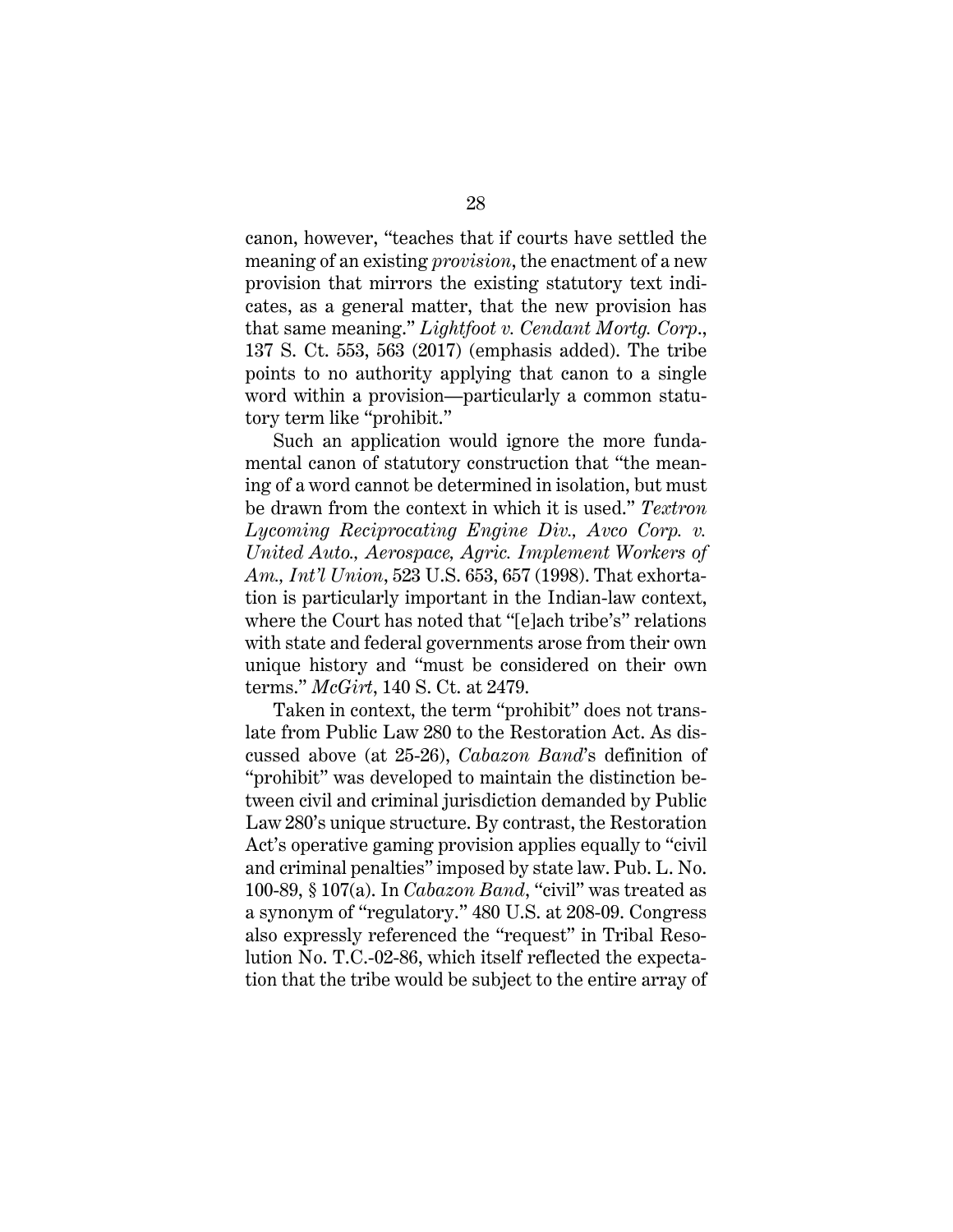Texas's gaming laws. *Supra* at 11-12. Where, as here, "[t]he language of the two provisions is nowhere near identical," the prior-construction canon "has no application"—even if a word might happen to appear in both. *Armstrong v. Exceptional Child Ctr., Inc*., 575 U.S. 320, 330 (2015).

<span id="page-44-2"></span><span id="page-44-1"></span>Declining to extend *Cabazon Band* to the Restoration Act would be consistent with how this Court has treated more specific laws governing tribal affairs. *E.g.*, *Rice v. Rehner*, 463 U.S. 713, 732 (1983). And it would avoid disturbing other lower court decisions, which have interpreted "prohibit" based on its ordinary meaning and held that the *Cabazon Band* "line of cases" fashioned a solution unique to the facially broad grant of civil-regulatory jurisdiction in Public Law 280 "[t]o narrow the reach of that statute." *United States v. Stewart*, 205 F.3d 840, 843 (5th Cir. 2000); *see also United States v. Hagen*, 951 F.2d 261, 263-64 (10th Cir. 1991); *Dakota*, 796 F.2d at 188.

## <span id="page-44-5"></span><span id="page-44-4"></span><span id="page-44-3"></span><span id="page-44-0"></span>**3. The "public policy" test from Cabazon Band should not be expanded because it is unworkable.**

Extending *Cabazon Band* to new contexts would be particularly problematic because, as Justice Stevens noted in his dissent, the majority's "approach to 'public policy' [is] curious, to say the least." 480 U.S. at 224. Indeed, even the majority acknowledged that the "prohibitory/regulatory distinction . . . . is not a bright-line rule," allowing even the losing party to make "an argument of some weight." *Id.* at 210. In practice, the ambiguous test has proven nearly impossible to apply consistently. *Doe v. Mann*, 415 F.3d 1038, 1056 (9th Cir. 2005) (noting that "reconciling the many distinctions and finding a common, consistent thread of analysis is neither an easy task nor a productive one"). Although it is unnecessary to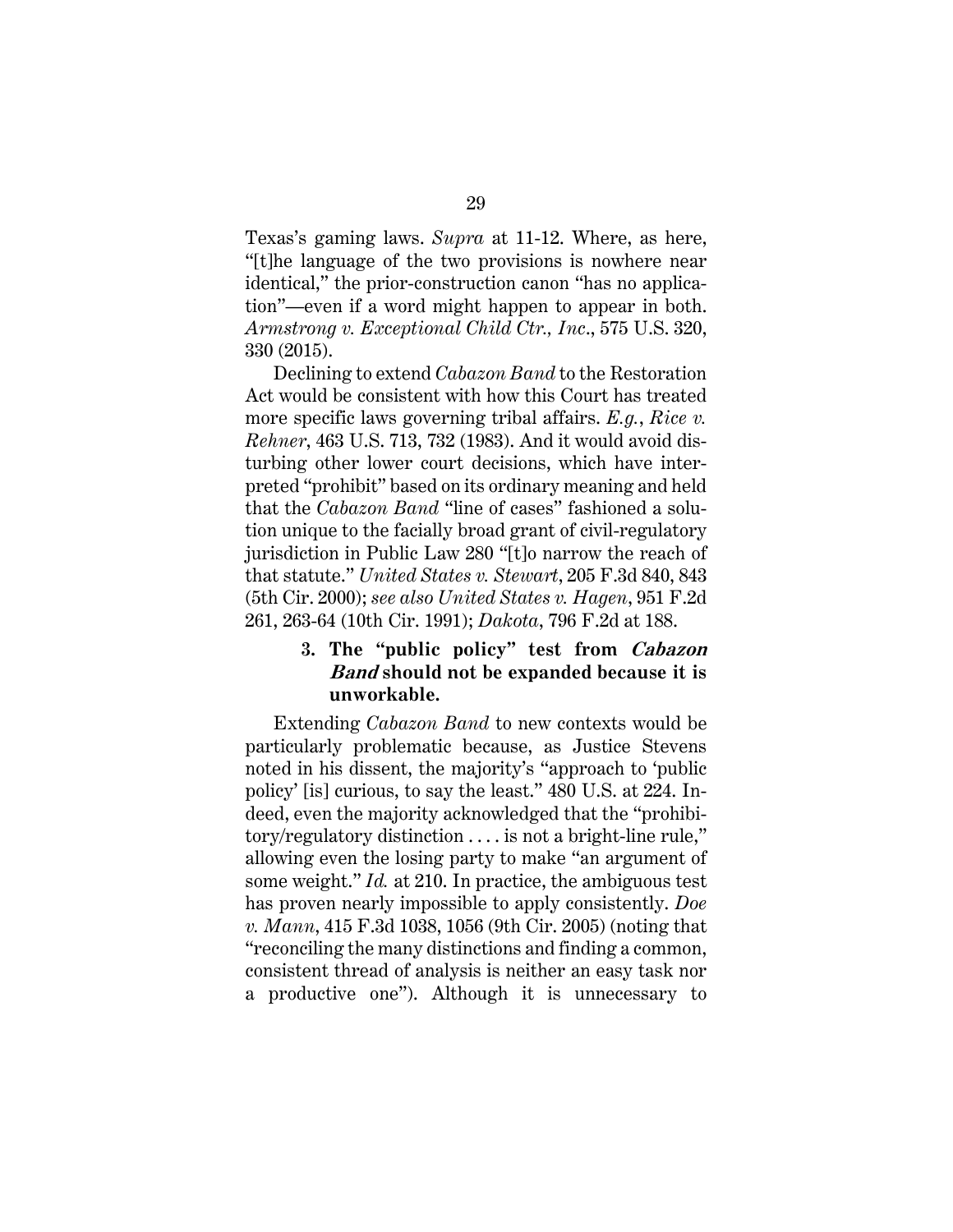determine whether this confusion requires reconsideration of the test as applied to Public Law 280, it counsels against extending that test here.

As Justice Stevens observed, the *Cabazon Band* majority adopted a view of "public policy" that is contrary to how that phrase is used in almost any other context. Specifically, the majority's approach would allow litigants to argue that "tribal bingo games comply with the public policy of California because the State permits some other gambling," which "is tantamount to arguing that driving over 60 miles an hour is consistent with public policy because the State allows driving at speeds of up to 55 miles an hour." 480 U.S. at 224-25. And litigants have done precisely that, resulting in confusion and conflicting results across States. Timothy J. Droske, *The New Battleground for Public Law 280 Jurisdiction: Sex Offender Registration in Indian Country*, 101 NW. U.L. REV. 897, 905-06 (2007).

<span id="page-45-0"></span>In *Cabazon Band*, Justice Stevens explained California's public "policy concerning gambling"—like that of many States—was "to authorize certain specific gambling activities that comply with carefully defined regulation and that provide revenues either for the State itself or for certain charitable purposes, and to prohibit all unregulated commercial lotteries that are operated for private profit." 480 U.S. at 224 (Stevens, J., dissenting). Thus, California's state policy was not to regulate gaming; it was to prohibit gaming subject to limited exceptions.

Because our system of laws presumes that behavior that is not prohibited is permitted, prohibition combined with limited exceptions is a common way to legislate. It occurs in criminal contexts such as homicide, *e.g.*, 10 U.S.C. § 918 (requiring two conditions to be absent and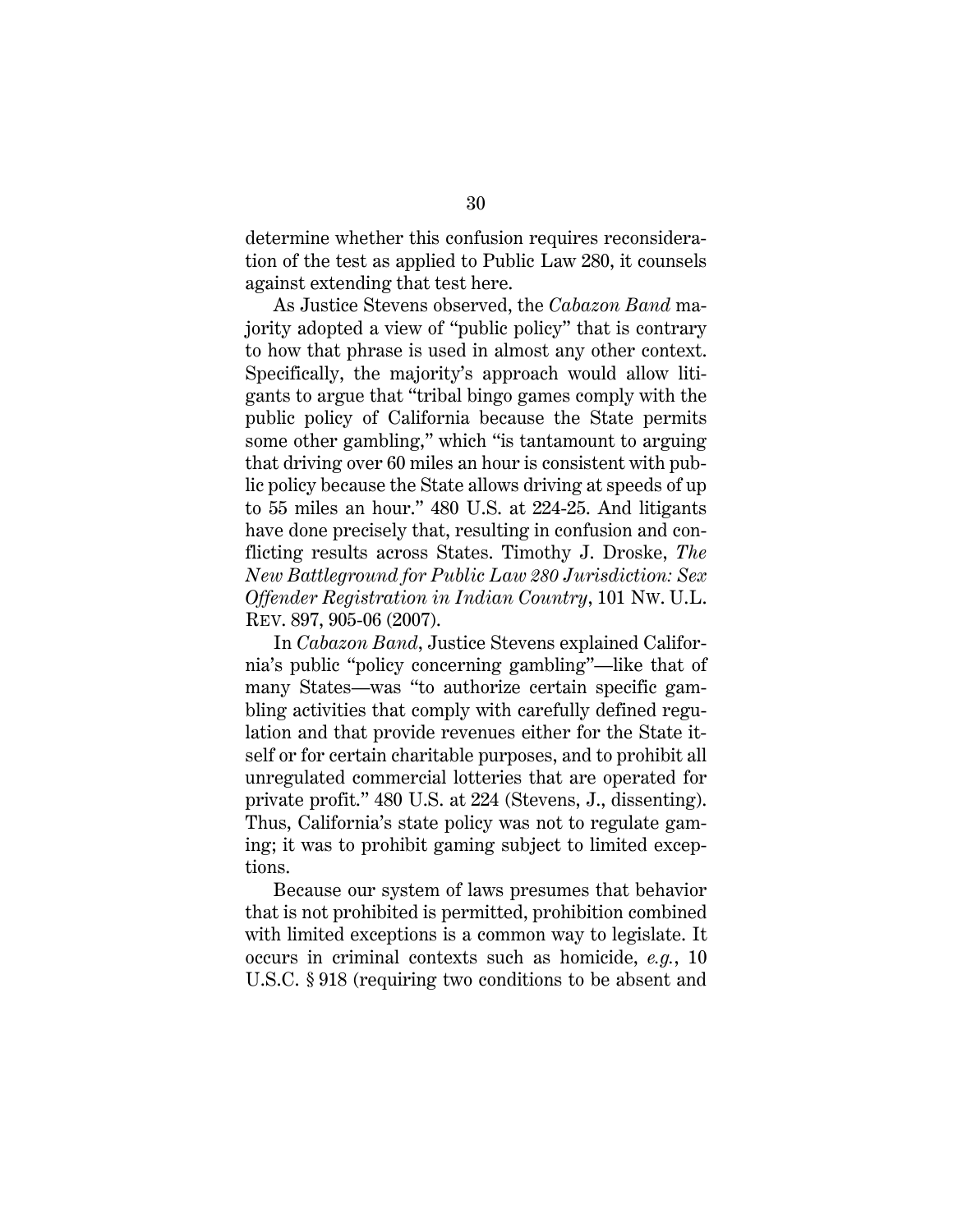<span id="page-46-2"></span>one of four conditions to be present for homicide to constitute murder), and assault, *e.g.*, *id.* § 920b(d), (f) (providing defenses for statutory rape). Yet no one would think that such conduct is merely "regulated." *Contra*  U.S. Br. 13 (asserting that a State "simply 'regulates'" any activity that it does not ban in all circumstances). Indeed, not even the United States previously adopted that position. When discussing the meaning of the Johnson Act, the United States argued that a statutory ban "prohibits, among other things, the possession or use of 'any gambling device' within Indian country"—even though IGRA creates a specific exception for a tribe that has entered into a compact with its resident State. Petition for Writ of Certiorari, *Ashcroft v. Seneca-Cayuga Tribe of Ok.*, No. 03-740, 2003 WL 22873066 (U.S. 2004) (emphasis omitted).

<span id="page-46-3"></span><span id="page-46-0"></span>The Pueblo complains (at 16) that adopting this view has led to nothing but litigation. This complaint is illfounded. Because the "public policy" test has proven difficult even in the Public Law 280 context, where it was first recognized, *Mann*, 415 F.3d at 1056, it is doubtful that extending the *Cabazon Band* framework would be more satisfactory than applying the framework that Congress crafted in the Restoration Act. It would merely change the question being litigated.

<span id="page-46-1"></span>Indeed, contrary to the Pueblo's assertion, the district court that had the unenviable task of overseeing the Pueblo's (non)compliance with the original 2001 injunction did not hold that the *Ysleta I* standard is unworkable. That court simply stated that by 2016, the original 2001 injunction had become unwieldy due to 15 years of accumulated changes. *Ysleta IV*, 2016 WL 3039991, at \*2- 5, 19. Rather than attempting to assess compliance with an injunction, many parts of which were obsolete, the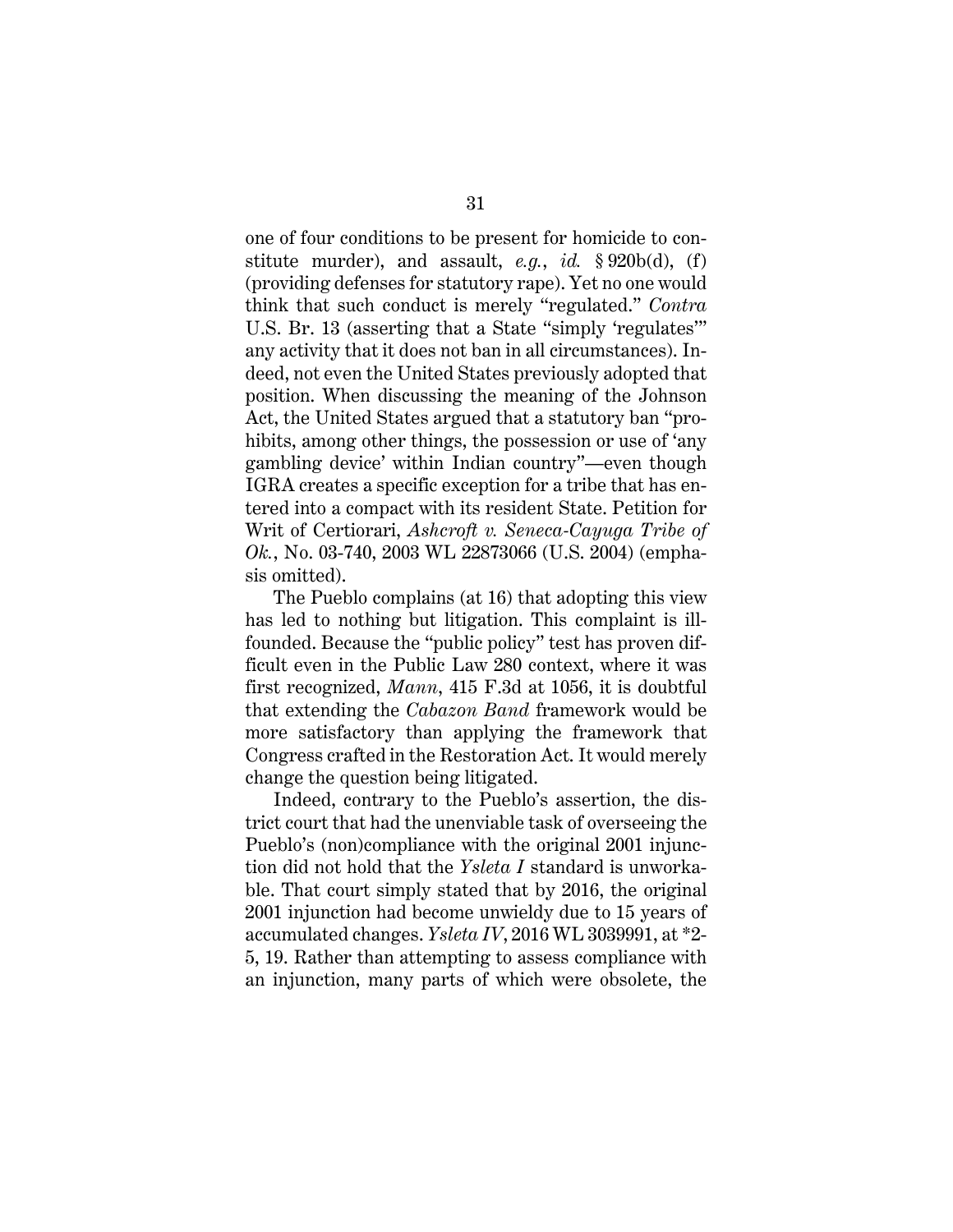court directed Texas to bring a new lawsuit and seek a new injunction the next time it concluded that the tribe was violating the terms of the Restoration Act. *Id.* at \*19- 21 ("explain[ing] how disputes . . . shall proceed from this point forward").

If anything, affirming the Fifth Circuit's rule would be more straightforward than what the Pueblo and its amici propose. Either way, a future court will have to decide whether the gaming activity at issue complies with Texas law. The only difference is whether the court will *also* have to apply the public-policy balancing act mandated by *Cabazon Band*—a task that is best reserved for legislatures. *E.g.*, *Wisconsin v. Ho-Chunk Nation*, 784 F.3d 1076, 1082-83 (7th Cir. 2015) (determining that how *Cabazon Band* applies depends on how broadly "poker" is defined).

<span id="page-47-3"></span><span id="page-47-0"></span>The Fifth Circuit's view is also consistent with how other lower courts and commentators have viewed the interaction between *Cabazon Band* and IGRA. The United States is correct (at 31) that IGRA was passed in response to *Cabazon Band.* But IGRA's statutory history "make[s] clear that" its "application of the prohibitory/regulatory distinction is markedly different from the application of the distinction in the context of Public Law 83-280." S. Rep. No. 100-446, at 6 (1988). And decades of scholarship has demonstrated that IGRA did *not*  intend to codify *Cabazon Band* but to "dilute[] the potency of the principles" it recognized following strong pushback from States. ANTHONY N. CABOT & KEITH C. MILLER, THE LAW OF GAMBLING AND REGULATED GAM-ING 324 (3d ed. 2021).<sup>[8](#page-47-4)</sup> A circuit split has thus developed

<span id="page-47-4"></span><span id="page-47-2"></span><span id="page-47-1"></span><sup>8</sup> *See also, e.g.*, ROBERT GOODMAN, LEGALIZED GAMBLING AS A STRATEGY FOR ECONOMIC DEVELOPMENT 178 (1994); Paul H.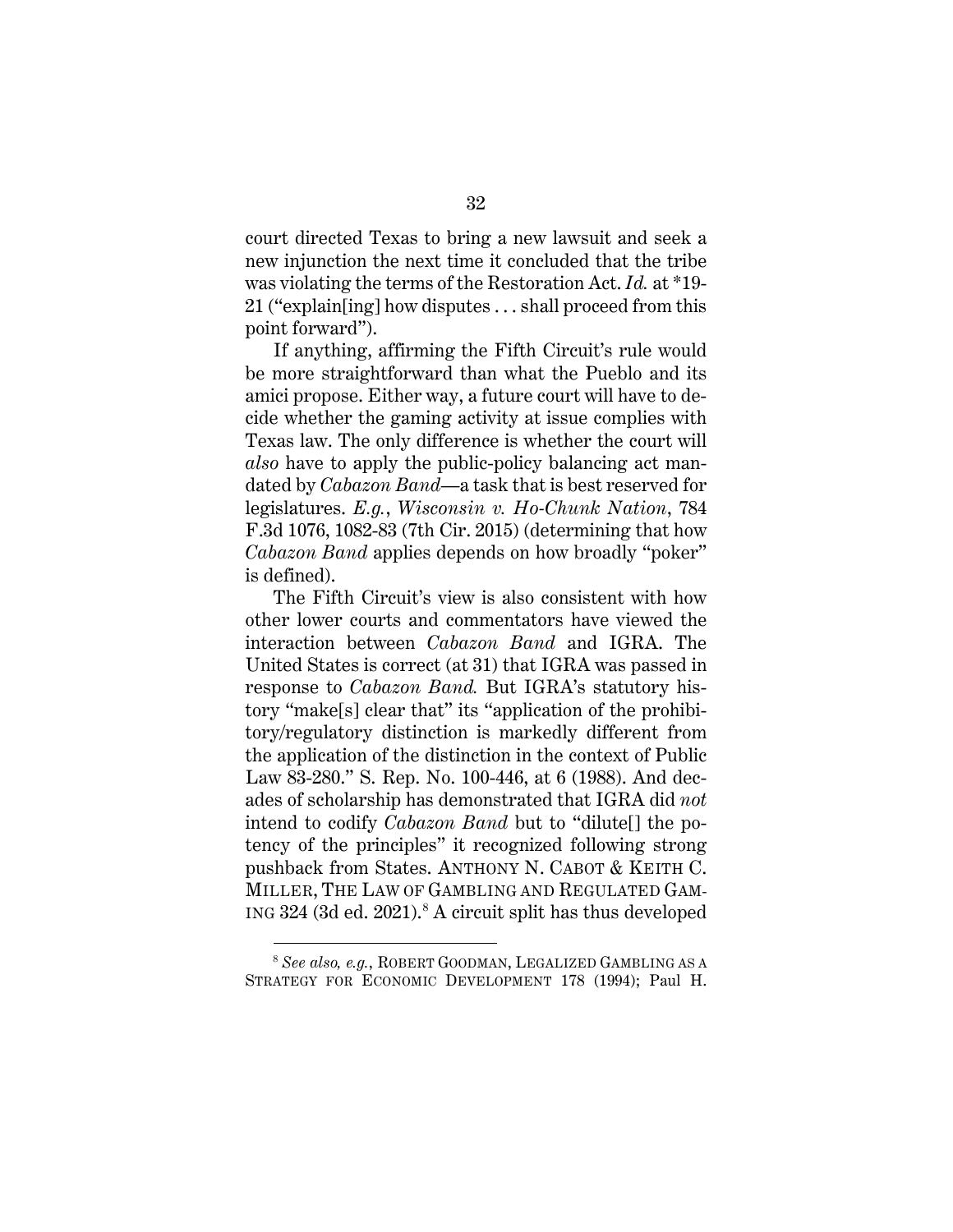<span id="page-48-3"></span><span id="page-48-2"></span>on the question of the degree to which IGRA can be seen to codify *Cabazon Band*. *Compare, e.g.*, *In re Indian Gaming Related Cases*, 331 F.3d 1094, 1096 (9th Cir. 2003), *with Gaming Corp. of Am. v. Dorsey & Whitney*, 88 F.3d 536, 546 (8th Cir. 1996). As petitioners did not ask the Court to resolve that split, it should refrain from doing so in analyzing this case.

#### <span id="page-48-0"></span>**C. Because IGRA is inconsistent with the Restoration Act, the Restoration Act controls.**

In a departure from its position in seeking certiorari, Cert. Rep. 7, the Pueblo now asks the Court to resolve whether the NIGC should regulate Class-II gaming on the Pueblo's reservation consistent with IGRA. Pueblo Br. 23; *see also* Alabama-Coushatta Br. 34; U.S. Br. 14. It is unclear whether such an argument is even properly before the Court. *See, e.g.*, *Visa Inc. v. Osborn*, 137 S. Ct. 289, 289-90 (2016) (mem.); *Fry v. Pliler*, 551 U.S. 112, 120-21 (2007). In any event, it fails.

<span id="page-48-4"></span><span id="page-48-1"></span>The Pueblo does not dispute the Fifth Circuit's conclusion that IGRA erected a "fundamentally different regime[]" for tribal gaming. *Ysleta I*, 36 F.3d at 1334. Indeed, that is the very premise of its petition. Whether examined under the ordinary rules of statutory construction or under the particular terms of the statutes in question, the Restoration Act governs the gaming activities of the Pueblo and Alabama-Coushatta.

1. Under ordinary rules of statutory construction, the Restoration Act, rather than IGRA, governs this case. As a representative of the Interior Department has admitted to Congress, the gaming provisions of the Restoration Act (which cover two tribes) are more specific to

Brietzke & Teresa L. Kline, *The Law and Economics of Native American Casinos*, 78 NEB. L. REV. 263, 303 (1999).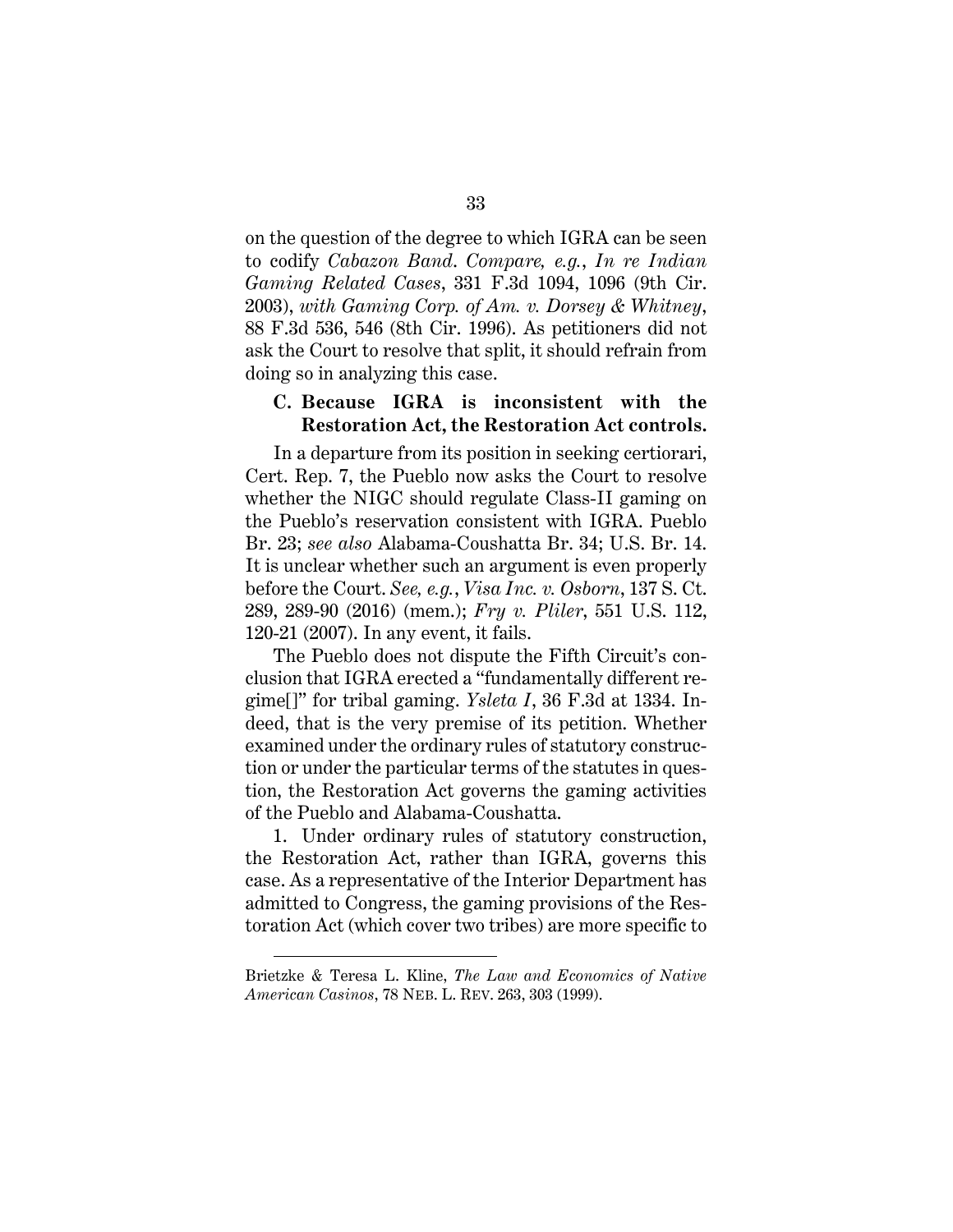<span id="page-49-5"></span>the question at issue in this litigation than is IGRA (which covers approximately 500 tribes). *See H.R. 4985, The "Ysleta del Sur Pueblo and Alabama-Coushatta Tribes of Texas Equal and Fair Opportunity Settlement Act" Before the H. Sub-Comm. on Indian, Insular, & Alaska Native Affairs*, 115th Cong. (2018) (statement of Darryl Lacounte, Acting Director, Bureau of Indian Affairs). "Where there is no clear intention otherwise, a specific statute will not be controlled or nullified by a general one, regardless of the priority of enactment." *Morton v. Mancari*, 417 U.S. 535, 550-51 (1974) (applying this principle in Indian-law context). *Contra* Pueblo Br. 15-16, 35 (asserting that the Fifth Circuit should have applied IGRA as the later statute).

<span id="page-49-4"></span><span id="page-49-1"></span><span id="page-49-0"></span>The Pueblo counters (at 37-38) by pointing to the socalled Indian canon of construction. That canon, however, applies only to ambiguous statutes. *Chickasaw Nation v. United States*, 534 U.S. 84, 94 (2001); *accord DeCoteau v. Dist. Cnty. Ct.*, 420 U.S. 425, 447 (1975). By contrast, the rule that the specific governs the general is used to determine *whether* the statute is ambiguous. *See FDA v. Brown & Williamson Tobacco Corp*., 529 U.S. 120, 143 (2000). After applying that canon, the Fifth Circuit concluded that the Restoration Act contained no "ambiguities [to be] resolved in favor of the Indians," *Herrera v. Wyoming*, 139 S. Ct. 1686, 1699 (2019). The so-called Indian canon affords the Pueblo nothing.

<span id="page-49-3"></span><span id="page-49-2"></span>2. Equally off-base is the Pueblo's insistence (at 35) that the Fifth Circuit "needlessly" failed to apply the rule that federal statutes are to be harmonized when possible. But the Fifth Circuit *did* harmonize the Restoration Act and IGRA by applying each according to its terms. Under the terms of the Restoration Act, IGRA is inapplicable because it is an act of general applicability that is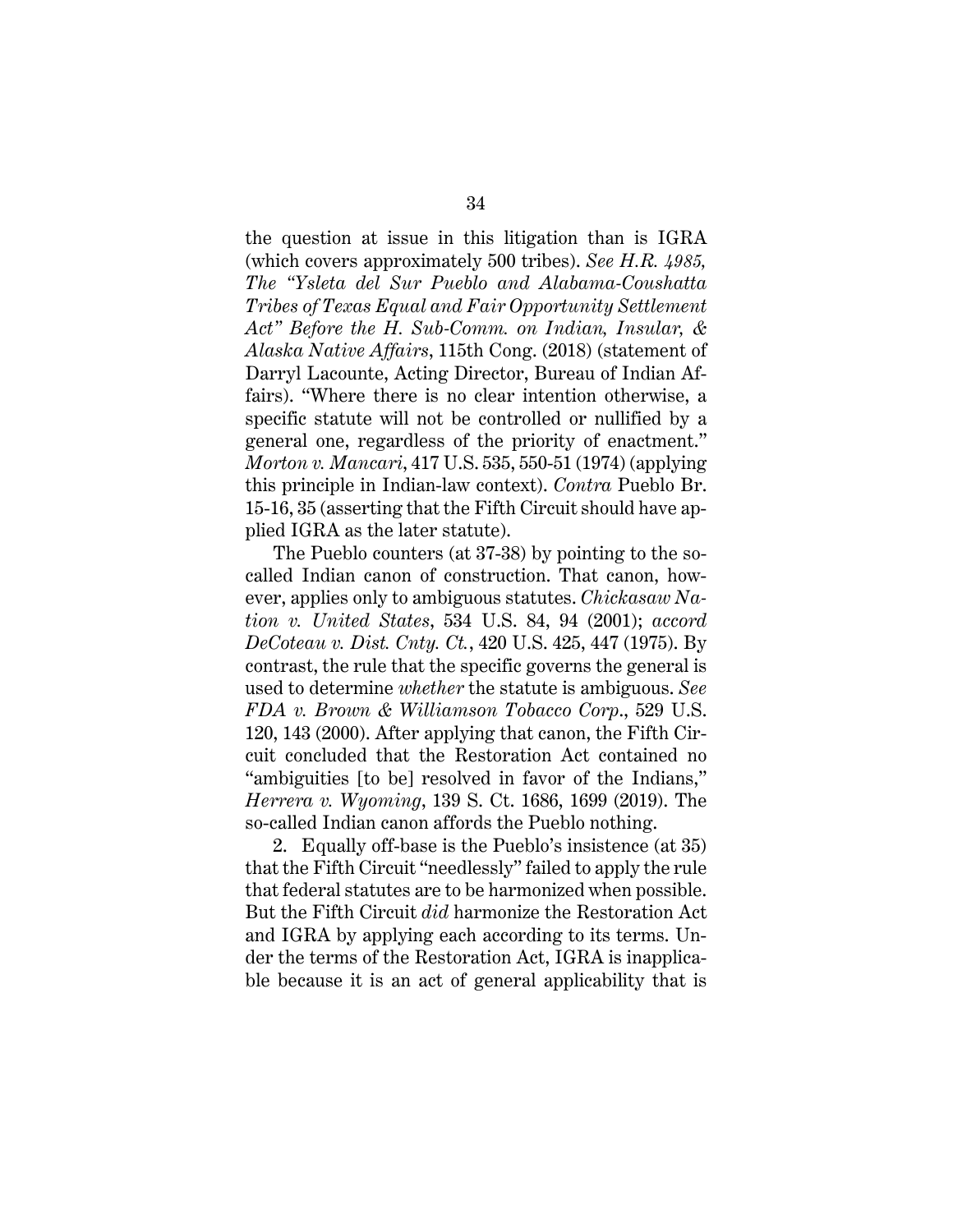"inconsistent with a[] specific provision contained in" the Restoration Act. Pub. L. No. 100-89, § 103(a). Likewise, the plain terms of IGRA made the Pueblo ineligible for its more permissive gaming regime because gaming on its lands was already "specifically prohibited" by the Restoration Act. 25 U.S.C. §§ 2701(5), 2710(b)(1)(A).

Contrary to the Pueblo's insistence (at 36), this does not create an "untenable result" by "exclud[ing]" the Pueblo and Alabama-Coushatta "from IGRA's otherwise comprehensive regulatory framework," because IGRA does not create a "comprehensive" framework applicable to all tribes. Just the opposite: it "explicitly stated in two separate provisions . . . that [it] should be considered in light of other federal law." *Ysleta I*, 36 F.3d at 1335. Specifically, IGRA gives tribes the "right to regulate gaming activity" on their lands—but only "if the gaming activity is not specifically prohibited by Federal law and is conducted within a State which does not, as a matter of criminal law and public policy, prohibit such gaming activity." 25 U.S.C. § 2701(5); *accord id.* § 2710(b)(1)(A) (allowing gaming "not otherwise specifically prohibited on Indian lands by Federal law").

<span id="page-50-2"></span><span id="page-50-1"></span><span id="page-50-0"></span>3. The Pueblo cannot avoid this conclusion by pointing (at 16, 28) to the State's cross-petition for a writ of certiorari in *Ysleta I*, which asked the Court to "harmonize" the Restoration Act and IGRA. That the statutes should be harmonized is not in dispute—only how. There, as here, Texas argued that the way to harmonize the provisions is to hold that the Restoration Act "govern[ed] the substantive question regarding which gaming activities were allowed" under Texas law. Cross-Petition for Writ of Certiorari at \*2, *Texas v. Ysleta del Sur Pueblo*,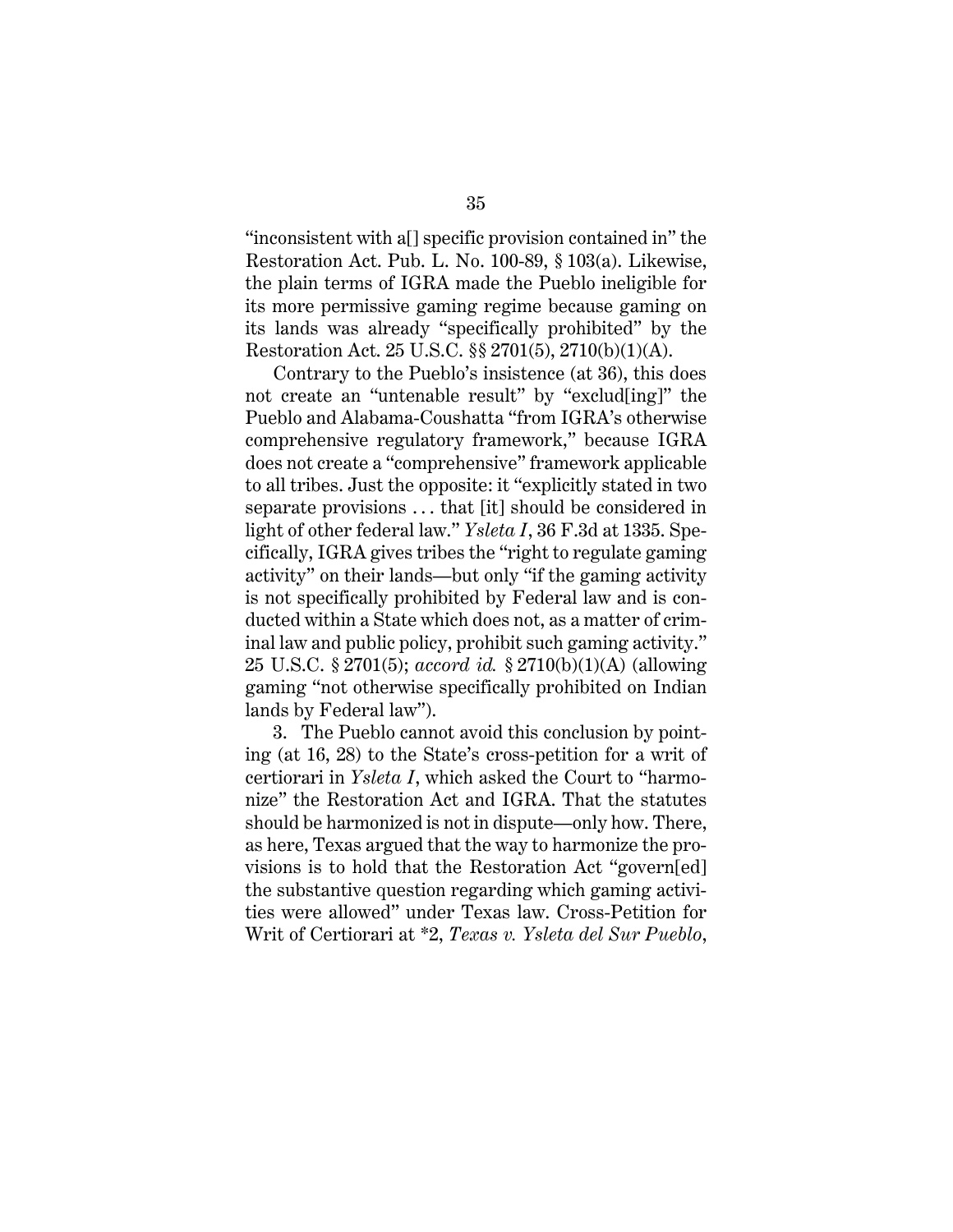No. [9](#page-51-2)4-1310, 1995 WL 17048828 (U.S. 1995).<sup>9</sup> By contrast, Texas explained, the Pueblo's "version of harmonizing does not give meaning to the provisions of each Act, but reduces the Restoration Act to the mirror image of IGRA." *Id.* at \*2 n.2. Neither position has changed, and the Fifth Circuit was correct to conclude that the Pueblo's view of how to harmonize the two statutes is inconsistent with the plain text of the Restoration Act.

### <span id="page-51-0"></span>**II. The Restoration Act's Structure and History Confirm the Fifth Circuit's View.**

The Fifth Circuit's holding is also consistent with the two other main sources that this Court uses to interpret agreements with Indian tribes: their structure and negotiating history. *McGirt*, 140 S. Ct. at 2468-69. To the extent that any doubt remained on the question, Congress has reinforced that the Fifth Circuit correctly interpreted the Restoration Act by rejecting numerous efforts to amend or repeal it over the last 27 years.

### <span id="page-51-1"></span>**A. The structure of the Restoration Act is consistent with Ysleta I 's interpretation of section 107(a).**

In addition to relying on the prior-interpretation canon, the Pueblo and their amici point to three provisions of the Restoration Act to demonstrate that Congress must have intended to incorporate the *Cabazon Band* framework into the Restoration Act's gaming provisions: sections 105(f), 107(b), and 107(c). *E.g.*, Pueblo Br. 27-33; U.S. Br. 16-18, 24-27; Alabama-Coushatta Br.

<span id="page-51-2"></span><sup>&</sup>lt;sup>9</sup> The cross-petition did ask the Court to resolve the question of what IGRA required (if anything) *after* the conclusion was made that certain activity violated Texas law. *Id.* at \*8-9. That question is not presented here because the Pueblo does not challenge the scope of the district court's injunction.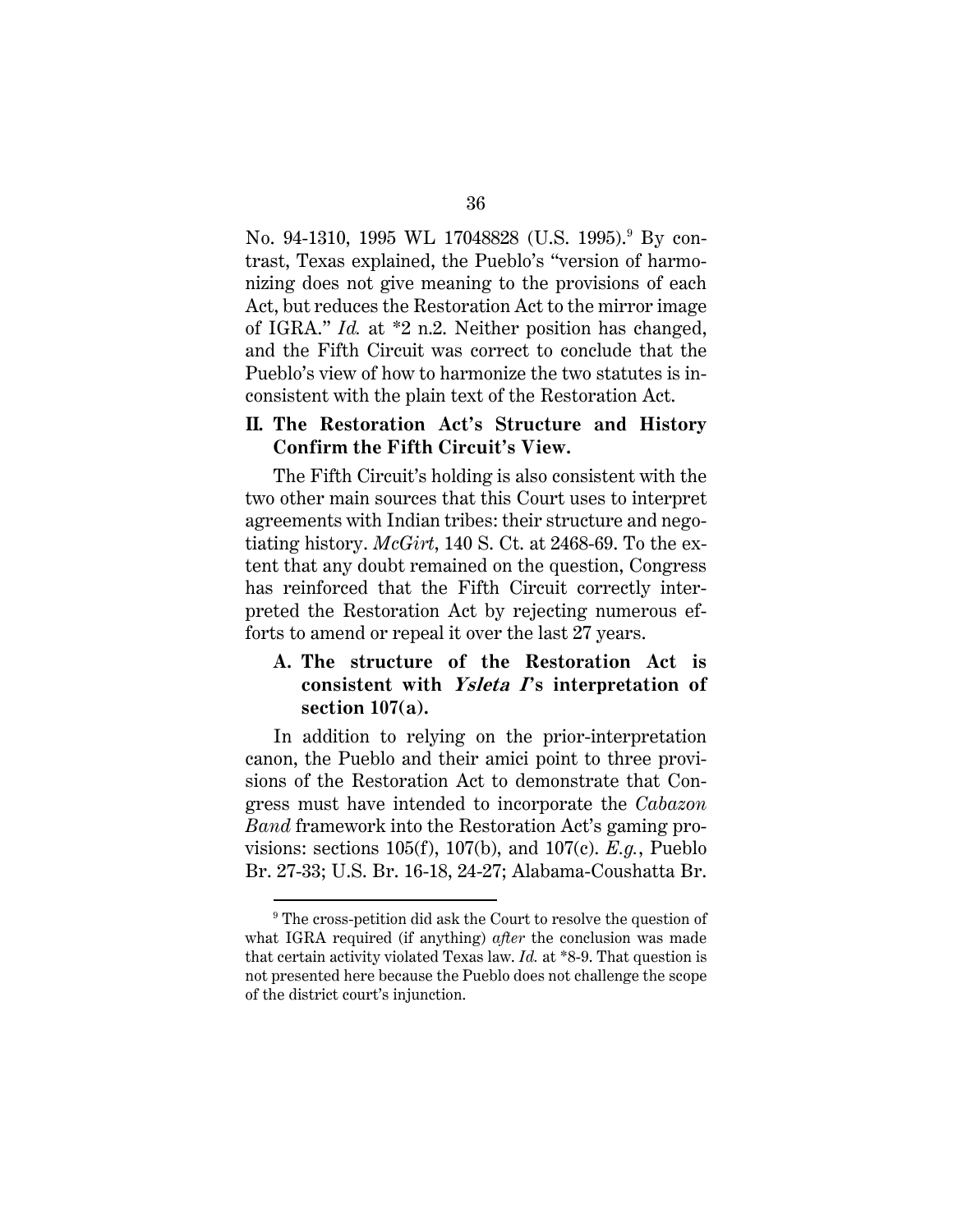<span id="page-52-1"></span>21-23. Their arguments are often inconsistent with one another but always violate this Court's longstanding presumption that Congress does not lightly include surplus language, *City of Chicago v. Fulton*, 141 S. Ct. 585, 591 (2021), particularly when a provision was central to the passage of the entire bill, *cf. Chickasaw*, 534 U.S. at 94 (stating that the canon against surplusage may not apply where words are "inadvertently inserted".

<span id="page-52-0"></span>1. *Section 105(f)*. The Pueblo argues (at 20) that the Restoration Act's reference to Public Law 280 in section 105(f) signals an intent to incorporate *Cabazon Band*. But that does not mean what the tribe thinks it means: as the United States notes (at 18), "the scope of that Public Law 280 authority would have been clear to Congress in 1987." As *Cabazon Band* itself involved the ability of California to regulate gaming, *supra* I.B.1, Congress could have stopped at section 105(f) if it wanted the *Cabazon Band* framework to govern gaming on the Pueblo's lands. It did not.

Moreover, the Pueblo's argument ignores that *Bryan*  and *Cabazon Band* responded to what this Court viewed as an unintentionally broad grant of civil jurisdiction over Indian tribes in Public Law 280. *Cabazon Band*, 480 U.S. at 208. But there was nothing unintentional in section 107. As discussed below (at II.B), the scope of gaming that would be permitted on tribal lands was the predominant dispute of the entire negotiation. Indeed, both the Pueblo (at 7) and the United States (at 3) admit that Texas's congressional delegation would have blocked the Restoration Act had it remained unsatisfied that the tribes would be forbidden from opening casinos in Texas. It would be illogical—if not improper—to assume that the negotiation was unnecessary given another provision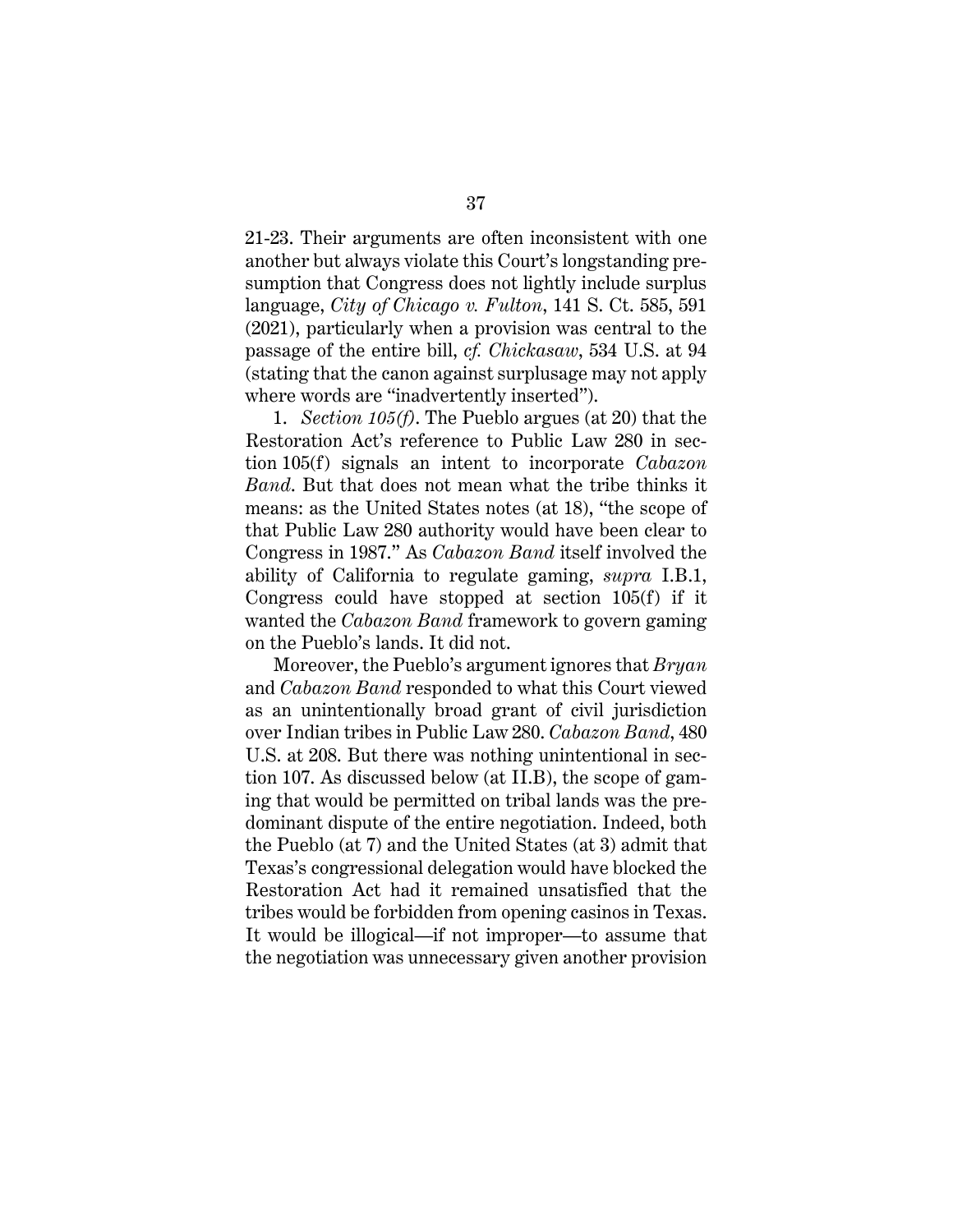<span id="page-53-0"></span>already in the Act. *Marx v. Gen. Revenue Corp.*, 568 U.S. 371, 386 (2013).

<span id="page-53-3"></span>2. *Section 107(b).* The Pueblo next insists (at 27, 30- 31) that section 107(b) incorporates the *Cabazon Band*  framework and thus forbids Texas from seeking to enjoin any gaming that Texas does not "flatly prohibit" at all times, by all people, and in all manners. This is a nonsequitur. As Congress observed in its Senate Report on IGRA, "the adoption of State law is not tantamount to an accession to State jurisdiction," S. Rep. No. 100-446 at 13-14; law can be incorporated without jurisdiction to enforce it, and vice versa, *e.g.*, 25 U.S.C. § 1915(c) (incorporating tribal law to determine federal law). Congress's withholding of regulatory *jurisdiction* from Texas in section 107(b) does not mean, given all of the evidence to the contrary, that Congress meant to exempt federalization of state *regulations*.

<span id="page-53-1"></span>By taking gaming outside the framework that applies to other substantive areas of law established in section 105(f), section 107(a) creates a substantive rule of decision, *supra* at 20-21, but leaves a procedural gap. *Ysleta I*, 36 F.3d at 1334. As the United States notes (at 5-6), the civil provisions of "Public Law 280 [also] granted state courts jurisdiction over private civil litigation involving reservation Indians."

<span id="page-53-2"></span>Section 107(b) closes that gap in three separate ways. *First*, it adopts the same jurisdictional rules applied to state courts in *Bryan*, 426 U.S. at 384-90 & n.11. *Second*, it precludes the Texas Lottery Commission, which oversees compliance with the terms of Bingo Enabling Act, Tex. Occ. Code § 2001.051, from exercising jurisdiction on the Tribe's reservation. Pub. L. No. 100-89, § 107(b). And *third*, it prevents local district attorneys from bringing criminal enforcement actions against the Pueblo in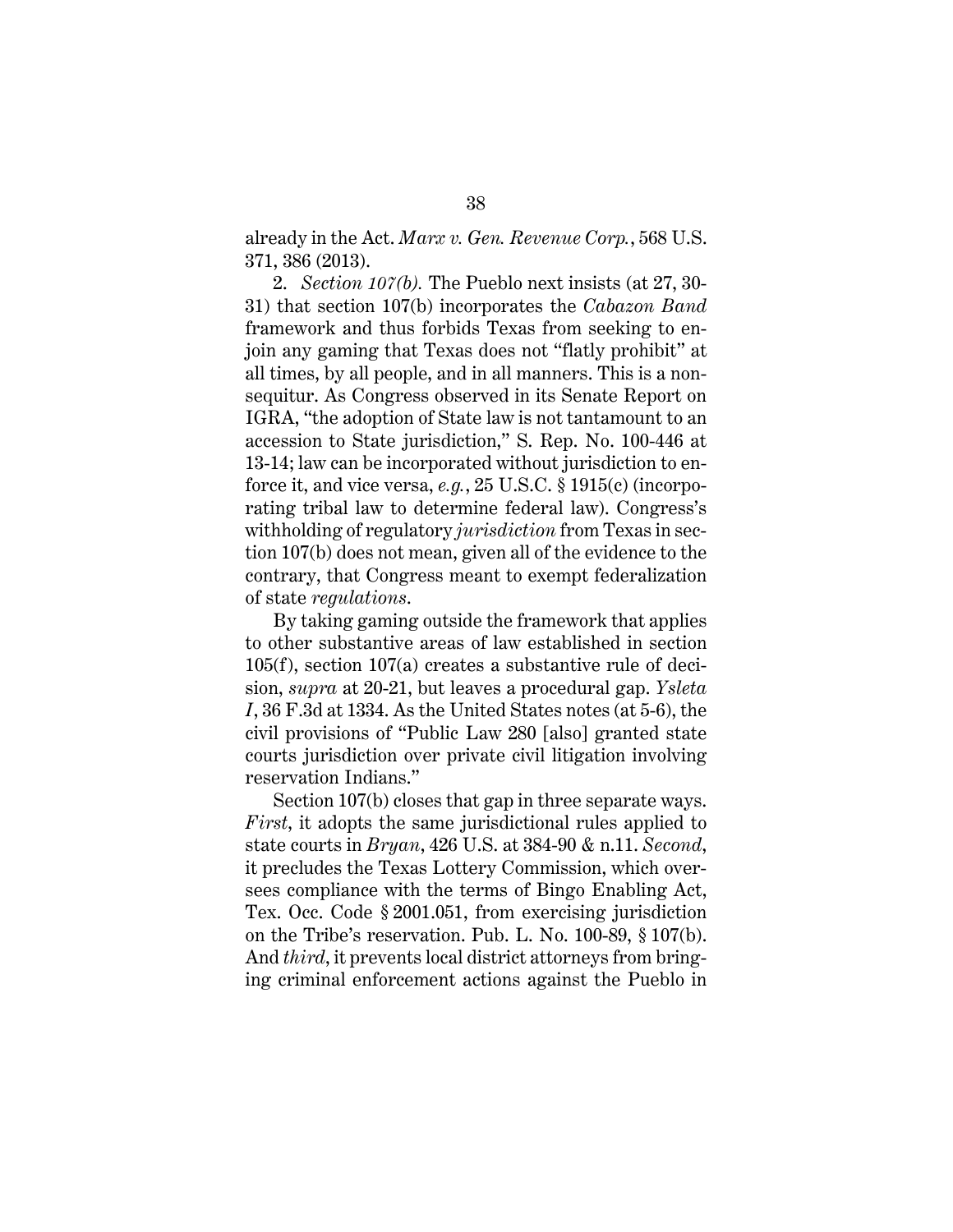state court for violations of what has been adopted as federal law. *Id.*

Section 107(b) thus, in many ways, serves to prevent the "direct application of . . . state law" that the Pueblo and its amici insist was "wholly unsatisfactory to the Tribe." U.S. Br. 22 n.4. But it is not framed, and does not serve, as a *substantive* limit on the remedies available to Texas. It cannot; it does not "refer in any way to the jurisdiction of the district courts." *Zipes v. Trans World Airlines, Inc.*, 455 U.S. 385, 394 (1983).

<span id="page-54-1"></span><span id="page-54-0"></span>3. *Section 107(c)*. Finally, the Pueblo insists (at 21) that because section 107(c) provides an exception to section 105(f), it must be the only subsection that departs from the *Cabazon Band* framework. Not so. *Cabazon Band* did not address how to enforce state law incorporated as federal law. In section 107(c), Congress did so by allowing the federal courts to enforce the terms of the Act. Congress has not hesitated to grant parties other than the federal government the power to vindicate an interest in federal law, *see, e.g.*, 31 U.S.C. § 3730(b) (False Claims Act); 33 U.S.C. § 1365 (Clean Water Act); 42 U.S.C. § 7604 (Clean Air Act), and section 107(c) fits comfortably within that historical practice. Moreover, section 107(c)'s allocation of jurisdiction makes any judgment by an enforcing court "an exercise of federal rather than state authority," thus alleviating the sovereignty concerns that were at the heart of *Cabazon Band*. *See*  480 U.S. at 213.

<span id="page-54-3"></span><span id="page-54-2"></span>This argument shows, however, the United States's error in asserting (at 13, 24) that section 107(a) must incorporate *Cabazon Band* because section 107(b) does. As the Pueblo admits (at 21), section 107(c) expressly departs from *Cabazon Band.* If section 107(b)'s adherence to the *Cabazon Band* framework requires that other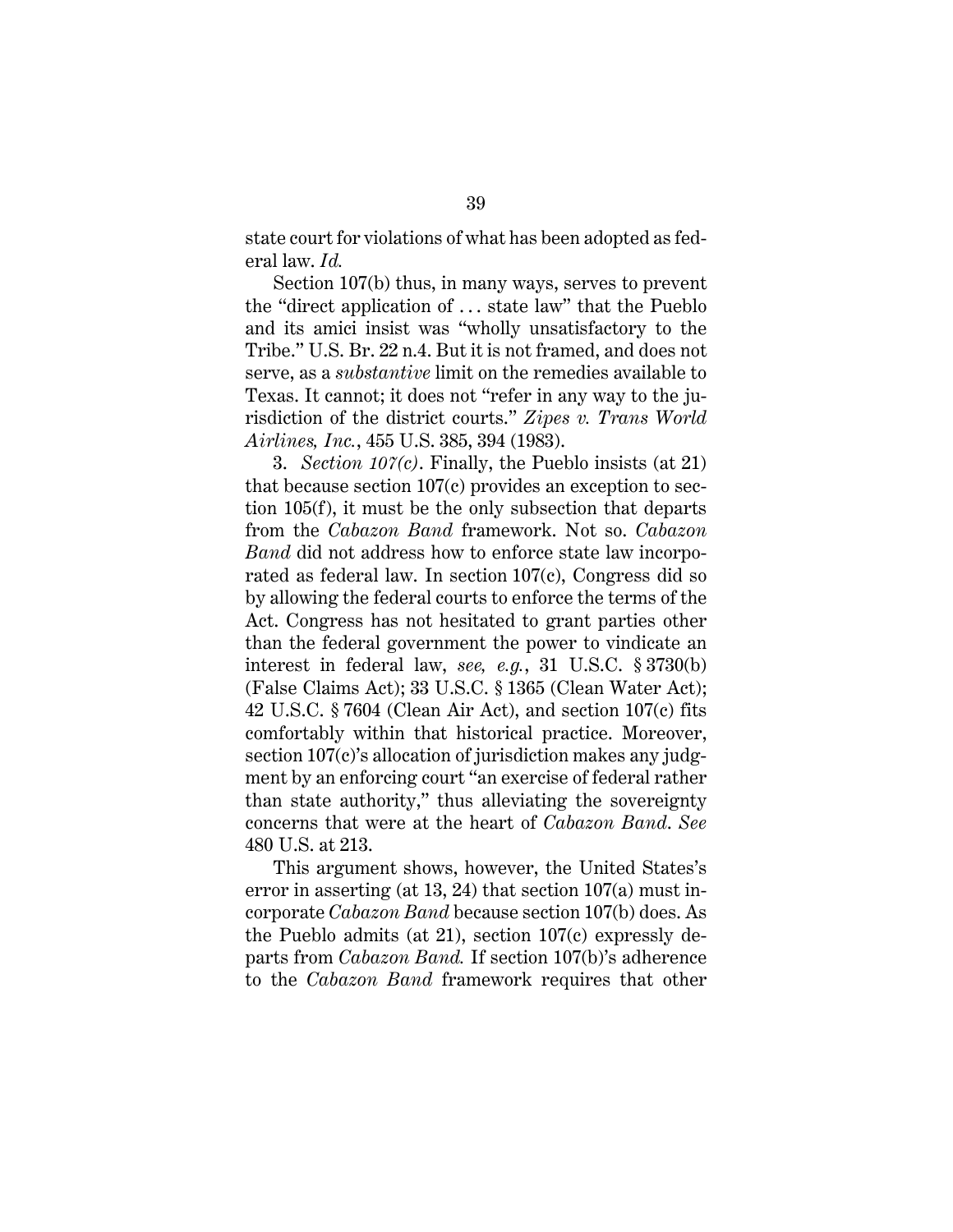sections do the same, then so too does section 107(c)'s departure from that framework. As that cannot be true, each must be read based on its own language, and section 107(a)'s language does not track the *Cabazon Band* prohibitory/regulatory distinction.

The Pueblo makes two primary arguments in response. Neither has merit.

<span id="page-55-1"></span><span id="page-55-0"></span>*First*, the Pueblo points (at 28-29) to contemporaneous settlements that expressly allow "regulations" to have "the same force and effect" on the reservation as elsewhere in the State. *See* Seminole Indian Land Claims Settlement Act of 1987, Pub. L. 100-228, 101 Stat. 1556, 1560 (1987); Wampanoag Tribal Council of Gay Head, Inc., Indian Claims Settlement Act of 1987, Pub. L. 100- 95, 101 Stat. 704, 709-10 (1987). But Texas's gaming laws do *not* have the same force and effect on the Pueblo's reservation as elsewhere in Texas because they are not enforced through standard civil or criminal means. Apart from potential prosecution by the local U.S. Attorney, they are enforceable only through an injunction in federal court. Thus, to the extent those settlement acts are relevant, it is to demonstrate that Congress did *not* find anything anomalous about subjecting some tribes to a tribe-specific gaming regime.

*Second*, the Pueblo and the United States assert that Congress could not have intended to burden federal courts with enforcing the "minutia" of state gaming law, a process that "has proved to be burdensome and unsatisfactory for all parties involved." U.S. Br. 27; *accord*  Pueblo Br. 21. This argument ignores the Pueblo's repeated representations that it was not interested in operating high-stakes gaming. Pet. App. 121-23. If the tribe had kept to that pledge, there would have been no burden on the federal courts at all. The possibility of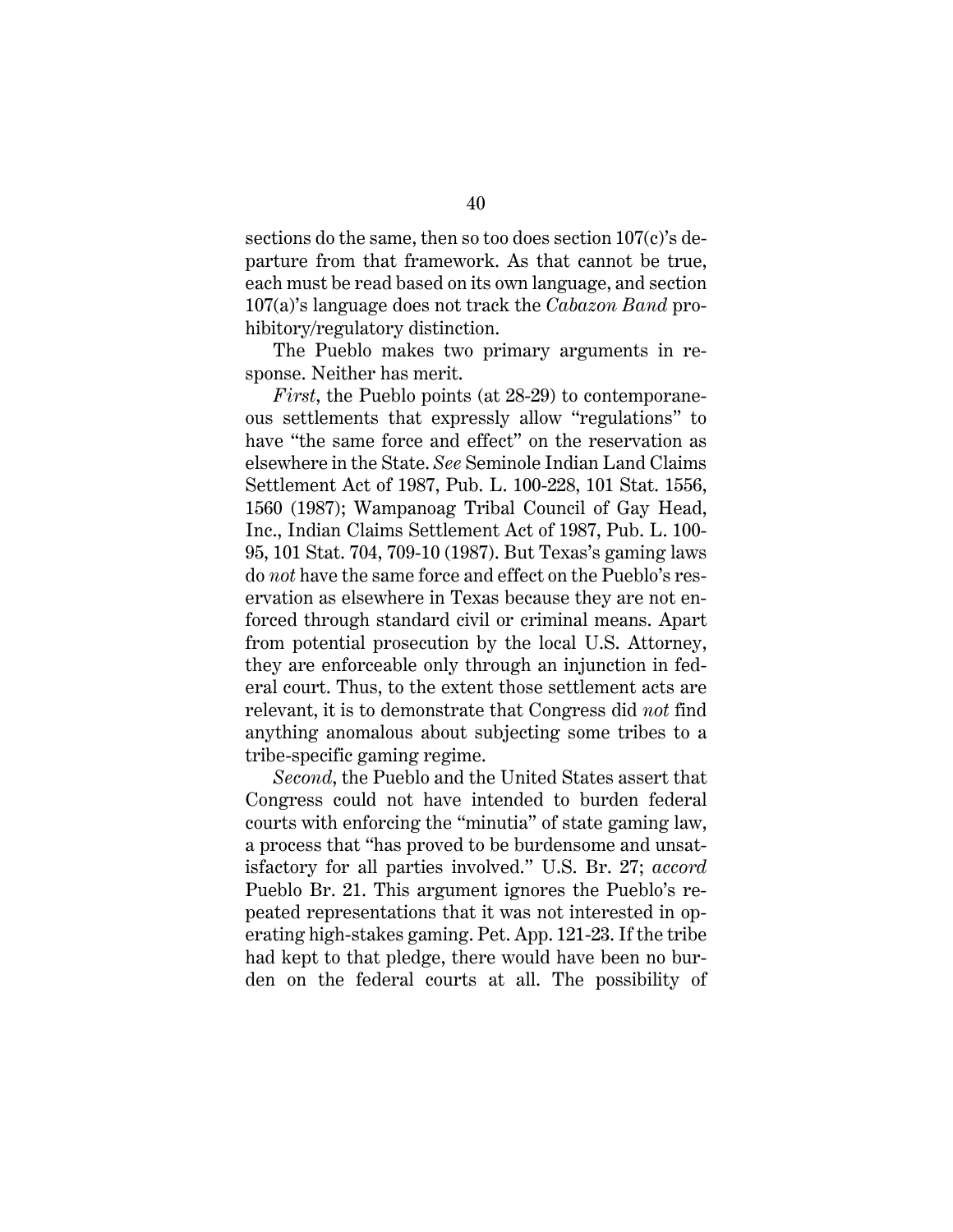<span id="page-56-2"></span><span id="page-56-1"></span>changing circumstances is one of the reasons that this Court eschews hindsight as a guide to original intent. *See, e.g.*, *Bostock*, 140 S. Ct. at 1738; *accord BP P.L.C. v. Mayor & City Council of Baltimore*, 141 S. Ct. 1532, 1542 (2021) (declining to choose interpretation based on what "produces the least mischief"). And the language of the Restoration Act makes clear that Congress intended to federalize state regulations, which under *Cabazon Band*  would not be subject to the prohibitory/regulatory distinction that the Pueblo demands.

### <span id="page-56-0"></span>**B. The negotiating history of the Restoration Act demonstrates that Congress federalized Texas gaming law.**

The negotiating history of the Restoration Act also shows that Congress intended to federalize all of Texas gaming law as applied to the Pueblo and the Alabama-Coushatta. As this Court has recently admonished, while legislative history never trumps statutory text, negotiating history can be important to understand what a statute addressing Indian relations means. *McGirt*, 140 S. Ct. at 2468-69 (discussing *Solem v. Bartlett*, 465 U.S. 463, 470 (1984)). In this instance, the Restoration Act's history bolsters the conclusion that the two tribes are subject to all of Texas gaming law.

<span id="page-56-4"></span><span id="page-56-3"></span>The Restoration Act, like IGRA, was "the outgrowth of several years of discussions and negotiations between gaming tribes, [the State], the gaming industry, the administration, and the Congress, in an attempt to formulate a system for regulating gaming on Indian lands." S. Rep. No. 100-446, at 1. For that reason, any interpretation of the Restoration Act must take into account not just the tribes' requests but what Texas and its congressional delegation would accommodate. As the Pueblo admits (at 7), Texas "oppose[d] any legislation that did not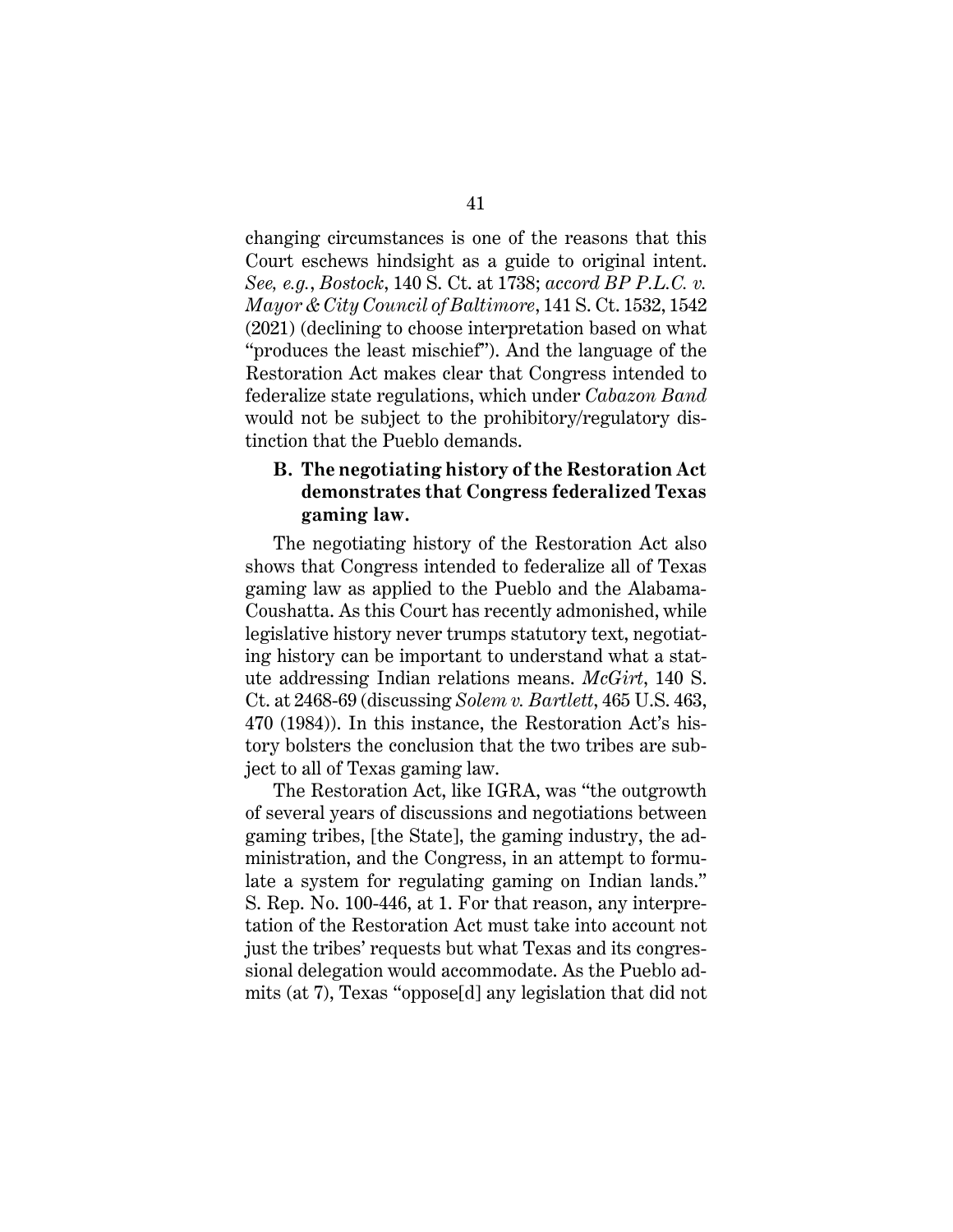make state gaming laws directly applicable on the Tribe's reservation." It would have made little sense for Texas to support legislation that adopted *Cabazon Band*'s amorphous standard and thus could embroil Texas in disputes about the exact kind of high-stakes gaming that Texas fought for years to prevent. And the evidence is that it did not.

Although the bill that became the Restoration Act originated in the House and was based on a prior version that had failed to pass, Pueblo Br. 7-21, the final version of section 107 was proposed in the Senate "in response to concerns raised by the State of Texas and Senators Gramm and Bentsen," ROA.624. As the accompanying report makes clear, the Senate's changes only strengthened the provisions regarding gaming:

[T]he central purpose of these two sections—to ban gaming on the reservations as a matter of federal law—remains unchanged .... The Committee's amendments simply expand on the House version to provide that anyone who violates the federal ban on gaming . . . will be subject to the same civil and criminal penalties that are provided under Texas law.

ROA.624-25. The Report further explains that the gaming prohibition extends to "gambling, lottery or bingo as defined by the laws and administrative regulations of the State of Texas." ROA.626.

The Report also reinforces that Congress's intent was to ban gaming as a matter of federal law by explaining that section 107(c) "make[s] it clear that the State of Texas may seek injunctive relief in federal courts to enforce the gaming ban." ROA.625; Pub. L. No. 100-89, § 107(c). It states that "[f]ederal courts shall have exclusive jurisdiction over violations of the federal ban on gaming established by this section." ROA.628.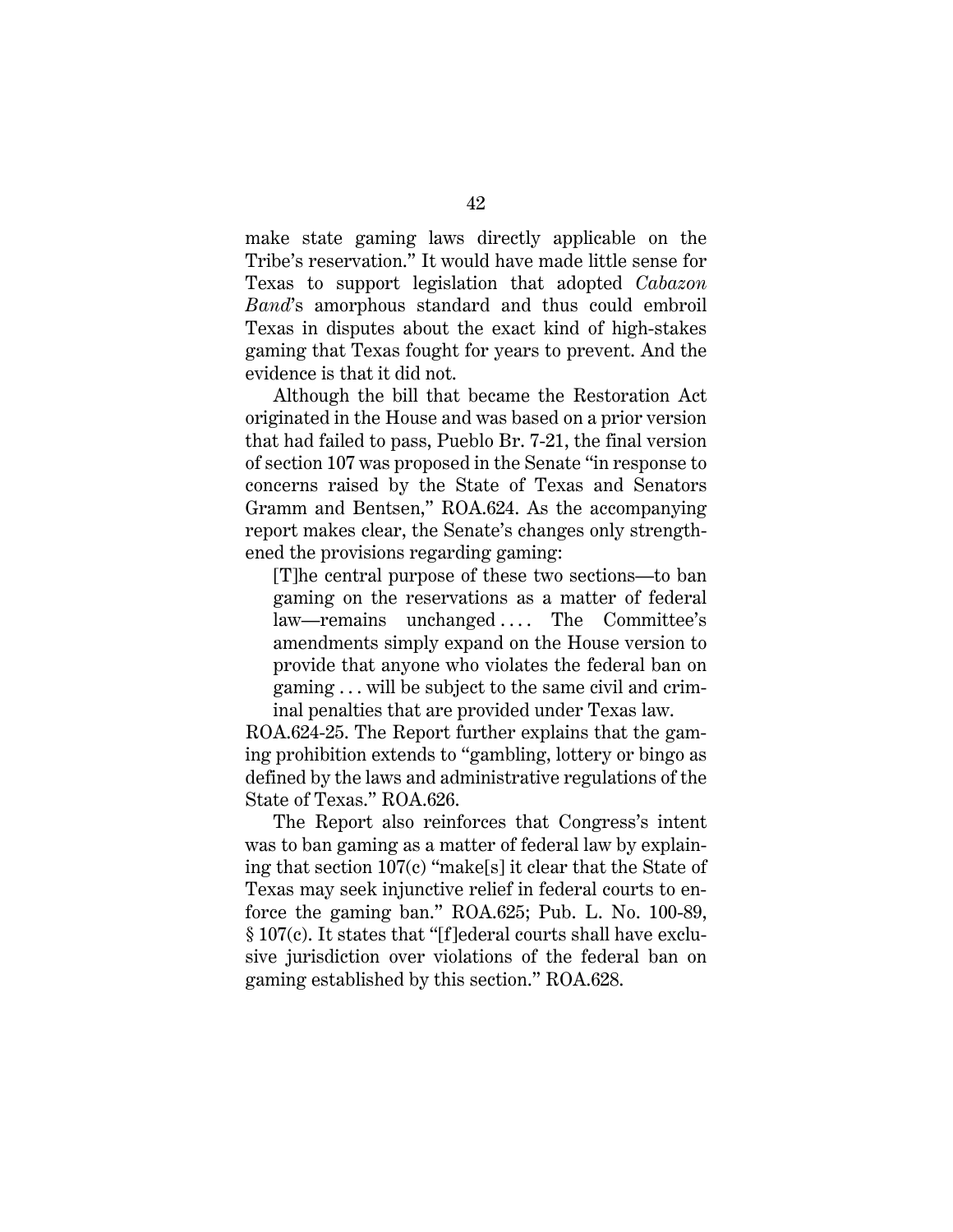<span id="page-58-2"></span>The Pueblo counters by pointing (at 33) to Representative Udall's floor statement that section 107(b) is "in line with the rational[e]" of *Cabazon Band*, 133 Cong. Rec. 22,114 (1987), but brushes aside (at 46) as "outdated" the Senate Report's reference to state administrative regulations. As an initial matter, Senator Udall's use of "in line with" is far from clear. It might mean that section 107(b) adopts *Cabazon Band* or that it sufficiently addresses *Cabazon Band*'s concern about States arrogating jurisdiction to themselves by limiting its application to gaming. Regardless, a floor statement from an individual legislator is the least reliable guide to legislative meaning because a legislator may "engage in floor colloquies . . . before an empty house[] precisely to induce courts to accept [his] views about how the statute works" regardless of whether his colleagues agree with him. SCALIA, *supra*, at 377; *see also Advoc. Health Care Network v. Stapleton*, 137 S. Ct. 1652, 1661 (2017). Assuming that Representative Udall's statement can be interpreted as the Pueblo suggests, by repeatedly declining to amend the Restoration Act, Congress demonstrated that his colleagues did not agree with him that the Restoration Act adopted *Cabazon Band* wholesale.

## <span id="page-58-1"></span><span id="page-58-0"></span>**C. Congress has reconfirmed Ysleta I by acquiescing in its interpretation of the Restoration Act.**

In the quarter-century since *Ysleta I* held that the Restoration Act federalized Texas gaming law, the Pueblo, the Alabama-Coushatta, and the federal government have all repeatedly asked Congress to overrule *Ysleta I*. They have explained why, in their view, the Fifth Circuit was "wrong on the facts and ... wrong on the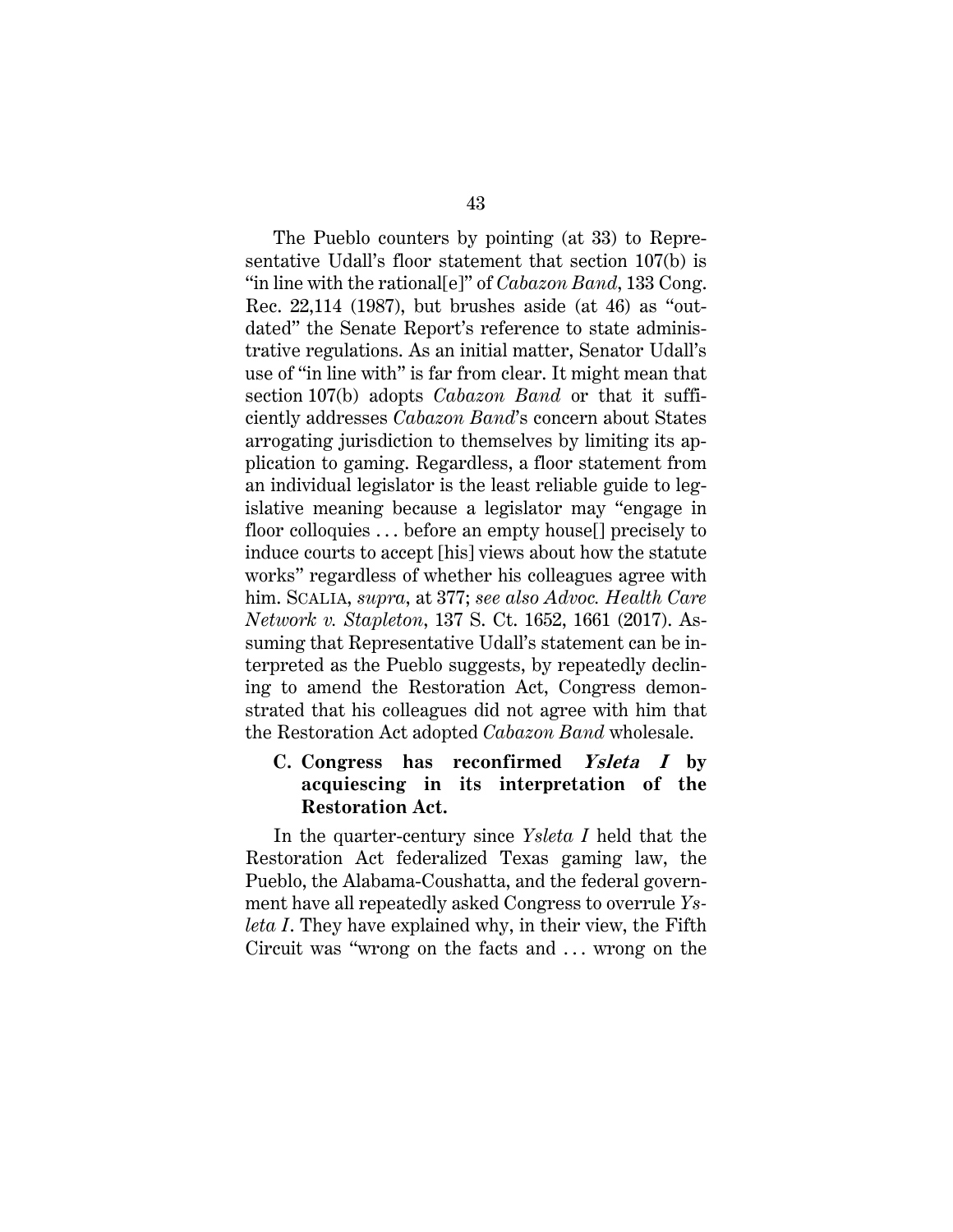law,"[10](#page-59-12) and they have made their case that allowing the Pueblo and Alabama-Coushatta to take advantage of IGRA would promote consistency, fairness, and economic development. [11](#page-59-13) At least two of these bills would have specifically amended the Restoration Act to override *Ysleta I* by providing that "[n]othing in this Act shall be construed to preclude or limit the applicability of the Indian Gaming Regulatory Act." H.R. 759, 116th Cong. (2019); H.R. 4372, 117th Cong. (2021). And at least three bills to overturn *Ysleta I* are currently pending.<sup>[12](#page-59-14)</sup>

<span id="page-59-11"></span><span id="page-59-3"></span>To date, none of these bills has passed because Texas opposes casinos as a matter of public policy. *Cf. Sen. Cornyn sends letter opposing Alabama-Coushatta Tribe's gaming facility*, KTRE (Oct. 16, 2019), https://tinyurl.com/y8bmjwp3 (reproducing letter from Sen. John Cornyn and response thereto).

<span id="page-59-0"></span>Ordinarily, this Court does not give much interpretive weight to failed legislation. *Cent. Bank of Denver, N.A. v. First Interstate Bank of Denver, N.A.*, 511 U.S. 164, 187 (1994). But here, the Fifth Circuit's longstanding "construction has been brought to Congress' attention through legislation specifically designed to supplant it," and that legislation has been rejected. *United States v. Riverside Bayview Homes, Inc.*, 474 U.S. 121, 137 (1985). In such circumstances, the Court considers Congress to have acquiesced to the prevailing interpretation.

<span id="page-59-12"></span><span id="page-59-1"></span><sup>10</sup> *Implementation of the Texas Restoration Act: Hearing Before the S. Comm. on Indian Affairs*, 107th Cong. 7 (2002); *see also, e.g.*, *Indian Gaming: Hearing Before the S. Comm. on Indian Affairs*, 111th Cong. 40 (2010) (describing *Ysleta I* as "egregious"); H.R. 4985, 115th Cong. (2018).

<span id="page-59-10"></span><span id="page-59-9"></span><span id="page-59-8"></span><span id="page-59-7"></span><span id="page-59-6"></span><span id="page-59-5"></span><span id="page-59-2"></span><sup>11</sup> H.R. 759, 116th Cong. (2019); S. 3654, 112th Cong. (2012).

<span id="page-59-14"></span><span id="page-59-13"></span><span id="page-59-4"></span><sup>12</sup> H.R. 4502, 117th Cong. (2021); H.R. 4372, 117th Cong. (2021); H.R. 2208, 117th Cong. (2021).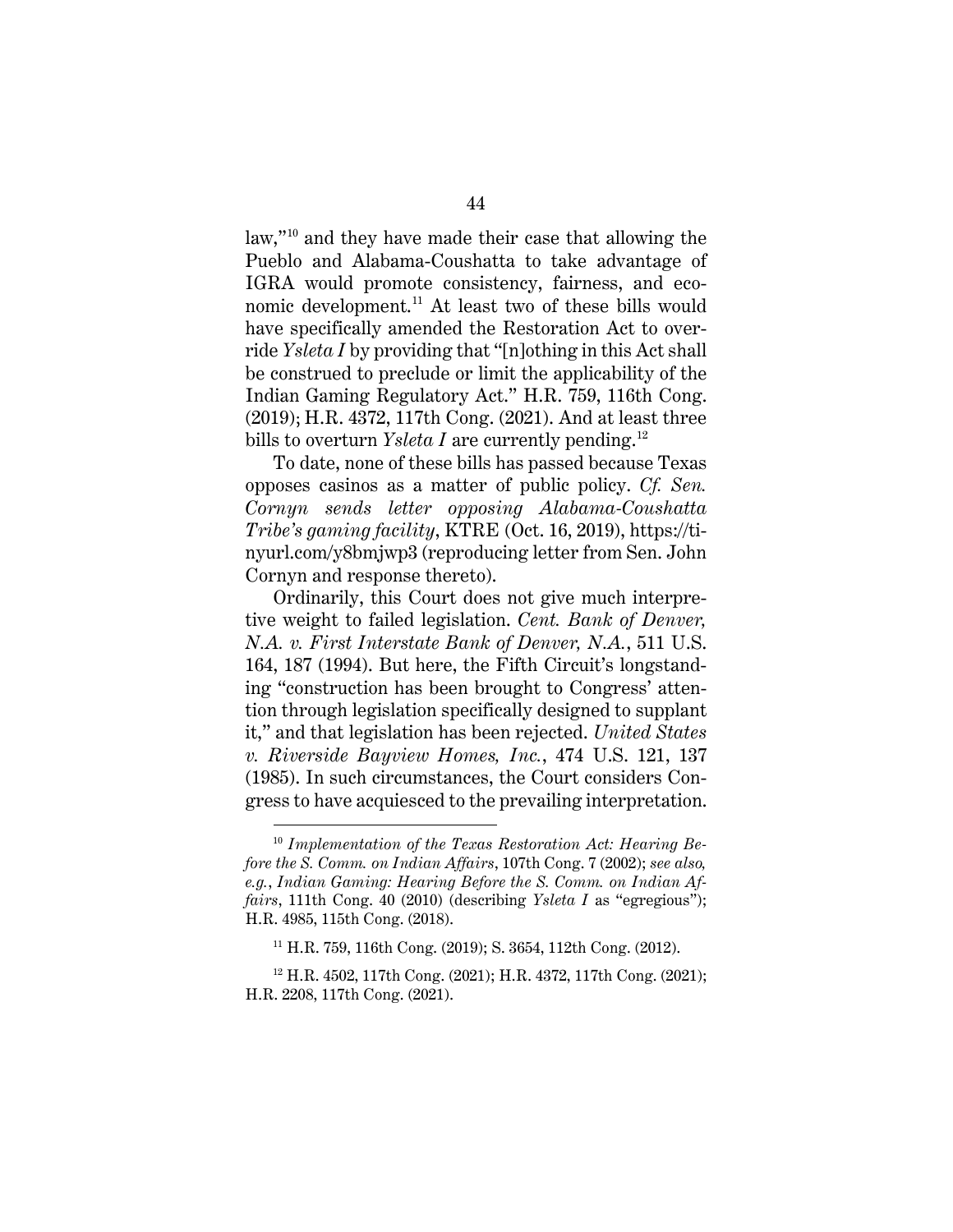<span id="page-60-4"></span><span id="page-60-3"></span><span id="page-60-1"></span>*Id.* (citing *Bob Jones Univ. v. United States*, 461 U.S. 574, 599-601 (1983); *United States v. Rutherford*, 442 U.S. 544, 554 & n.10 (1979)).

<span id="page-60-2"></span>This Court has repeatedly stated that "judicial respect for Congress's primary role in defining the contours of tribal sovereignty" vis-à-vis the States is a "fundamental commitment of Indian law." *Michigan v. Bay Mills Indian Cmty.*, 572 U.S. 782, 803 (2014). Reversing *Ysleta I* "in these circumstances would scale the heights" of presumption" by replacing "Congress's considered judgment" to leave *Ysleta I* in place with the Court's "contrary opinion." *Id.*; *see also McGirt*, 140 S. Ct. at 2462.

#### <span id="page-60-0"></span>**III. The Lower Courts Correctly Concluded that the Pueblo's Activities Violate Texas Law.**

Finally, reversal would be inappropriate because the Pueblo has violated Texas statutory law. The Pueblo has not challenged the correctness of the district court's factual findings or the scope of its injunction—only whether *Ysleta I*, upon which its legal conclusions rest, was correctly decided. As a result, the Pueblo can prevail only if the thousands of one-touch machines in use at Speaking Rock and the Socorro Tobacco Outlet 24 hours a day, 7 days a week are "electronic bingo machines," Pueblo Br. 17—even though they were designed to be indistinguishable to the consumer from slot machines, Pet. App. 30.

<span id="page-60-5"></span>The Pueblo cannot meet this burden. Texas indisputably prohibits electronic facsimiles of bingo. Tex. Penal Code  $\S 47.01(4)(A)$  (including "gambling device versions") of bingo" within the definition of illegal gambling devices). And it has excluded one-touch machines from the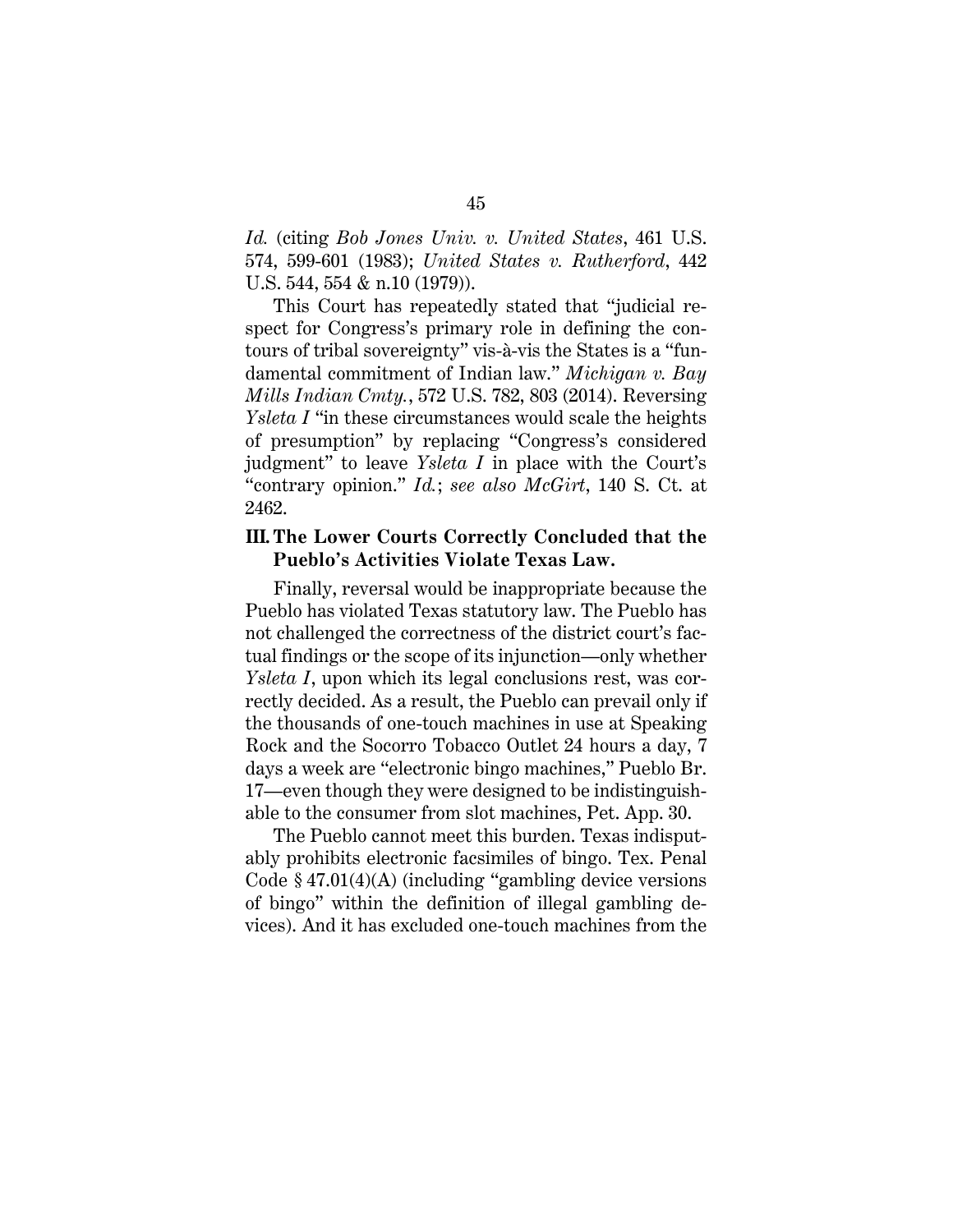<span id="page-61-4"></span>definition of traditional "bingo." Texas Lottery Commission Order No. 14-0056 (Aug. 12, 2014), at  $3^{13}$  $3^{13}$  $3^{13}$ 

<span id="page-61-2"></span><span id="page-61-1"></span><span id="page-61-0"></span>Because the one-touch machines violate Texas's gambling statutes, their use carries criminal penalties, *see* Tex. Penal Code § 12.01; ROA.110, 1891-92, as well as potential civil contempt fines under Texas's common nuisance statute, *see* Tex. Civ. Prac. & Rem. Code § 125.002(d). And the district court's uncontested legal and factual findings establish that the tribe's gaming does not comply with several of the Bingo Enabling Act's provisions, ROA.2860-62, which include civil and criminal penalties, *e.g.*, Tex. Occ. Code § 2001.551(c). For all of these reasons, the district court correctly found the Pueblo in violation of section 107(a) and enjoined those activities under section 107(c). JA.47-50.

<span id="page-61-5"></span><span id="page-61-3"></span> $13$  It is unclear that these machines even qualify as Class-II bingo under federal law. In 2008, one NIGC commissioner concluded that such machines do not "meet the definition of bingo under IGRA." *See* Philip N. Hogen, Letter to Mayor Karl S. Cook, Jr., Metlakatla Indian Community, at 1 (June 4, 2008). In 2013, NIGC proposed, but never finalized, a rule that would have changed that conclusion. 78 Fed. Reg. 37,998.